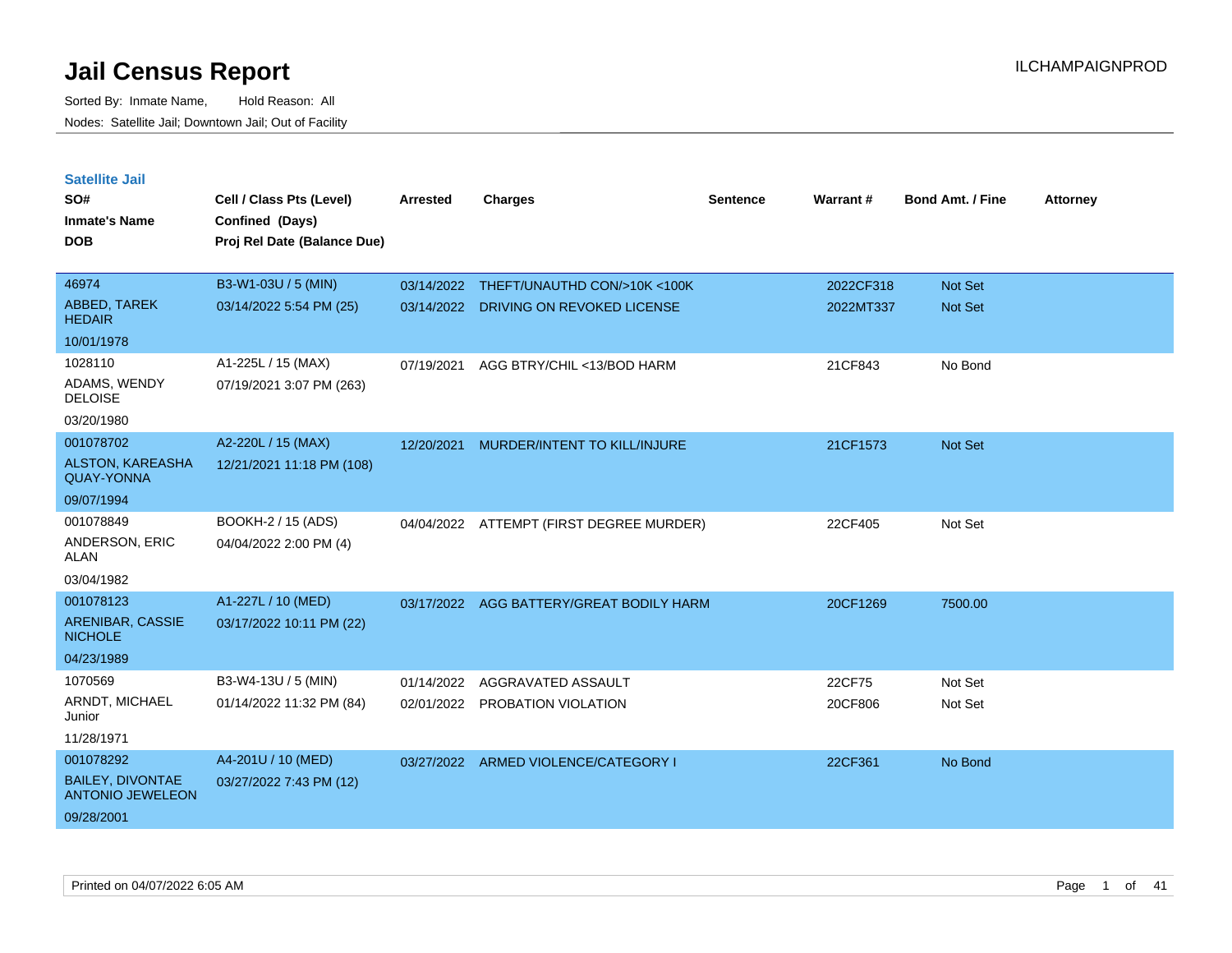| roaco. Oatomto dan, Downtown dan, Oat or Fability |                             |                     |                                           |                 |             |                         |                 |
|---------------------------------------------------|-----------------------------|---------------------|-------------------------------------------|-----------------|-------------|-------------------------|-----------------|
| SO#                                               | Cell / Class Pts (Level)    | Arrested            | <b>Charges</b>                            | <b>Sentence</b> | Warrant#    | <b>Bond Amt. / Fine</b> | <b>Attorney</b> |
| <b>Inmate's Name</b>                              | Confined (Days)             |                     |                                           |                 |             |                         |                 |
| <b>DOB</b>                                        | Proj Rel Date (Balance Due) |                     |                                           |                 |             |                         |                 |
|                                                   |                             |                     |                                           |                 |             |                         |                 |
| 001078565                                         | B1-104U / 15 (MAX)          | 11/05/2021          | POSSESSION OF STOLEN FIREARM              |                 | 21CF1366    | Not Set                 |                 |
| <b>BARBER, MARK</b>                               | 11/05/2021 7:40 AM (154)    | 11/05/2021          | RECEIVE/POSS/SELL STOLEN VEH              |                 | 2021CF1309  | 25000.00                |                 |
| <b>ANTHONY, Junior</b>                            |                             | 11/05/2021 BURGLARY |                                           |                 | 21CF1369    | <b>Not Set</b>          |                 |
| 09/24/2003                                        |                             |                     |                                           |                 |             |                         |                 |
| 65868                                             | B4-123L / 15 (MAX)          |                     | 03/11/2022 METH DELIVERY/15<100 GRAMS     | 8y (DOC)        | 20CF1249    | No Bond                 |                 |
| <b>BARBER, MARK</b><br>ANTHONY, Senior            | 03/11/2022 10:13 AM (28)    |                     |                                           |                 |             |                         |                 |
| 08/15/1983                                        |                             |                     |                                           |                 |             |                         |                 |
| 001079024                                         | BOOKH-6                     |                     | 04/06/2022 VIOLATE SEX OFFENDER REGIS     |                 |             | Not Set                 |                 |
| <b>BARDWELL, MICHAEL</b><br><b>RAYMOND EDWARD</b> | 04/06/2022 12:45 PM (2)     |                     |                                           |                 |             |                         |                 |
| 05/22/1994                                        |                             |                     |                                           |                 |             |                         |                 |
| 518851                                            | A4-104L / 10 (MED)          | 01/11/2022          | DRIVING ON REVOKED LICENSE                |                 | 2020TR16539 | 1500.00                 |                 |
| BARKER, ALEXANDER                                 | 01/11/2022 2:37 PM (87)     | 01/11/2022          | OBSTRUCTING IDENTIFICATION                |                 | 2020CM222   | 1500.00                 |                 |
| <b>MASSIE</b>                                     |                             |                     | 01/11/2022 FELON POSS/USE WEAPON/FIREARM  |                 | 20CF361     | 15000.00                |                 |
| 09/24/1986                                        |                             |                     | 01/11/2022 POSS AMT CON SUB EXCEPT(A)/(D) |                 | 2020CF863   | 15000.00                |                 |
|                                                   |                             | 01/11/2022          | BAD CHK/OBTAIN CON PROP/>150              |                 | 20CF192     | 15000.00                |                 |
|                                                   |                             |                     | 01/11/2022 BAD CHK/OBTAIN CON PROP/>150   |                 | 19CF1686    | 15000.00                |                 |
|                                                   |                             |                     | 01/11/2022 METH DELIVERY/15<100 GRAMS     | 20y (DOC)       | 20CF1383    | No Bond                 |                 |
| 969121                                            | A4-206L / 15 (MAX)          | 11/25/2021          | <b>HOME INVASION/GREAT BOD HARM</b>       | 4y (DOC)        | 2021CF840   | No Bond                 |                 |
| <b>BECKLEY, ANTHONY</b><br><b>PATRICK</b>         | 11/25/2021 7:16 PM (134)    | 11/25/2021          | <b>CRIM TRESPASS TO RESIDENCE</b>         |                 | 21CF1444    | Not Set                 |                 |
| 06/30/1989                                        |                             |                     |                                           |                 |             |                         |                 |
| 001078969                                         | B1-105U / 10 (MED)          |                     | 03/22/2022 AGG UNLAWFUL USE WEAPON/PERSON |                 | 22CF345     | Not Set                 |                 |
| BEVERLY, SAYVION<br><b>LAMONTE</b>                | 03/22/2022 10:20 PM (17)    |                     |                                           |                 |             |                         |                 |
| 11/20/2002                                        |                             |                     |                                           |                 |             |                         |                 |
| 993169                                            | A1-125U / 10 (MED)          |                     | 03/04/2022 RESIDENTIAL BURGLARY           | 6y (DOC)        | 21CF1059    | No Bond                 |                 |
| <b>BRAATEN, KAYLAN</b><br><b>AMBER</b>            | 03/04/2022 9:40 AM (35)     |                     |                                           |                 |             |                         |                 |
| 10/29/1990                                        |                             |                     |                                           |                 |             |                         |                 |
|                                                   |                             |                     |                                           |                 |             |                         |                 |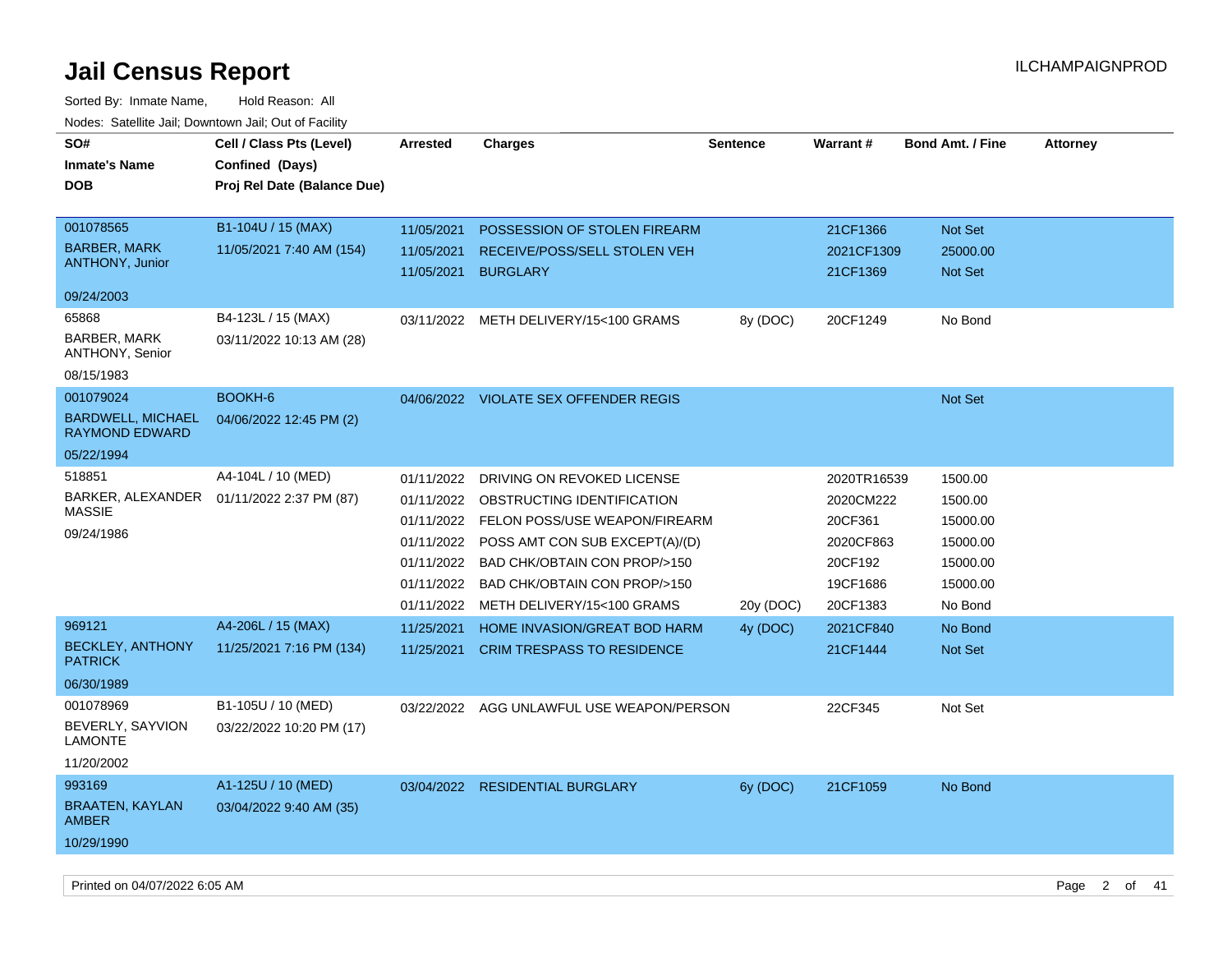| soupois catomic can, Dominomii can, Cat or Faomt<br>SO# | Cell / Class Pts (Level)    | <b>Arrested</b>   | <b>Charges</b>                            | <b>Sentence</b> | Warrant#   | <b>Bond Amt. / Fine</b> | <b>Attorney</b> |
|---------------------------------------------------------|-----------------------------|-------------------|-------------------------------------------|-----------------|------------|-------------------------|-----------------|
| <b>Inmate's Name</b>                                    | Confined (Days)             |                   |                                           |                 |            |                         |                 |
| <b>DOB</b>                                              | Proj Rel Date (Balance Due) |                   |                                           |                 |            |                         |                 |
|                                                         |                             |                   |                                           |                 |            |                         |                 |
| 923208                                                  | B3-W3-12L / 10 (MED)        |                   | 01/22/2022 CRIM TRES TO RES/PERS PRESENT  |                 | 22CF92     | Not Set                 |                 |
| <b>BREADY, ANDREW</b><br><b>NICHOLAS</b>                | 01/22/2022 7:43 PM (76)     |                   |                                           |                 |            |                         |                 |
| 06/08/1988                                              |                             |                   |                                           |                 |            |                         |                 |
| 001079000                                               | A3-216U / 15 (ADS)          | 04/01/2022        | MURDER/STRONG PROB KILL/INJURE            |                 | 22CF102    | 2000000.00              |                 |
| <b>BROCK, TONY LAMAR</b>                                | 04/01/2022 9:02 AM (7)      |                   |                                           |                 |            |                         |                 |
| 04/01/2004                                              |                             |                   |                                           |                 |            |                         |                 |
| 61675                                                   | B1-202L / 10 (MED)          |                   | 02/10/2022 AGG DISCHARGE FIREARM/OCC BLDG |                 | 20CF374    | 100000.00               |                 |
| <b>BROWN, ANTONIO</b><br><b>BURNETT</b>                 | 02/10/2022 3:28 PM (57)     |                   |                                           |                 |            |                         |                 |
| 03/04/1983                                              |                             |                   |                                           |                 |            |                         |                 |
| 51247                                                   | B1-202U / 10 (MED)          | 04/15/2021        | FELON POSS/USE WEAPON/FIREARM             |                 | 21CF411    | Not Set                 |                 |
| BROWN, DANTE<br><b>MAURICE</b>                          | 04/15/2021 6:24 PM (358)    |                   |                                           |                 |            |                         |                 |
| 04/19/1979                                              |                             |                   |                                           |                 |            |                         |                 |
| 1028357                                                 | A4-107L / 15 (MAX)          | 03/23/2022        | DOMESTIC BATTERY/OTHER PRIOR              |                 | 22CF348    | Not Set                 |                 |
| <b>BROWN, MARCUS</b><br><b>RICKELL</b>                  | 03/23/2022 7:13 PM (16)     |                   | 03/23/2022 FELON POSS/USE WEAPON/FIREARM  |                 | 22CF349    | No Bond                 |                 |
| 01/06/1995                                              |                             |                   |                                           |                 |            |                         |                 |
| 990921                                                  | A3-214U / 15 (MAX)          | 01/20/2022        | MFG/DEL 1<15 GR COCAINE/ANLG              |                 | 19CF369    | 25000.00                |                 |
| <b>BROWN, QUINTIN</b><br><b>MARSHAUN</b>                | 01/20/2022 7:19 PM (78)     |                   | 01/20/2022 ARMED HABITUAL CRIMINAL        |                 | 21CF935    | 750000.00               |                 |
| 09/26/1991                                              |                             |                   |                                           |                 |            |                         |                 |
| 29957                                                   | B4-222L / 15 (MAX)          | 11/13/2021        | FELON POSS/USE WEAPON/FIREARM             |                 | 21CF1390   | Not Set                 |                 |
| <b>BROWN, RODNEY</b><br>LOUIS                           | 11/13/2021 8:57 PM (146)    |                   | 11/13/2021 AGG CRIM SX AB/>5 YR OLDER VIC |                 | 2019CF0718 | 250000.00               |                 |
| 01/07/1968                                              |                             |                   |                                           |                 |            |                         |                 |
| 981645                                                  | A3-214L / 15 (MAX)          | 01/27/2022 MURDER |                                           |                 | 22CF114    | 1000000.00              |                 |
| BRUMFIELD,<br>JONATHAN EZEKEIL                          | 01/27/2022 8:15 PM (71)     |                   |                                           |                 |            |                         |                 |
| 08/03/1989                                              |                             |                   |                                           |                 |            |                         |                 |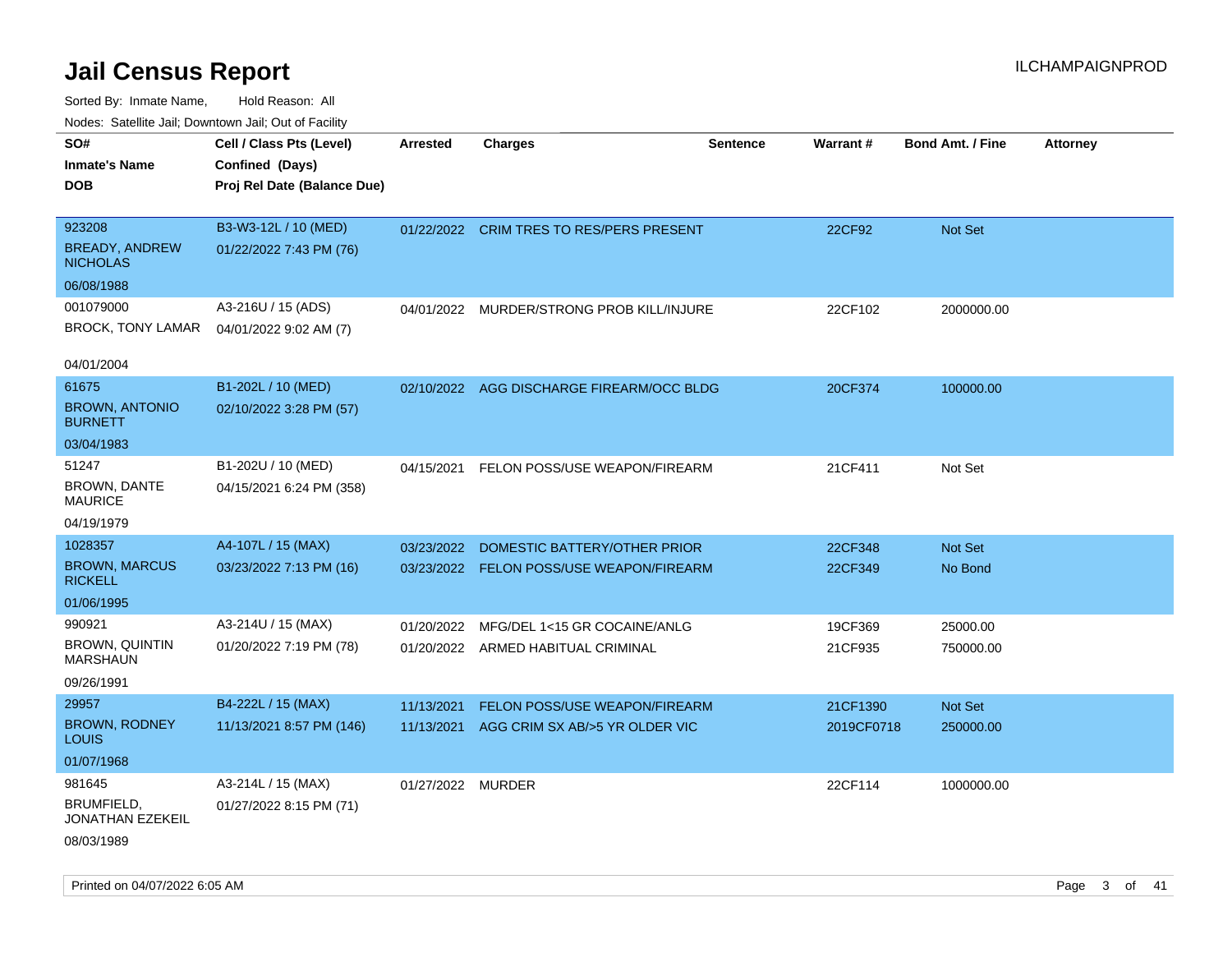| SO#                                     | Cell / Class Pts (Level)    | <b>Arrested</b> | <b>Charges</b>                           | <b>Sentence</b> | Warrant#  | <b>Bond Amt. / Fine</b><br><b>Attorney</b> |
|-----------------------------------------|-----------------------------|-----------------|------------------------------------------|-----------------|-----------|--------------------------------------------|
| <b>Inmate's Name</b>                    | Confined (Days)             |                 |                                          |                 |           |                                            |
| <b>DOB</b>                              | Proj Rel Date (Balance Due) |                 |                                          |                 |           |                                            |
|                                         |                             |                 |                                          |                 |           |                                            |
| 49431                                   | B1-201L / 10 (MED)          |                 | 03/11/2022 VIO BAIL BOND/CLASS X OFFENSE | 3y (DOC)        | 2018CF350 | No Bond                                    |
| <b>BUFFORD, LANCE</b><br><b>CORNELL</b> | 03/11/2022 5:01 PM (28)     |                 | 03/11/2022 CIVIL FTA WARRANT             |                 | 2005F180  | 15000.00                                   |
| 12/18/1979                              |                             |                 |                                          |                 |           |                                            |
| 1047579                                 | A1-124L / 10 (MED)          | 02/24/2022      | ARMED ROBBERY/NO FIREARM                 |                 | 22CF232   | Not Set                                    |
| <b>BUTLER, TAMYRA</b><br><b>COSHAWN</b> | 02/24/2022 5:40 AM (43)     |                 |                                          |                 |           |                                            |
| 07/06/1988                              |                             |                 |                                          |                 |           |                                            |
| 39474                                   | B1-101U / 10 (ADS)          |                 | 07/06/2021 MFG/DEL 15<100 GR HEROIN/ANLG |                 | 21CF792   | Not Set                                    |
| CAMPBELL, AARON<br><b>JACOB</b>         | 07/06/2021 11:56 PM (276)   |                 |                                          |                 |           |                                            |
| 07/18/1974                              |                             |                 |                                          |                 |           |                                            |
| 001078953                               | A4-201L / 10 (MED)          |                 | 03/15/2022 POSSESSION OF STOLEN FIREARM  |                 | 2022CF319 | Not Set                                    |
| CAMPBELL,<br><b>MOHAMMED BURNELL</b>    | 03/15/2022 10:50 PM (24)    |                 |                                          |                 |           |                                            |
| 09/25/1991                              |                             |                 |                                          |                 |           |                                            |
| 1045467                                 | A3-211U / 10 (ADS)          | 04/01/2022      | MFG/DEL CANNABIS/30-500 GRAMS            |                 | 20CF87    | 100000.00 / 34.00                          |
| CARPENTER-MOORE,<br>JOSEPH CARL, Junior | 04/02/2022 5:22 PM (6)      |                 | 04/01/2022 MFG/DEL CANNABIS/30-500 GRAMS |                 | 19CF1770  | 100000.00 / 34.00                          |
| 04/18/1992                              |                             |                 |                                          |                 |           |                                            |
| 1060436                                 | B1-106U / 10 (MED)          | 01/06/2022      | AGGRAVATED UNLAWFUL RESTRAINT            |                 | 22CF29    | Not Set                                    |
| CARTER, DERESHEO<br><b>DEWAYNE</b>      | 01/06/2022 8:43 PM (92)     |                 | 01/06/2022 FELON ESCAPE/PEACE OFFICER    |                 | 22CF28    | Not Set                                    |
| 09/10/1991                              |                             |                 |                                          |                 |           |                                            |
| 001077353                               | B1-106L / 15 (MAX)          | 02/12/2022      | FELON POSS/USE WEAPON/FIREARM            |                 | 22CF173   | No Bond                                    |
| <b>CARTER, JAMES</b><br><b>IVORY</b>    | 02/13/2022 1:19 AM (54)     |                 | 02/12/2022 ALCOHOL SALES - MINOR 19-20   |                 | 2020OV127 | 1000.00                                    |
| 08/12/2000                              |                             |                 |                                          |                 |           |                                            |
| 979443                                  | BOOKH-8 / 10 (ADS)          |                 | 04/05/2022 BURGLARY                      |                 | 22CF410   | No Bond                                    |
| CASTELO, SHANE<br><b>ROBERT</b>         | 04/05/2022 1:35 PM (3)      |                 |                                          |                 |           |                                            |
| 03/17/1994                              |                             |                 |                                          |                 |           |                                            |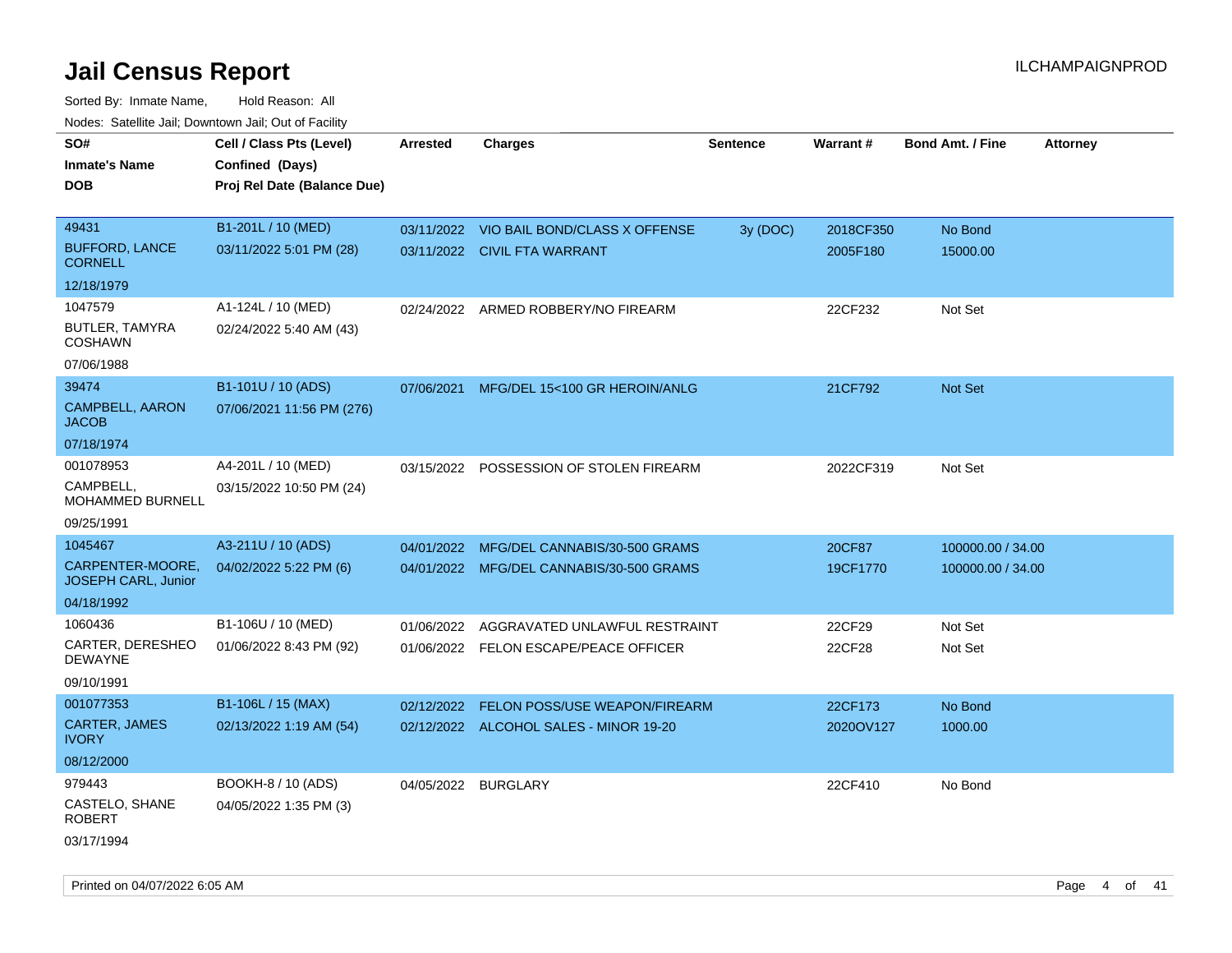| rougs. Calcinic Jan, Downtown Jan, Out of Facility |                                              |                   |                                                |                 |                 |                         |                 |
|----------------------------------------------------|----------------------------------------------|-------------------|------------------------------------------------|-----------------|-----------------|-------------------------|-----------------|
| SO#                                                | Cell / Class Pts (Level)                     | <b>Arrested</b>   | <b>Charges</b>                                 | <b>Sentence</b> | <b>Warrant#</b> | <b>Bond Amt. / Fine</b> | <b>Attorney</b> |
| <b>Inmate's Name</b>                               | Confined (Days)                              |                   |                                                |                 |                 |                         |                 |
| <b>DOB</b>                                         | Proj Rel Date (Balance Due)                  |                   |                                                |                 |                 |                         |                 |
|                                                    |                                              |                   |                                                |                 |                 |                         |                 |
| 957936                                             | A4-103U / 15 (MAX)                           |                   | 03/10/2022 DELIVERY OF OR POSSESSION OF W/ INT |                 | 22CF295         | Not Set                 |                 |
| CAVETTE, JUSTIN<br><b>EUGENE</b>                   | 03/10/2022 12:10 PM (29)                     |                   |                                                |                 |                 |                         |                 |
| 08/02/1988                                         |                                              |                   |                                                |                 |                 |                         |                 |
| 1029088                                            | B1-107L / 10 (MED)                           | 12/21/2021        | FELON POSS/USE FIREARM PRIOR                   |                 | 21CF1338        | 250000.00               |                 |
| CHAPPLE, MALIK<br><b>BIANCO</b>                    | 12/22/2021 10:02 AM (107)                    |                   |                                                |                 |                 |                         |                 |
| 10/25/1994                                         |                                              |                   |                                                |                 |                 |                         |                 |
| 001078812                                          | B1-207U / 15 (MAX)                           |                   | 02/01/2022 ARMED ROBBERY/ARMED W/FIREARM       |                 | 22CF145         | <b>Not Set</b>          |                 |
| <b>COBB, SINTRAE</b><br><b>SANCHEZ</b>             | 02/01/2022 8:33 PM (66)                      |                   |                                                |                 |                 |                         |                 |
| 07/05/2002                                         |                                              |                   |                                                |                 |                 |                         |                 |
| 1004799                                            | A3-213U / 15 (ADS)                           | 03/31/2022        | POSSESSION OF METH< 5 GRAMS                    |                 | 22CF388         | Not Set                 |                 |
| COCHRANE, STORM<br>JAMES                           | 03/31/2022 11:37 AM (8)                      |                   | 03/31/2022 AGG CRIM SEX ABUSE/VICTIM <13       |                 | 19CF25          | 10000.00                |                 |
| 10/28/1992                                         |                                              |                   |                                                |                 |                 |                         |                 |
| 001077485                                          | A1-227U / 15 (MAX)                           | 12/21/2021        | MURDER/INTENT TO KILL/INJURE                   |                 | 2021CF1282      | 1000000.00              |                 |
| <b>COLBERT, ARIEANA</b><br><b>FELICIA</b>          | 12/21/2021 2:08 PM (108)                     |                   |                                                |                 |                 |                         |                 |
| 12/13/2000                                         |                                              |                   |                                                |                 |                 |                         |                 |
| 34805                                              | B4-227U / 15 (MAX)                           | 10/01/2021        | DOMESTIC BATTERY                               |                 | 21CF1183        | Not Set                 |                 |
|                                                    | CONERLY, KIN JOSEPH 10/01/2021 1:53 AM (189) | 10/01/2021        | ARMED HABITUAL CRIMINAL                        |                 | 21CF1184        | Not Set                 |                 |
|                                                    |                                              | 10/06/2021        | POSS STOLEN VEHICLE > \$25,000                 |                 | 19CF1786        | Not Set                 |                 |
| 11/16/1971                                         |                                              |                   |                                                |                 |                 |                         |                 |
| 1074319                                            | B2-DR / 15 (SPH)                             | 10/12/2021        | AGGRAVATED CRUELTY TO ANIMALS                  |                 | 21CF1238        | <b>Not Set</b>          |                 |
| <b>CRAIG, DAVUCCI</b><br><b>DAVION</b>             | 10/12/2021 11:36 AM (178)                    | 10/14/2021 MURDER |                                                |                 | 21CF1239        | <b>Not Set</b>          |                 |
| 08/02/2001                                         |                                              |                   |                                                |                 |                 |                         |                 |
| 49829                                              | B4-121L                                      |                   | 03/20/2022 AGGRAVATED DOMESTIC BATTERY         |                 | 22CF337         | No Bond                 |                 |
| <b>CRANDALL, TERRY</b><br>LEE, Junior              | 03/20/2022 11:02 PM (19)                     |                   |                                                |                 |                 |                         |                 |
| 01/12/1974                                         |                                              |                   |                                                |                 |                 |                         |                 |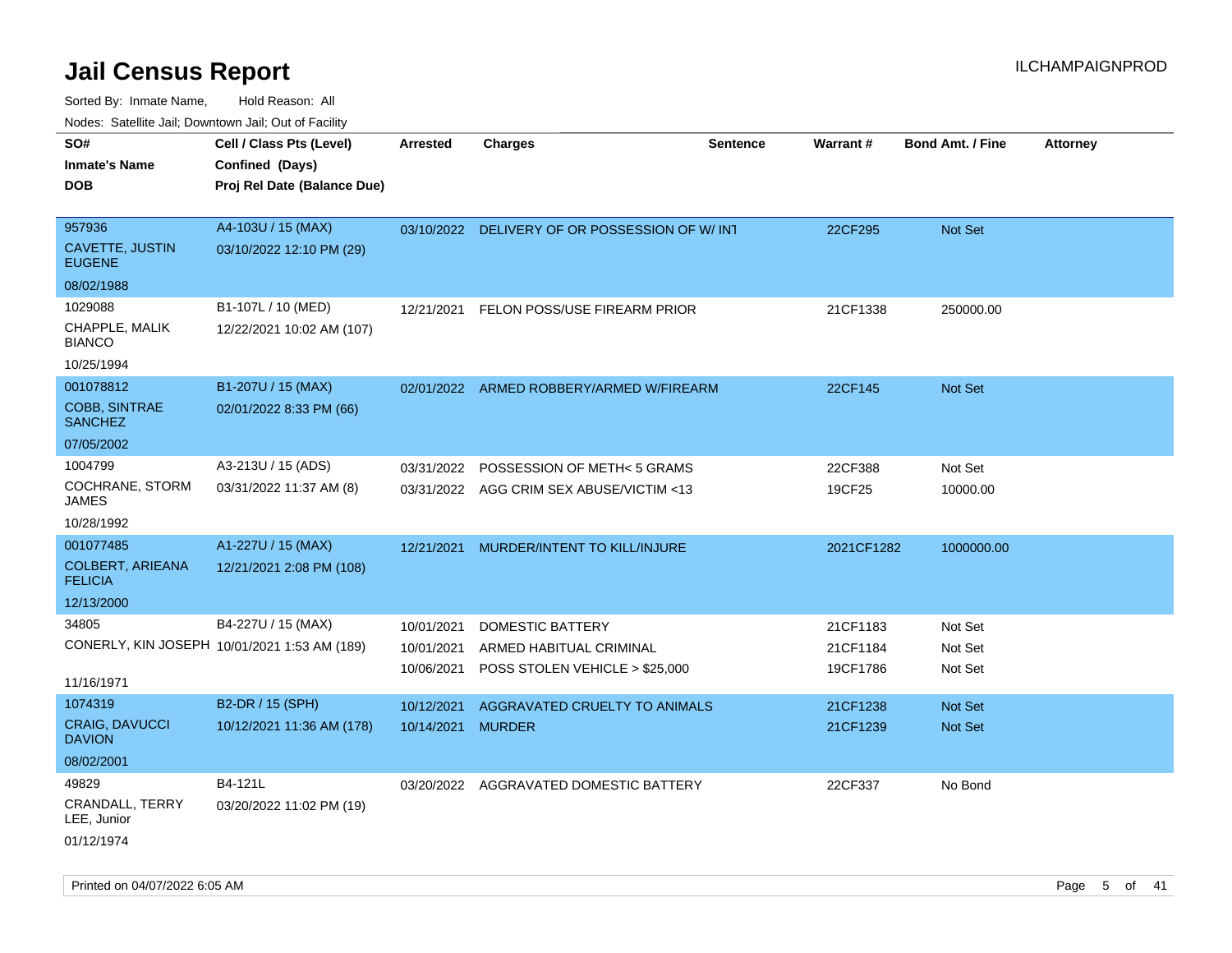| Noues. Salenne Jan, Downtown Jan, Out of Facility |                             |                      |                                         |                       |                 |                         |                 |
|---------------------------------------------------|-----------------------------|----------------------|-----------------------------------------|-----------------------|-----------------|-------------------------|-----------------|
| SO#                                               | Cell / Class Pts (Level)    | <b>Arrested</b>      | <b>Charges</b>                          | <b>Sentence</b>       | <b>Warrant#</b> | <b>Bond Amt. / Fine</b> | <b>Attorney</b> |
| <b>Inmate's Name</b>                              | Confined (Days)             |                      |                                         |                       |                 |                         |                 |
| <b>DOB</b>                                        | Proj Rel Date (Balance Due) |                      |                                         |                       |                 |                         |                 |
|                                                   |                             |                      |                                         |                       |                 |                         |                 |
| 001077549                                         | B2-T3-10L / 10 (SPH)        | 12/22/2020           | <b>PRED CRIM SEX ASLT/VICTIM &lt;13</b> |                       | 2020CF1469      | <b>Not Set</b>          |                 |
| CRISTOBAL-MATEO,<br><b>CRISTOBAL</b>              | 12/22/2020 1:17 PM (472)    |                      |                                         |                       |                 |                         |                 |
| 12/02/1988                                        |                             |                      |                                         |                       |                 |                         |                 |
| 988538                                            | B3-W4-15U / 10 (MED)        | 12/21/2021           | AGGRAVATED DOMESTIC BATTERY             |                       | 21CF1564        | Not Set                 |                 |
| DAVIDSON, HARLEY<br><b>KYLE SCOTT</b>             | 12/21/2021 5:45 AM (108)    |                      |                                         |                       |                 |                         |                 |
| 08/05/1990                                        | 4/18/2022 (0.00)            |                      |                                         |                       |                 |                         |                 |
| 1023587                                           | A4-102L / 15 (MAX)          | 09/24/2021           | MFG/DEL CANNABIS/2.5-10 GRAMS           |                       | 21CF1155        | Not Set                 |                 |
| DAVIS, MARTIN<br><b>DENNIS</b>                    | 09/24/2021 9:38 PM (196)    | 09/24/2021           | ARMED HABITUAL CRIMINAL                 |                       | 2021-CF681      | 500000.00               |                 |
| 12/02/1994                                        |                             |                      |                                         |                       |                 |                         |                 |
| 56972                                             | B3-W8-32L / 10 (MED)        | 08/30/2021           | POSS STOLEN VEHICLE > \$25,000          |                       | 21CF1044        | Not Set                 |                 |
| DAY, DANIEL JOSEPH                                | 08/30/2021 3:07 PM (221)    | 09/04/2021           | <b>BURGLARY</b>                         |                       | 21CF1054        | Not Set                 |                 |
|                                                   |                             |                      |                                         |                       |                 |                         |                 |
| 10/16/1982                                        |                             |                      |                                         |                       |                 |                         |                 |
| 64070                                             | A4-105L / 10 (MED)          | 02/18/2022           | <b>BURGLARY</b>                         |                       | 21CF1176        | 20000.00                |                 |
| DECKER, ANTHONY V                                 | 02/18/2022 6:52 PM (49)     | 02/18/2022           | <b>POSSESSION OF METH&lt;5 GRAMS</b>    |                       | 21CF1205        | 15000.00                |                 |
|                                                   |                             |                      |                                         |                       |                 |                         |                 |
| 11/27/1982                                        |                             |                      |                                         |                       |                 |                         |                 |
| 36298                                             | B2-T3-11U / 5 (SPH)         | 03/11/2022 AGG DUI/3 |                                         |                       | 21CF380         | Not Set                 |                 |
| DUCEY, SCOTT<br>ROBERT                            | 03/11/2022 12:49 PM (28)    |                      |                                         |                       |                 |                         |                 |
| 04/02/1969                                        |                             |                      |                                         |                       |                 |                         |                 |
| 39880                                             | B2-T3-09U / 10 (SPH)        | 03/30/2022           | <b>DOMESTIC BATTERY</b>                 | 2y/6m (DOC) 2021CF991 |                 | No Bond                 |                 |
| DUGE, JACKIE LEE,                                 | 03/30/2022 4:25 PM (9)      |                      |                                         |                       |                 |                         |                 |
| Junior                                            |                             |                      |                                         |                       |                 |                         |                 |
| 02/03/1960                                        |                             |                      |                                         |                       |                 |                         |                 |
| 1024895                                           | B1-103L / 10 (MED)          | 12/15/2021           | MFG/DEL 100<400 GR COCA/ANLG            |                       | 21CF1535        | Not Set                 |                 |
| EDWARDS, GEORGE<br>CORTEZ                         | 12/15/2021 12:26 PM (114)   | 12/15/2021           | AGGRAVATED BATTERY                      |                       | 21CF1536        | Not Set                 |                 |
| 06/19/1994                                        |                             |                      |                                         |                       |                 |                         |                 |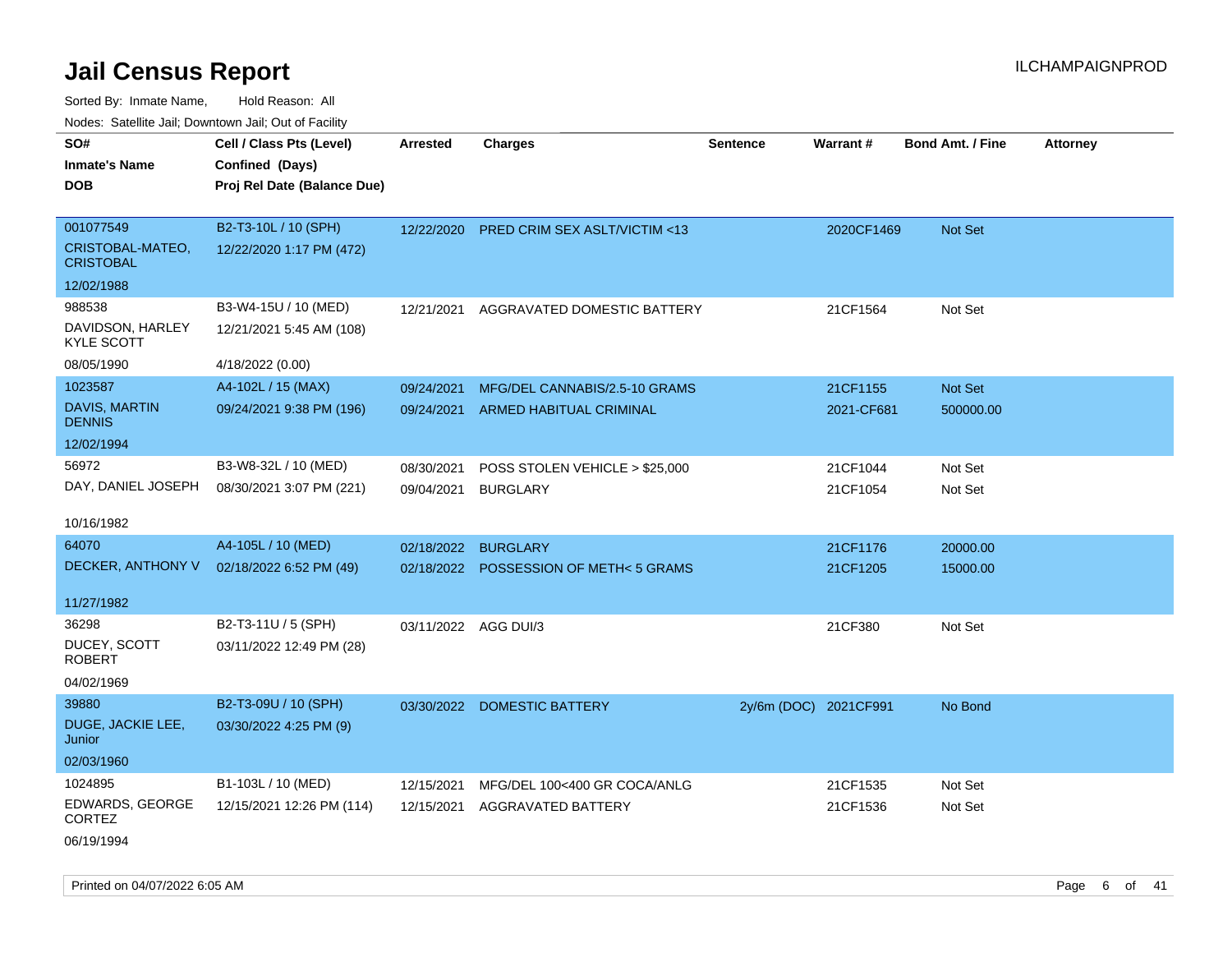Sorted By: Inmate Name, Hold Reason: All

Nodes: Satellite Jail; Downtown Jail; Out of Facility

| SO#<br><b>Inmate's Name</b><br><b>DOB</b>                                                                | Cell / Class Pts (Level)<br>Confined (Days)<br>Proj Rel Date (Balance Due)                     | <b>Arrested</b>          | <b>Charges</b>                                                                                                    | <b>Sentence</b> | Warrant#                                        | <b>Bond Amt. / Fine</b>                     | <b>Attorney</b> |
|----------------------------------------------------------------------------------------------------------|------------------------------------------------------------------------------------------------|--------------------------|-------------------------------------------------------------------------------------------------------------------|-----------------|-------------------------------------------------|---------------------------------------------|-----------------|
| 1074720<br>ELVIR-REYES, JORGE<br><b>LEONARDO</b><br>06/03/1988                                           | B2-T4-13U / 15 (SPH)<br>01/19/2022 1:43 PM (79)                                                |                          | 01/19/2022 PRED CRIM SEX ASLT/VICTIM <13                                                                          |                 | 21CF1414                                        | 500000.00                                   |                 |
| 43977<br>EMKES, DOUGLAS<br>ALAN<br>06/08/1959                                                            | B2-T1-02L / 5 (SPH)<br>12/20/2021 9:59 AM (109)                                                | 12/20/2021<br>12/20/2021 | AGG FLEEING POLICE/21 MPH OVER<br>PAROLE REVOCATION                                                               |                 | 21CF1566                                        | Not Set<br>No Bond                          |                 |
| 987328<br>ERVIN, DEIDRA ANN<br><b>RUTH</b><br>04/15/1991                                                 | A2-123L / 10 (MED)<br>12/11/2021 8:48 PM (118)                                                 |                          | 12/11/2021 AGG ASLT PEACE OFF/FIRE/ER WRK                                                                         |                 | 21CF1515                                        | Not Set                                     |                 |
| 60186<br>EVANS, MICHAEL<br><b>WILLIAM</b><br>08/08/1981                                                  | B3-W7-26L / 10 (MED)<br>03/12/2022 6:03 PM (27)                                                |                          | 03/12/2022 AGG DOMESTIC BATTERY/STRANGLE                                                                          |                 | 22CF304                                         | Not Set                                     |                 |
| 1026175<br>FALCONER, AVERY<br><b>FOX</b><br>04/07/1989<br>66468<br>FERRELL, BRIAN<br>JAMAL<br>11/15/1985 | B4-127U / 10 (MED)<br>02/06/2022 4:49 AM (61)<br>A4-106L / 15 (MAX)<br>03/06/2022 9:04 PM (33) | 03/06/2022 MURDER        | 02/06/2022 FELON FAIL/RETURN FRM FURLOUGH<br>02/06/2022 CITY OV ARREST<br>02/07/2022 MFG/DEL 1<15 GR COCAINE/ANLG | 6y (DOC)        | 21CF1554<br>2021-OV-65<br>2019CF1617<br>22CF273 | No Bond<br>1000.00<br>No Bond<br>1000000.00 |                 |
| 962759<br>12/28/1988<br>001078961                                                                        | B2-DR / 15 (SPH)<br>FINLEY, KEVIN DANTE 07/16/2021 9:44 PM (266)                               | 07/16/2021<br>07/29/2021 | METH DELIVERY<5 GRAMS<br>AGG CRIM SEX ASSAULT/FELONY                                                              |                 | 21CF833<br>21CF891                              | Not Set<br>No Bond                          |                 |
| FISCHER, KYRE<br><b>ORLANDO</b><br>04/14/2002                                                            | B1-207L / 10 (MED)<br>03/21/2022 1:21 PM (18)                                                  |                          | 03/21/2022 AGG BATTERY/DISCHARGE FIREARM                                                                          |                 | 22CF39                                          | 750000.00                                   |                 |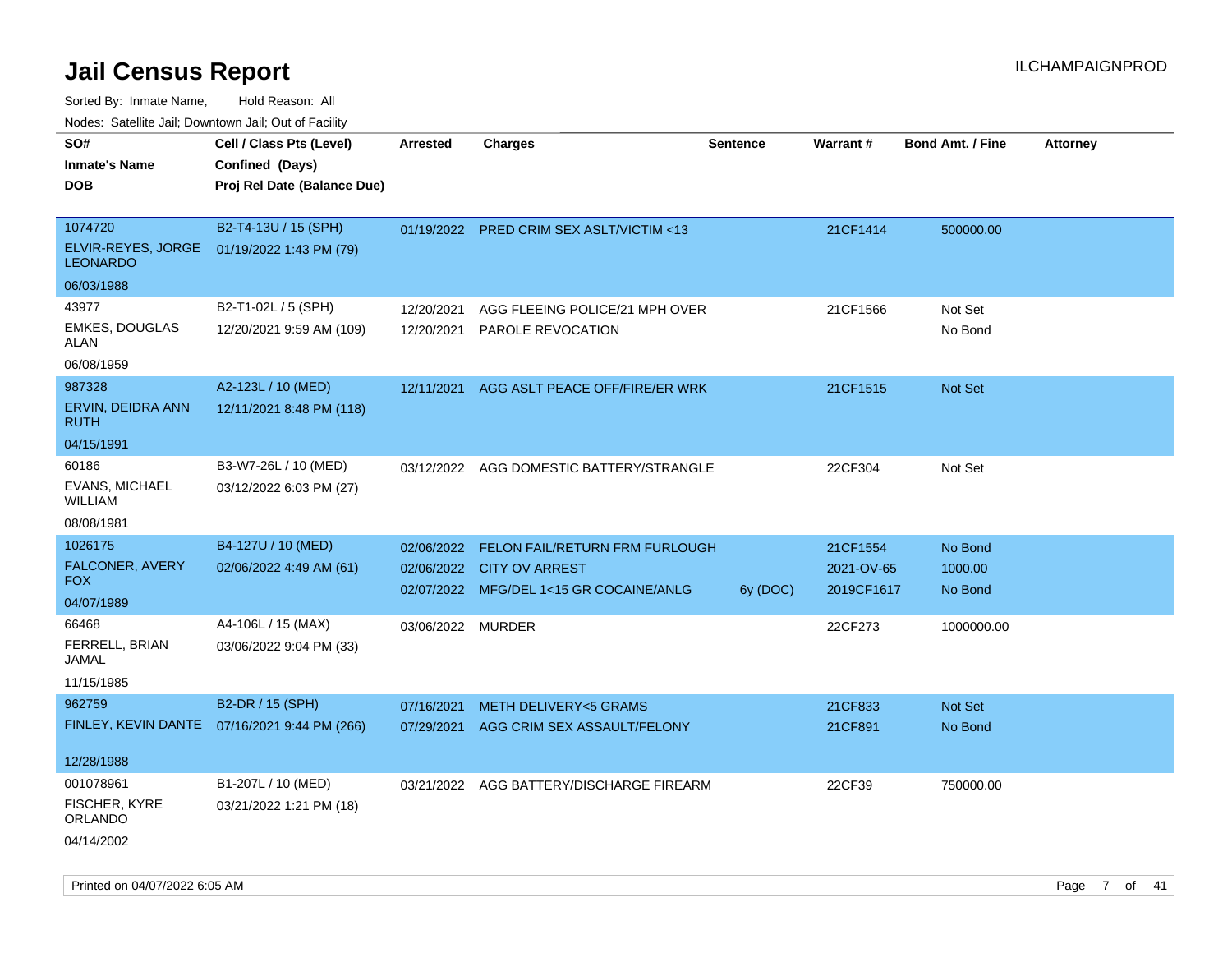Sorted By: Inmate Name, Hold Reason: All Nodes: Satellite Jail; Downtown Jail; Out of Facility

| SO#<br><b>Inmate's Name</b><br><b>DOB</b>  | Cell / Class Pts (Level)<br>Confined (Days)<br>Proj Rel Date (Balance Due) | Arrested   | <b>Charges</b>                          | <b>Sentence</b> | Warrant#   | <b>Bond Amt. / Fine</b> | <b>Attorney</b> |
|--------------------------------------------|----------------------------------------------------------------------------|------------|-----------------------------------------|-----------------|------------|-------------------------|-----------------|
| 1039744                                    | A3-114U / 15 (MAX)                                                         | 12/06/2021 | <b>MURDER</b>                           |                 | 20CF959    | 1000000.00              |                 |
| <b>FONVILLE, TREVOY</b><br><b>JERMAINE</b> | 12/06/2021 10:52 AM (123)                                                  |            |                                         |                 |            |                         |                 |
| 01/13/1996                                 |                                                                            |            |                                         |                 |            |                         |                 |
| 001077819                                  | BOOKH-7                                                                    | 04/06/2022 | <b>VIOLATE ORDER PROTECTION</b>         |                 | 2022CMAWOW | No Bond                 |                 |
| FORTUNE, DOMINIC                           | 04/06/2022 7:15 AM (2)                                                     | 04/06/2022 | MURDER/INTENT TO KILL/INJURE            |                 | 2022CFAWOW | Not Set                 |                 |
| <b>AUGUSTUS</b>                            |                                                                            |            | 04/06/2022 RESIST/OBSTRUCT WITH INJURY  |                 | 2022CFAWOW | Not Set                 |                 |
| 02/16/1999                                 |                                                                            |            |                                         |                 |            |                         |                 |
| 001078863                                  | B4-226U / 15 (MAX)                                                         |            | 02/19/2022 POSSESSION OF STOLEN FIREARM |                 | 22CF203    | Not Set                 |                 |
| FOSTER, JOHN<br><b>CARELL</b>              | 02/19/2022 6:01 AM (48)                                                    |            |                                         |                 |            |                         |                 |
| 03/13/1981                                 |                                                                            |            |                                         |                 |            |                         |                 |
| 518395                                     | B2-T3-12L / 15 (SPH)                                                       | 07/07/2020 | <b>CRIMINAL SEXUAL ASSAULT</b>          |                 | 2020-CF735 | 250000.00               |                 |
|                                            | FRANDLE, MARK RYAN 07/07/2020 3:42 PM (640)                                |            |                                         |                 |            |                         |                 |
| 09/10/1985                                 |                                                                            |            |                                         |                 |            |                         |                 |
| 001077934                                  | A1-125L / 10 (MED)                                                         | 08/22/2021 | <b>AGG DUI/ACCIDENT/DEATH</b>           |                 | 21CF1024   | <b>Not Set</b>          |                 |
| FREED, LOGAN<br><b>SUZANNE</b>             | 08/22/2021 11:45 PM (229)                                                  | 08/22/2021 | <b>DOMESTIC BATTERY</b>                 |                 | 21 CM 172  | 10000.00                |                 |
| 08/18/1996                                 |                                                                            |            |                                         |                 |            |                         |                 |
| 001078290                                  | A1-224L / 10 (ADS)                                                         | 08/19/2021 | MACHINE GUN/AUTO WEAPON/VEH             |                 | 21CF1012   | Not Set                 |                 |
| FREEMAN, ANGEL<br><b>JANILA KAY</b>        | 08/19/2021 1:26 AM (232)                                                   |            |                                         |                 |            |                         |                 |
| 12/25/1995                                 |                                                                            |            |                                         |                 |            |                         |                 |
| 1063104                                    | B3-W4-14L / 5 (MIN)                                                        | 01/10/2022 | <b>VIOLATE ORDER PROTECTION</b>         |                 | 21CF1258   | Not Set                 |                 |
| <b>FUSON, KEITH</b><br><b>EDWARD</b>       | 01/10/2022 9:14 PM (88)                                                    |            | 03/31/2022 PHONE HARASSMENT/VICTIM <13  |                 |            | No Bond                 |                 |
| 05/07/1987                                 | 6/20/2022 (0.00)                                                           |            |                                         |                 |            |                         |                 |
| 591514                                     | B2-T2-07U / 10 (SPH)                                                       | 02/25/2022 | AGG CRIM SEX ABUSE/VIC 13-17            |                 | 22CF230    | 100000.00               |                 |
| GAMBLE, SCOTT PAUL 02/25/2022 6:08 PM (42) |                                                                            |            |                                         |                 |            |                         |                 |

09/06/1968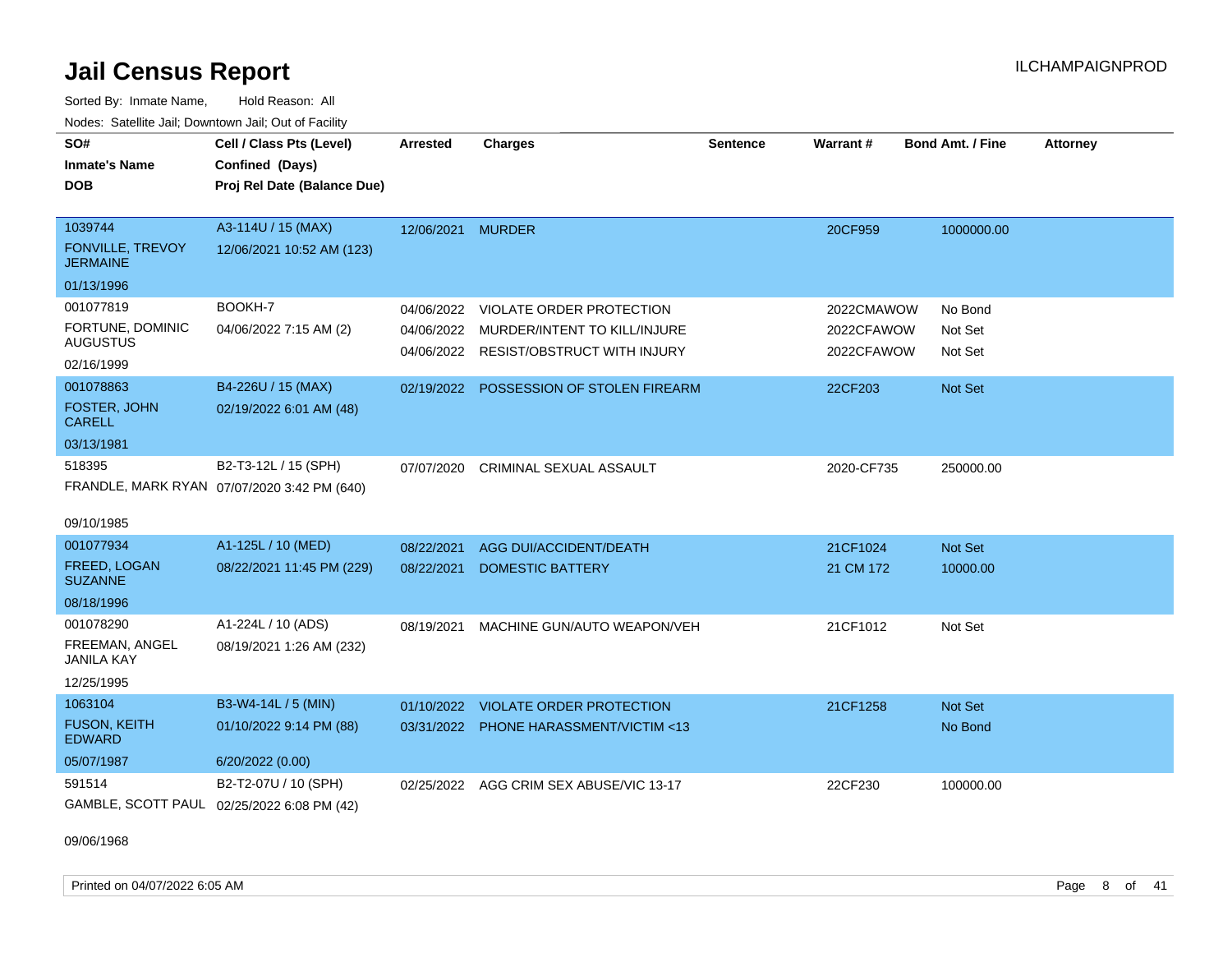| roaco. Calcinio dan, Domntonn dan, Out or Fability |                             |                 |                                          |                 |                 |                         |                 |
|----------------------------------------------------|-----------------------------|-----------------|------------------------------------------|-----------------|-----------------|-------------------------|-----------------|
| SO#                                                | Cell / Class Pts (Level)    | <b>Arrested</b> | <b>Charges</b>                           | <b>Sentence</b> | <b>Warrant#</b> | <b>Bond Amt. / Fine</b> | <b>Attorney</b> |
| <b>Inmate's Name</b>                               | Confined (Days)             |                 |                                          |                 |                 |                         |                 |
| DOB.                                               | Proj Rel Date (Balance Due) |                 |                                          |                 |                 |                         |                 |
|                                                    |                             |                 |                                          |                 |                 |                         |                 |
| 1075614                                            | A4-202U / 15 (MAX)          |                 | 03/19/2022 AGGRAVATED DOMESTIC BATTERY   |                 | 22CF333         | Not Set                 |                 |
| <b>GANT, TEVIN</b><br><b>ODELROW</b>               | 03/19/2022 5:29 PM (20)     |                 | 03/19/2022 PAROLE REVOCATION             |                 | CM2201590       | No Bond                 |                 |
| 03/03/1991                                         |                             |                 |                                          |                 |                 |                         |                 |
| 001078154                                          | B3-W1-01U / 10 (MED)        | 01/09/2022      | DRVG UNDER INFLU OF ALCOHOL              |                 | 2021 DT 182     | 5000.00                 |                 |
| <b>GENTRY, DAMON</b><br><b>LIONEL</b>              | 01/09/2022 4:41 PM (89)     |                 | 01/09/2022 AGG DOMESTIC BATTERY/STRANGLE |                 | 2021 CF 1396    | 50000.00                |                 |
| 12/25/1971                                         |                             |                 |                                          |                 |                 |                         |                 |
| 1068620                                            | BOOKH-3 / 10 (ADS)          |                 | 04/05/2022 DOMESTIC BATTERY              |                 | 22DV56          | No Bond                 |                 |
| <b>GOLSON, BRANDON</b><br><b>LAVEL</b>             | 04/05/2022 12:40 PM (3)     |                 |                                          |                 |                 |                         |                 |
| 04/01/1991                                         |                             |                 |                                          |                 |                 |                         |                 |
| 001078633                                          | B2-T4-15U / 25 (SPH)        | 12/01/2021      | PRED CRIM SEX ASLT/VICTIM <13            |                 | 21CF1416        | 250000.00               |                 |
| GONZALEZ-GUILLEN,<br>EDWARD                        | 12/01/2021 12:08 PM (128)   |                 |                                          |                 |                 |                         |                 |
| 08/25/2002                                         |                             |                 |                                          |                 |                 |                         |                 |
| 001078607                                          | B4-221L / 15 (MAX)          | 11/22/2021      | FELON POSS/USE FIREARM/PAROLE            |                 | 21CF1437        | <b>Not Set</b>          |                 |
| <b>GRAY, WILLIAM</b><br>DA'VON                     | 11/22/2021 2:57 PM (137)    | 11/22/2021      | ATTEMPT (FIRST DEGREE MURDER)            |                 | 21CF1435        | Not Set                 |                 |
| 04/18/1984                                         |                             |                 |                                          |                 |                 |                         |                 |
| 56342                                              | B1-206L / 10 (MED)          | 10/21/2021      | THEFT CONTROL INTENT <\$500              |                 | 17CF1451        | 10000.00                |                 |
| <b>GRIFFIN, NATHAN</b>                             | 10/21/2021 4:20 PM (169)    | 10/21/2021      | DRIVING ON REVOKED LICENSE               |                 | 20TR1979        | 3000.00                 |                 |
| <b>EUGENE</b>                                      |                             | 10/21/2021      | ARMED HABITUAL CRIMINAL                  |                 | 21CF1279        | Not Set                 |                 |
| 02/24/1969                                         |                             |                 |                                          |                 |                 |                         |                 |
| 56594                                              | A4-104U / 10 (MED)          | 03/22/2022      | DRIVING RVK/SUSP DUI/SSS 4-9             |                 | 21CF548         | 440.00                  |                 |
| HARRIS, JOSEPH LEE                                 | 03/22/2022 8:39 PM (17)     | 03/22/2022      | DRIVING RVK/SUSP DUI/SSS 4-9             |                 | 20CF910         | 440.00                  |                 |
|                                                    |                             | 03/22/2022      | DRIVING RVK/SUSP DUI/SSS 4-9             |                 | 20CF1018        | 440.00                  |                 |
| 10/30/1982                                         |                             | 03/22/2022      | POSS AMT CON SUB EXCEPT(A)/(D)           |                 | 2021CF104       | 200000.00               |                 |
| 544770                                             | A4-105U / 10 (MED)          | 08/14/2021      | AGG DOMESTIC BATTERY/STRANGLE            | 7y (DOC)        | 2021CF514       | 25000.00                |                 |
| HAYES, DEVON<br><b>JERMAINE</b>                    | 08/14/2021 2:56 AM (237)    |                 |                                          |                 |                 |                         |                 |
| 11/07/1987                                         |                             |                 |                                          |                 |                 |                         |                 |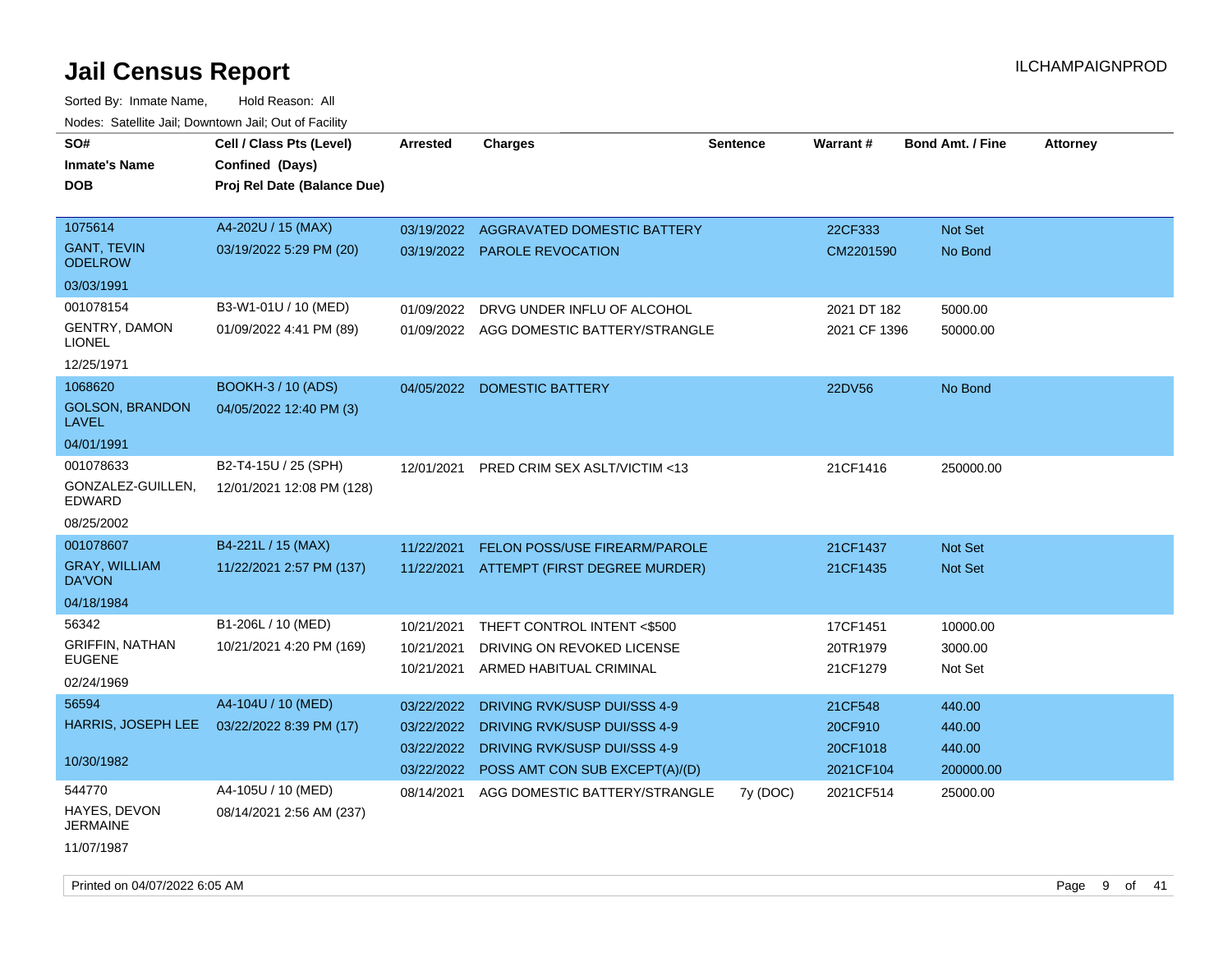| <u>Houce.</u> Catoling bail, Downtown bail, Out of Fability |                             |                 |                                           |                 |                 |                         |                 |
|-------------------------------------------------------------|-----------------------------|-----------------|-------------------------------------------|-----------------|-----------------|-------------------------|-----------------|
| SO#                                                         | Cell / Class Pts (Level)    | <b>Arrested</b> | <b>Charges</b>                            | <b>Sentence</b> | <b>Warrant#</b> | <b>Bond Amt. / Fine</b> | <b>Attorney</b> |
| <b>Inmate's Name</b>                                        | Confined (Days)             |                 |                                           |                 |                 |                         |                 |
| <b>DOB</b>                                                  | Proj Rel Date (Balance Due) |                 |                                           |                 |                 |                         |                 |
|                                                             |                             |                 |                                           |                 |                 |                         |                 |
| 975293                                                      | B2-T4-14L / 15 (SPH)        | 07/21/2021      | VIO ORDER/PRIOR VIO OF ORDER              |                 | 21CF914         | No Bond                 |                 |
| HILL, JACOB MILES                                           | 07/21/2021 8:43 PM (261)    | 07/21/2021      | <b>STALKING</b>                           |                 | 2021CF863       | <b>Not Set</b>          |                 |
|                                                             |                             | 07/25/2021      | PAROLE REVOCATION                         |                 | CH2104646       | <b>Not Set</b>          |                 |
| 02/06/1988                                                  |                             | 08/18/2021      | <b>HARASS WITNESS/FAMILY MBR/REP</b>      |                 | 21CF992         | Not Set                 |                 |
|                                                             |                             | 09/09/2021      | AGG STALKING/BODILY HARM                  |                 | 21CF1073        | <b>Not Set</b>          |                 |
| 980939                                                      | B4-225U / 10 (MED)          |                 | 03/25/2022 RECEIVE/POSS/SELL STOLEN VEH   |                 | 22CF357         | Not Set                 |                 |
| HILL, XAVIER<br><b>LENSHAUN</b>                             | 03/25/2022 11:15 AM (14)    |                 |                                           |                 |                 |                         |                 |
| 06/18/1988                                                  |                             |                 |                                           |                 |                 |                         |                 |
| 1072876                                                     | A1-226U / 5 (MIN)           |                 | 02/10/2022 METH DELIVERY/5<15 GRAMS       | 4y (DOC)        | 21CF143         | No Bond                 |                 |
| HOUTCHINS, SAVANNA 02/10/2022 5:10 PM (57)<br><b>BELL</b>   |                             |                 |                                           |                 |                 |                         |                 |
| 07/10/1996                                                  | 2/17/2022 (0.00)            |                 |                                           |                 |                 |                         |                 |
| 001078884                                                   | A4-103L / 15 (MAX)          |                 | 02/27/2022 ARMED VIOLENCE/CATEGORY I      | 6y (DOC)        | 22CF234         | Not Set                 |                 |
| HOWARD, TREVON<br><b>TITRESS</b>                            | 02/27/2022 5:07 AM (40)     |                 |                                           |                 |                 |                         |                 |
| 03/20/1999                                                  |                             |                 |                                           |                 |                 |                         |                 |
| 51028                                                       | B3-W6-21U / 10 (MED)        |                 | 02/23/2022 AGG FLEEING/2+ CON DEVICES     |                 | 19CF1839        | 50000.00                |                 |
| HUFFMAN, MICHAEL<br><b>LEONARD</b>                          | 02/23/2022 3:14 AM (44)     |                 |                                           |                 |                 |                         |                 |
| 07/24/1980                                                  |                             |                 |                                           |                 |                 |                         |                 |
| 1061186                                                     | A1-224U / 15 (MAX)          |                 | 03/16/2022 MURDER/STRONG PROB KILL/INJURE |                 | 22CF329         | No Bond                 |                 |
| INGRAM, CHERELL<br><b>LETRISE</b>                           | 03/16/2022 10:17 PM (23)    |                 |                                           |                 |                 |                         |                 |
| 10/01/1986                                                  |                             |                 |                                           |                 |                 |                         |                 |
| 38993                                                       | A4-101L / 15 (MAX)          |                 | 02/13/2021 ATTEMPT (FIRST DEGREE MURDER)  |                 | 21CF181         | Not Set                 |                 |
| <b>JACKSON, LAMONT</b><br><b>JEREMIE</b>                    | 02/13/2021 7:45 AM (419)    |                 |                                           |                 |                 |                         |                 |
| 07/31/1973                                                  |                             |                 |                                           |                 |                 |                         |                 |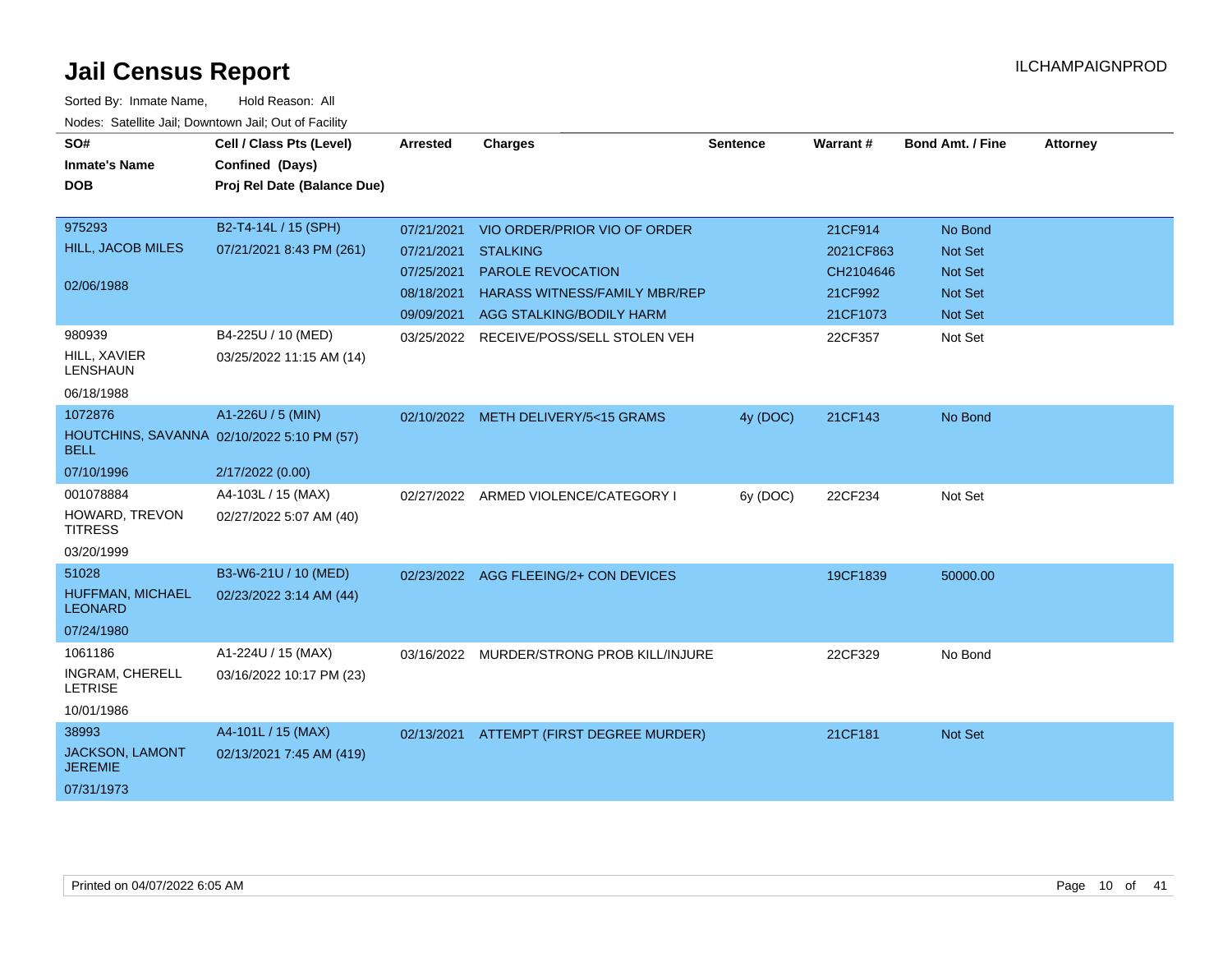Sorted By: Inmate Name, Hold Reason: All Nodes: Satellite Jail; Downtown Jail; Out of Facility

| SO#                                      | Cell / Class Pts (Level)    | <b>Arrested</b> | <b>Charges</b>                          | <b>Sentence</b> | Warrant#    | <b>Bond Amt. / Fine</b> | <b>Attorney</b> |
|------------------------------------------|-----------------------------|-----------------|-----------------------------------------|-----------------|-------------|-------------------------|-----------------|
| <b>Inmate's Name</b>                     | Confined (Days)             |                 |                                         |                 |             |                         |                 |
| DOB                                      | Proj Rel Date (Balance Due) |                 |                                         |                 |             |                         |                 |
|                                          |                             |                 |                                         |                 |             |                         |                 |
| 001077487                                | B3-W8-30L / 10 (MED)        | 12/03/2020      | <b>FELON POSS/USE WEAPON/FIREARM</b>    | 8y (DOC)        | 20CF1377    | <b>Not Set</b>          |                 |
| <b>JACKSON, TERRELL</b><br><b>DANDRE</b> | 12/03/2020 10:18 AM (491)   | 11/09/2021      | AGG DISCHARGE FIREARM/OCC VEH           | 8y (DOC)        | 21CR0331401 | No Bond                 |                 |
| 08/11/1990                               |                             |                 |                                         |                 |             |                         |                 |
| 001078703                                | A1-124U / 15 (ADS)          | 12/20/2021      | MURDER/INTENT TO KILL/INJURE            |                 | 21CF1574    | Not Set                 |                 |
| JOHNS, SHANIQUH<br><b>THERESA</b>        | 12/22/2021 6:41 AM (107)    |                 |                                         |                 |             |                         |                 |
| 04/03/1992                               |                             |                 |                                         |                 |             |                         |                 |
| 1042582                                  | B1-107U / 15 (MAX)          |                 | 03/10/2022 VIOLATE ORDER PROTECTION     |                 | 22CM61      | Not Set                 |                 |
| <b>JONES, DEONTA</b><br><b>DANTRAL</b>   | 03/10/2022 4:50 AM (29)     |                 |                                         |                 |             |                         |                 |
| 02/01/1993                               |                             |                 |                                         |                 |             |                         |                 |
| 001078645                                | B4-225L / 10 (MED)          | 12/02/2021      | AGG DISCHARGE FIREARM                   |                 | 21CF1478    | No Bond                 |                 |
| JONES, KELVIN<br><b>KHYRIC</b>           | 12/02/2021 6:56 PM (127)    |                 |                                         |                 |             |                         |                 |
| 02/27/2001                               |                             |                 |                                         |                 |             |                         |                 |
| 956822                                   | A4-107U / 15 (MAX)          | 11/25/2021      | AGGRAVATED DOMESTIC BATTERY             |                 | 21CF1442    | Not Set                 |                 |
| <b>JONES, MARIO</b>                      | 11/25/2021 10:37 AM (134)   | 11/25/2021      | PAROLE REVOCATION                       |                 | CH2106361   | No Bond                 |                 |
| <b>NATHANIEL</b>                         |                             | 11/25/2021      | <b>UNLAWFUL RESTRAINT</b>               |                 | 21CF1443    | <b>Not Set</b>          |                 |
| 10/27/1987                               |                             |                 |                                         |                 |             |                         |                 |
| 59668                                    | B2-T1-04L / 10 (SPH)        | 02/11/2022      | FAIL TO RPT CHNG ADDRESS/EMPL           |                 | 20 CF 1241  | 75000.00                |                 |
| JONES, MARTELL<br><b>DEANGELO</b>        | 02/11/2022 3:19 PM (56)     |                 | 02/11/2022 AGGRAVATED ARSON/BODILY HARM |                 | 22 CF 169   | 75000.00                |                 |
| 07/11/1983                               |                             |                 |                                         |                 |             |                         |                 |
| 1008468                                  | B4-125L / 10 (MED)          | 12/01/2021      | FELON POSS/USE WEAPON/FIREARM           |                 | 21CF1472    | <b>Not Set</b>          |                 |
| JONES, MARTEZ<br><b>LAMONTE</b>          | 12/01/2021 1:28 PM (128)    | 12/02/2021      | PROBATION VIOLATION                     |                 | 20CF1151    | Not Set                 |                 |
| 06/22/1993                               |                             |                 |                                         |                 |             |                         |                 |
| 1068501                                  | B3-W2-06L / 5 (MIN)         | 02/07/2022      | VIO ORDER/NOTICE/PRIOR VIO O/P          | 18m (DOC)       | 22CF156     | No Bond                 |                 |
| KING, JULIUS<br><b>EMANUEL</b>           | 02/07/2022 7:06 PM (60)     | 03/29/2022      | <b>RESIST/OBSTRUCT WITH INJURY</b>      | 18m (DOC)       | 2021CF926   | No Bond                 |                 |
|                                          |                             |                 |                                         |                 |             |                         |                 |

04/08/1985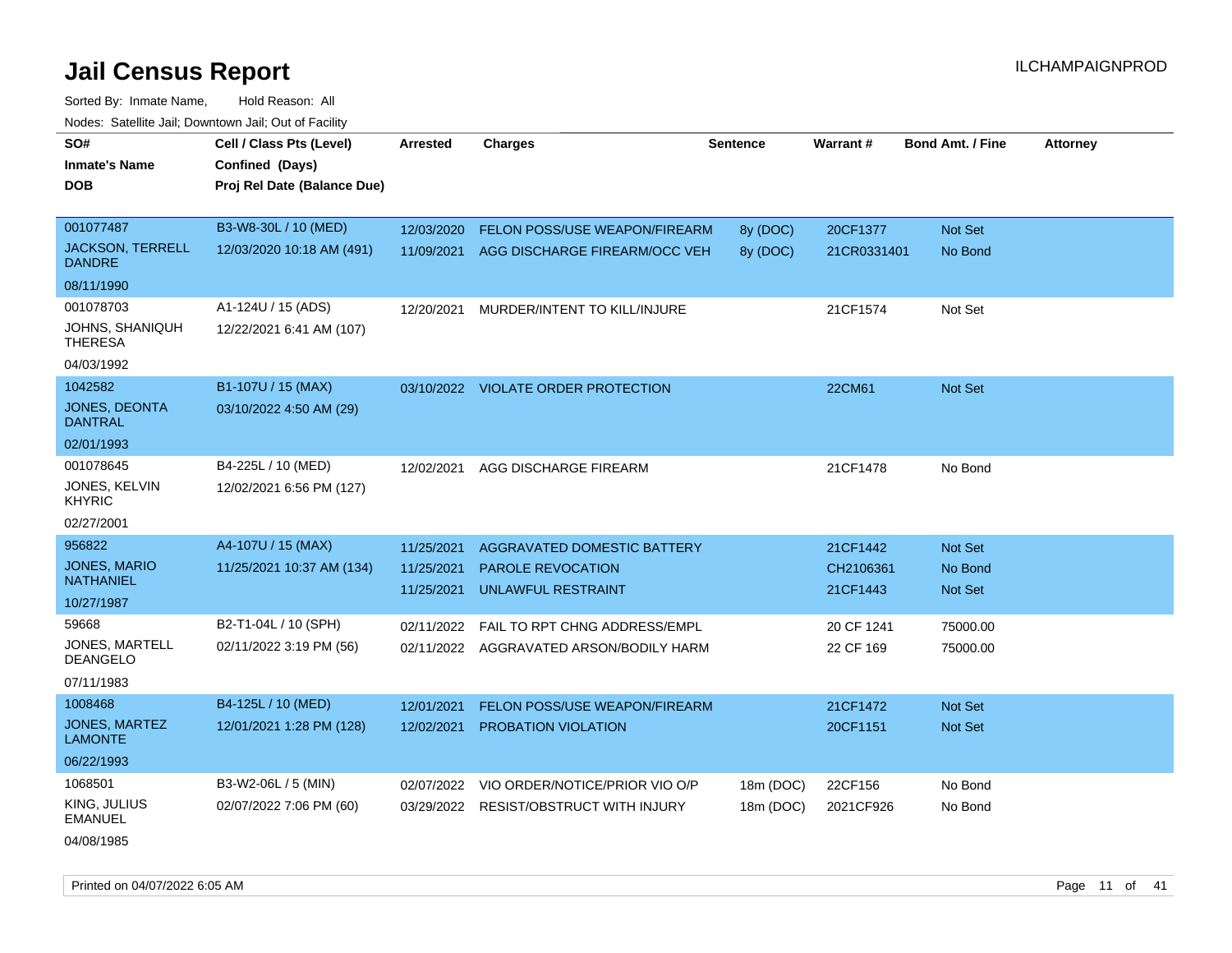Sorted By: Inmate Name, Hold Reason: All Nodes: Satellite Jail; Downtown Jail; Out of Facility

| SO#                                | Cell / Class Pts (Level)    | <b>Arrested</b>      | <b>Charges</b>                           | <b>Sentence</b> | Warrant#      | <b>Bond Amt. / Fine</b> | <b>Attorney</b> |
|------------------------------------|-----------------------------|----------------------|------------------------------------------|-----------------|---------------|-------------------------|-----------------|
| <b>Inmate's Name</b>               | Confined (Days)             |                      |                                          |                 |               |                         |                 |
| <b>DOB</b>                         | Proj Rel Date (Balance Due) |                      |                                          |                 |               |                         |                 |
|                                    |                             |                      |                                          |                 |               |                         |                 |
| 24308                              | B2-T1-01U / 15 (SPH)        |                      | 03/19/2022 RETAIL THEFT                  | 30m (DOC)       | 20CF79        | No Bond                 |                 |
| KWIATKOWSKI,<br><b>ROBERT JOHN</b> | 03/19/2022 12:52 PM (20)    |                      |                                          |                 |               |                         |                 |
| 08/08/1963                         |                             |                      |                                          |                 |               |                         |                 |
| 1068786                            | B3-W6-22L / 10 (MED)        | 03/04/2022           | DOMESTIC BATTERY/OTHER PRIOR             |                 | 22CF270       | Not Set                 |                 |
| LACY, MALIK SHAKUR                 | 03/04/2022 7:25 PM (35)     | 03/04/2022           | DOMESTIC BATTERY/HARM/VIO O/P            |                 | 18CM478       | 2500.00                 |                 |
|                                    |                             |                      | 03/04/2022 WARRANT OUT OF COUNTY         |                 | 20TR4604      | 3000.00                 |                 |
| 12/01/1996                         |                             |                      |                                          |                 |               |                         |                 |
| 1041648                            | A4-206U / 15 (MAX)          | 01/11/2022           | ARMED HABITUAL CRIMINAL                  | 6y (DOC)        | 22CF41        | Not Set                 |                 |
| LANE, DEMETRIUS<br><b>LAQUAN</b>   | 01/11/2022 5:27 AM (87)     | 01/11/2022           | <b>PAROLE REVOCATION</b>                 |                 | CH2200221     | <b>Not Set</b>          |                 |
| 07/04/1996                         |                             |                      |                                          |                 |               |                         |                 |
| 001077710                          | A3-212L / 5 (ADS)           | 03/31/2022           | AGG DOMESTIC BATTERY/STRANGLE            |                 | 21CF212       | No Bond                 |                 |
| LANGE, DEVONTAE<br>AND'RE          | 03/31/2022 2:21 PM (8)      |                      | 03/31/2022 AGG BATTERY/PUBLIC PLACE      |                 | 21CF279       | No Bond                 |                 |
| 03/05/1994                         |                             |                      |                                          |                 |               |                         |                 |
| 1070011                            | B4-122L / 10 (MED)          | 08/03/2021           | AGG DISCH FIREARM/1ST AID PERS           |                 | 21CF929       | Not Set                 |                 |
| LAWS, WILLIAM<br>ZARAK, Third      | 08/03/2021 3:53 PM (248)    |                      |                                          |                 |               |                         |                 |
| 07/06/1999                         |                             |                      |                                          |                 |               |                         |                 |
| 61471                              | BOOKH-7                     | 04/06/2022           | WILFUL FAILURE TO REGISTER               |                 | 2022CFAWOW    | Not Set                 |                 |
| LEACH, ANTONIO<br>MARZELLE         | 04/06/2022 10:07 AM (2)     |                      | 04/06/2022 DIRECT CIVIL CONTEMPT         |                 | 2017-SC-00335 | 2000.00                 |                 |
| 06/17/1979                         |                             |                      |                                          |                 |               |                         |                 |
| 548089                             | B1-204U / 15 (MAX)          |                      | 12/04/2020 ATTEMPT (FIRST DEGREE MURDER) |                 | 20CF1378      | Not Set                 |                 |
| LEWIS, LAWRENCE<br>PAUL, Third     | 12/04/2020 4:42 AM (490)    |                      |                                          |                 |               |                         |                 |
| 02/08/1993                         |                             |                      |                                          |                 |               |                         |                 |
| 1005717                            | A3-115L / 5 (MIN)           | 03/31/2022 AGG DUI/3 |                                          |                 | 22CF372       | 100000.00               |                 |
| LEWIS, ORLANDO<br><b>DESHONE</b>   | 03/31/2022 1:56 PM (8)      | 03/31/2022 AGG DUI/3 |                                          |                 | 22CF373       | 100000.00               |                 |
| 01/31/1987                         |                             |                      |                                          |                 |               |                         |                 |

Printed on 04/07/2022 6:05 AM Page 12 of 41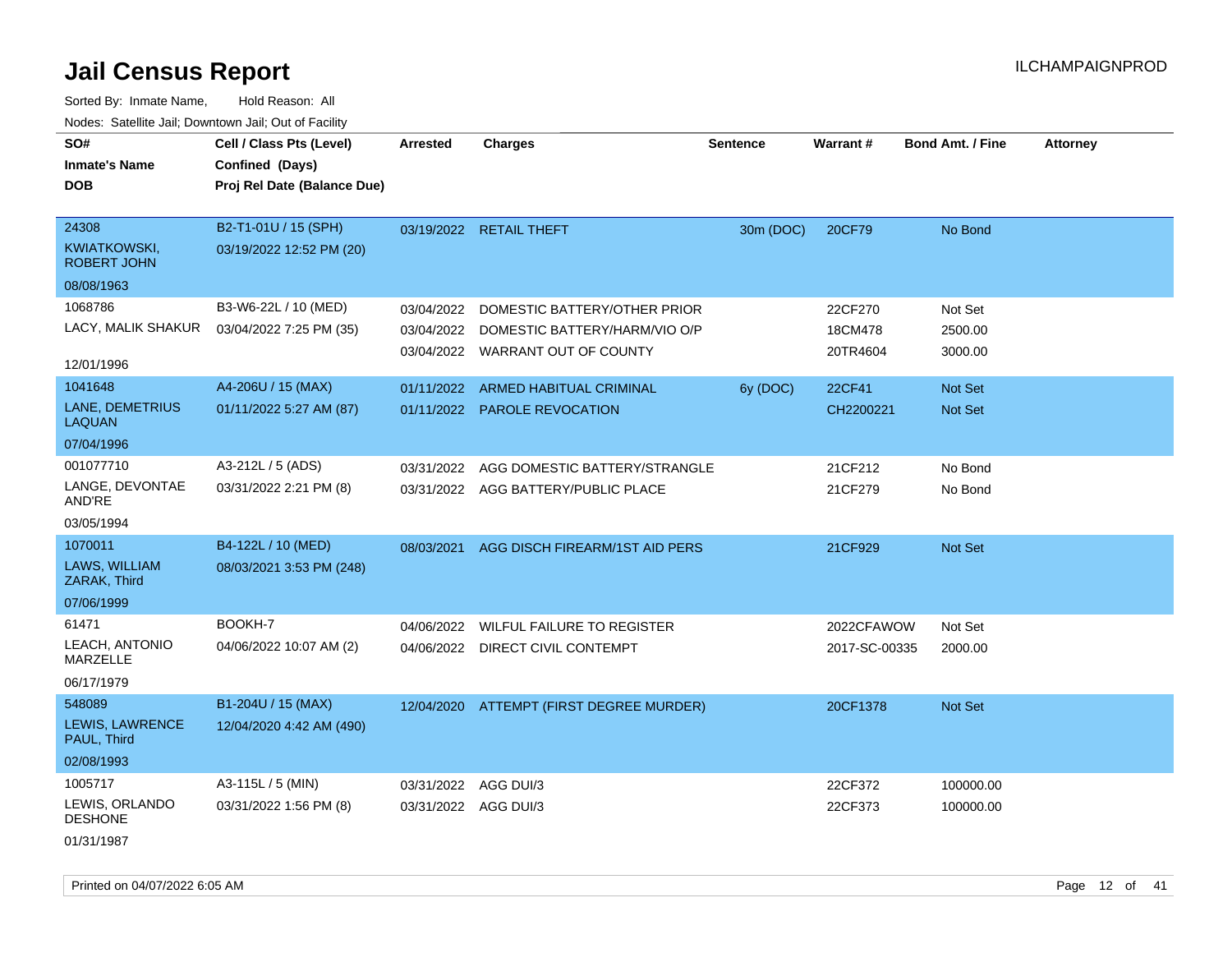| roaco. Calcinio dan, Downtown dan, Cal or Fability |                                              |                 |                                           |                 |                 |                         |                 |
|----------------------------------------------------|----------------------------------------------|-----------------|-------------------------------------------|-----------------|-----------------|-------------------------|-----------------|
| SO#                                                | Cell / Class Pts (Level)                     | <b>Arrested</b> | <b>Charges</b>                            | <b>Sentence</b> | <b>Warrant#</b> | <b>Bond Amt. / Fine</b> | <b>Attorney</b> |
| Inmate's Name                                      | Confined (Days)                              |                 |                                           |                 |                 |                         |                 |
| DOB                                                | Proj Rel Date (Balance Due)                  |                 |                                           |                 |                 |                         |                 |
|                                                    |                                              |                 |                                           |                 |                 |                         |                 |
| 001078817                                          | B1-206U / 10 (MED)                           |                 | 02/03/2022 AGG UUW/PERSON/PREV CONVICTION |                 | 22CF143         | <b>Not Set</b>          |                 |
| LIPSCOMB, LADAROL<br><b>ANTHONY</b>                | 02/03/2022 11:33 PM (64)                     |                 |                                           |                 |                 |                         |                 |
| 10/01/2000                                         |                                              |                 |                                           |                 |                 |                         |                 |
| 001078924                                          | A4-205L / 10 (MED)                           | 03/09/2022      | DOMESTIC BATTERY/OTHER PRIOR              |                 | 22CF289         | Not Set                 |                 |
| LIVINGSTON, MASON<br>RICHARD                       | 03/09/2022 4:13 AM (30)                      | 03/09/2022      | WARRANT OUT OF COUNTY                     |                 | 2019 CM 230     | 5000.00                 |                 |
| 08/23/1988                                         |                                              |                 |                                           |                 |                 |                         |                 |
| 001078320                                          | A3-215L / 5 (MIN)                            | 04/03/2022      | <b>BURGLARY</b>                           |                 | 22CF395         | <b>Not Set</b>          |                 |
| <b>MARSH, PAUL</b><br>OLUFUNMILAYO                 | 04/03/2022 8:37 PM (5)                       | 04/03/2022      | <b>BURGLARY</b>                           |                 | 22CF396         | <b>Not Set</b>          |                 |
| 07/13/1994                                         |                                              |                 |                                           |                 |                 |                         |                 |
| 001077725<br>MARTIN, TERRY LEE                     | A3-213L / 10 (ADS)<br>03/30/2022 1:32 AM (9) | 03/30/2022      | DOM BTRY/CONTACT/1-2 PRECONV              |                 | 21CF1101        | 10000.00                |                 |
| 03/20/1975                                         |                                              |                 |                                           |                 |                 |                         |                 |
| 1038892                                            | <b>B2-DR / 10 (MED)</b>                      | 02/16/2022      | PRED CRIM SEX ASLT/BODILY HARM            |                 | 22CF199         | No Bond                 |                 |
| WILLIAM                                            | MCCAULEY, TIMOTHY 02/16/2022 8:49 PM (51)    |                 |                                           |                 |                 |                         |                 |
| 03/05/1989                                         |                                              |                 |                                           |                 |                 |                         |                 |
| 48792                                              | B4-126L / 10 (MED)                           | 11/19/2021      | AGG BATTERY/DISCHARGE FIREARM             |                 | 21CF1425        | Not Set                 |                 |
| MCCLAIN, HURCHEL<br>JOSEPH                         | 11/20/2021 4:11 AM (139)                     |                 |                                           |                 |                 |                         |                 |
| 05/01/1979                                         |                                              |                 |                                           |                 |                 |                         |                 |
| 1027034                                            | A2-121L / 10 (ADS)                           |                 | 03/19/2022 ARMED ROBBERY/ARMED W/FIREARM  |                 | 22CF335         | No Bond                 |                 |
| MCFALL-DORSEY,<br><b>ESSENCE LEANN</b>             | 03/19/2022 1:11 AM (20)                      |                 |                                           |                 |                 |                         |                 |
| 03/20/1994                                         |                                              |                 |                                           |                 |                 |                         |                 |
| 001077938                                          | <b>BOOKH-4 / 15 (ADS)</b>                    | 05/10/2021      | AGG KIDNAPING DISCH FIR/HARM              |                 | 21CF532         | Not Set                 |                 |
| MCGAHA,                                            | 05/10/2021 7:02 PM (333)                     | 05/11/2021      | <b>MURDER</b>                             |                 | 2021-CF-215     | No Bond                 |                 |
| <b>CHRISTOPHER D</b><br>07/27/1991                 |                                              | 05/27/2021      | ESCAPE FROM DEPT OF CORRECTION            |                 | 21CF600         | Not Set                 |                 |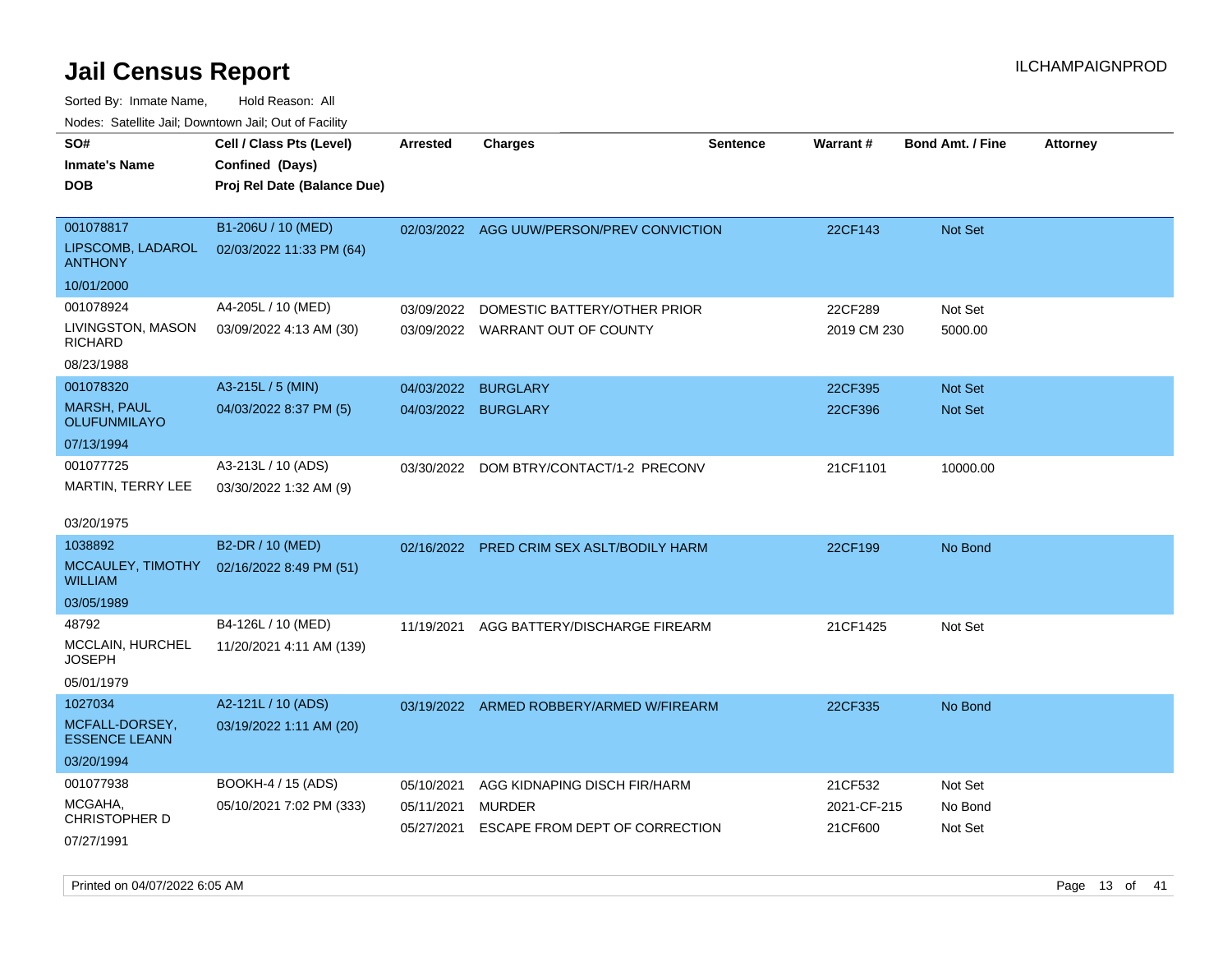Sorted By: Inmate Name, Hold Reason: All

Nodes: Satellite Jail; Downtown Jail; Out of Facility

| SO#<br><b>Inmate's Name</b><br><b>DOB</b> | Cell / Class Pts (Level)<br>Confined (Days)<br>Proj Rel Date (Balance Due) | <b>Arrested</b> | <b>Charges</b>                            | <b>Sentence</b> | Warrant#  | <b>Bond Amt. / Fine</b> | <b>Attorney</b> |
|-------------------------------------------|----------------------------------------------------------------------------|-----------------|-------------------------------------------|-----------------|-----------|-------------------------|-----------------|
|                                           |                                                                            |                 |                                           |                 |           |                         |                 |
| 66710                                     | A4-207U / 15 (ADS)                                                         |                 | 01/19/2022 ARMED VIOLENCE/CATEGORY I      |                 | 22CF88    | Not Set                 |                 |
| <b>MEEKS, CASSARIOUS</b><br><b>MONTE</b>  | 01/20/2022 11:40 AM (78)                                                   |                 |                                           |                 |           |                         |                 |
| 06/22/1984                                |                                                                            |                 |                                           |                 |           |                         |                 |
| 1043071                                   | A2-120L / 10 (MED)                                                         | 11/08/2021      | CRIM DMG/GOVT PROP/<\$500                 |                 | 21CF1378  | Not Set                 |                 |
| MERRELL-<br>SUTHERLAND, ALICIA            | 11/08/2021 2:22 AM (151)                                                   |                 |                                           |                 |           |                         |                 |
| 11/26/1972                                |                                                                            |                 |                                           |                 |           |                         |                 |
| 41584                                     | B4-227L / 15 (MAX)                                                         | 12/01/2021      | ARMED HABITUAL CRIMINAL                   |                 | 21CF1467  | Not Set                 |                 |
|                                           | MILLER, JOSE LOVELL 12/02/2021 1:04 AM (127)                               |                 |                                           |                 |           |                         |                 |
| 10/07/1975                                |                                                                            |                 |                                           |                 |           |                         |                 |
| 39106                                     | B3-W3-10L / 10 (MED)                                                       | 10/12/2021      | DOMESTIC BATTERY/OTHER PRIOR              |                 | 21CF1217  | Not Set                 |                 |
| Junior                                    | MOORE, ANDREW LEE, 10/12/2021 1:02 AM (178)                                |                 |                                           |                 |           |                         |                 |
| 04/12/1973                                | 4/10/2022 (0.00)                                                           |                 |                                           |                 |           |                         |                 |
| 1052889                                   | B4-222U / 10 (MED)                                                         | 03/31/2022      | AGGRAVATED DOMESTIC BATTERY               |                 | 22CF375   | No Bond                 |                 |
| <b>MOORE, JEREMIAH</b><br><b>THOMAS</b>   | 03/31/2022 2:39 AM (8)                                                     |                 | 03/31/2022 DRIVING ON SUSPENDED LICENSE   |                 | 22MT388   | Not Set                 |                 |
| 07/21/1996                                |                                                                            |                 |                                           |                 |           |                         |                 |
| 539294                                    | B1-205L / 10 (MED)                                                         | 01/11/2022      | AGG DUI/NO VALID DL                       |                 | 22CF49    | Not Set                 |                 |
| MOSLEY, JAMES<br><b>CALVIN</b>            | 01/11/2022 9:43 PM (87)                                                    |                 | 01/11/2022 PAROLE REVOCATION              |                 | CH2200227 | No Bond                 |                 |
| 12/11/1985                                |                                                                            |                 |                                           |                 |           |                         |                 |
| 001078993                                 | A3-112L / 10 (ADS)                                                         |                 | 03/29/2022 AGG ASLT PEACE OFF/FIRE/ER WRK |                 | 22CM87    | Not Set                 |                 |
| MURPHY, JUSTIN RAY                        | 03/29/2022 6:40 PM (10)                                                    |                 |                                           |                 |           |                         |                 |
| 03/12/1997                                |                                                                            |                 |                                           |                 |           |                         |                 |
| 1012617                                   | A3-216L / 10 (ADS)                                                         |                 | 04/01/2022 FELON POSS/USE WEAPON/FIREARM  | $2y$ (CJ)       | 21CF889   | No Bond                 |                 |
| NEAL, ANDRE<br>LORENZO                    | 04/01/2022 11:56 AM (7)                                                    |                 |                                           |                 |           |                         |                 |
| 10/11/1993                                |                                                                            |                 |                                           |                 |           |                         |                 |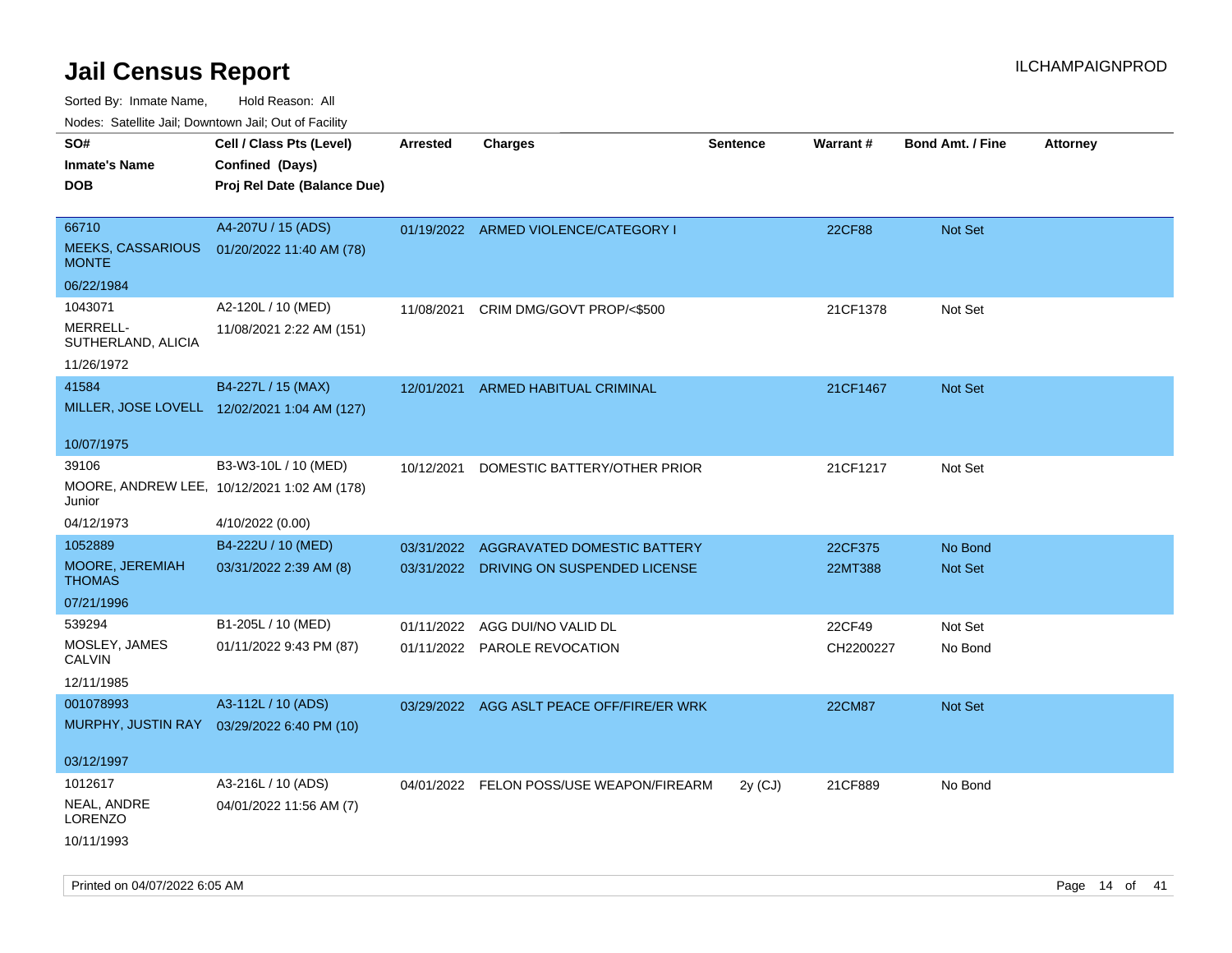Sorted By: Inmate Name, Hold Reason: All Nodes: Satellite Jail; Downtown Jail; Out of Facility

| soupois catomic can, Dominomii can, Cat or I domt               |                                                                            |                                        |                                                                                            |                 |                                     |                            |                 |
|-----------------------------------------------------------------|----------------------------------------------------------------------------|----------------------------------------|--------------------------------------------------------------------------------------------|-----------------|-------------------------------------|----------------------------|-----------------|
| SO#<br><b>Inmate's Name</b><br>DOB                              | Cell / Class Pts (Level)<br>Confined (Days)<br>Proj Rel Date (Balance Due) | <b>Arrested</b>                        | <b>Charges</b>                                                                             | <b>Sentence</b> | Warrant#                            | <b>Bond Amt. / Fine</b>    | <b>Attorney</b> |
| 001078517<br><b>NELSON, RORY</b><br><b>DEMOND</b>               | B1-102L / 15 (MAX)<br>10/19/2021 3:55 AM (171)                             |                                        | 10/19/2021 ATTEMPT (FIRST DEGREE MURDER)                                                   |                 | 21CF1267                            | <b>Not Set</b>             |                 |
| 08/14/1984<br>001078854<br>PATNAUDE, MARTY<br>WW.<br>08/26/2003 | B2-T2-05U / 15 (MAX)<br>02/15/2022 5:12 PM (52)                            | 02/15/2022                             | AGG BATTERY/DISCHARGE FIREARM<br>02/15/2022 ARMED VIOLENCE/CATEGORY I                      |                 | 2019JD22<br>22CF190                 | No Bond<br>Not Set         |                 |
| 1026607<br>PETERSON, KEVIN<br>JOSEPH<br>03/12/1963              | A3-117L / 5 (ADS)<br>04/04/2022 2:24 PM (4)<br>4/11/2022 (0.00)            |                                        | 04/04/2022 RETAIL THEFT/DISP MERCH/<\$300                                                  |                 | 2021CF760                           | No Bond                    |                 |
| 61251<br>PETMECKY, JOHN<br><b>ROBERT</b><br>03/09/1983          | BOOKF-1 / 15 (ADS)<br>12/27/2021 1:52 PM (102)                             | 12/27/2021                             | PRED CRIM SEX ASLT/VICTIM <13                                                              |                 | 21CF651                             | No Bond                    |                 |
| 1030954<br>PETTIGREW,<br><b>MALCOME JAMIESON</b><br>02/20/1995  | B4-223U / 15 (MAX)<br>01/15/2022 4:35 AM (83)                              | 01/14/2022                             | ARMED VIOLENCE/CATEGORY I<br>01/14/2022 MFG/DEL CANNABIS/10-30 GRAMS                       |                 | 22CF76<br>2020CF9                   | Not Set<br>15000.00        |                 |
| 1059394<br>PHILLIPS, ISAAC<br>TERRELL<br>12/27/1996             | B3-W1-04L / 5 (MIN)<br>02/16/2022 9:00 AM (51)<br>5/15/2022 (0.00)         |                                        | 02/16/2022 AGG DUI/NO VALID DL                                                             |                 | 2020CF1396                          | No Bond                    |                 |
| 1069766<br>PHILLIPS, REBEKAH<br>LOUISE<br>09/06/1985            | A2-221L / 5 (ADS)<br>04/05/2022 2:44 PM (3)                                | 04/05/2022<br>04/05/2022<br>04/05/2022 | THEFT CON INTENT PERSON <\$500<br>POSS HYPO/SYRINGE/NEEDLES/2ND+<br>DUI ANY AMOUNT OF DRUG |                 | 20CM292<br>20CF460<br>17-DT-00267-1 | 40.00<br>940.00<br>No Bond |                 |
| 1015033<br>PICKENS, DANTE<br><b>DEVON</b>                       | B1-203U / 10 (MED)<br>03/05/2022 4:01 AM (34)                              | 03/05/2022                             | POSSESSION OF STOLEN FIREARM<br>03/05/2022 POSS AMT CON SUB EXCEPT(A)/(D)                  |                 | 21CF1172<br>20CF109                 | 500000.00<br>20000.00      |                 |

01/05/1993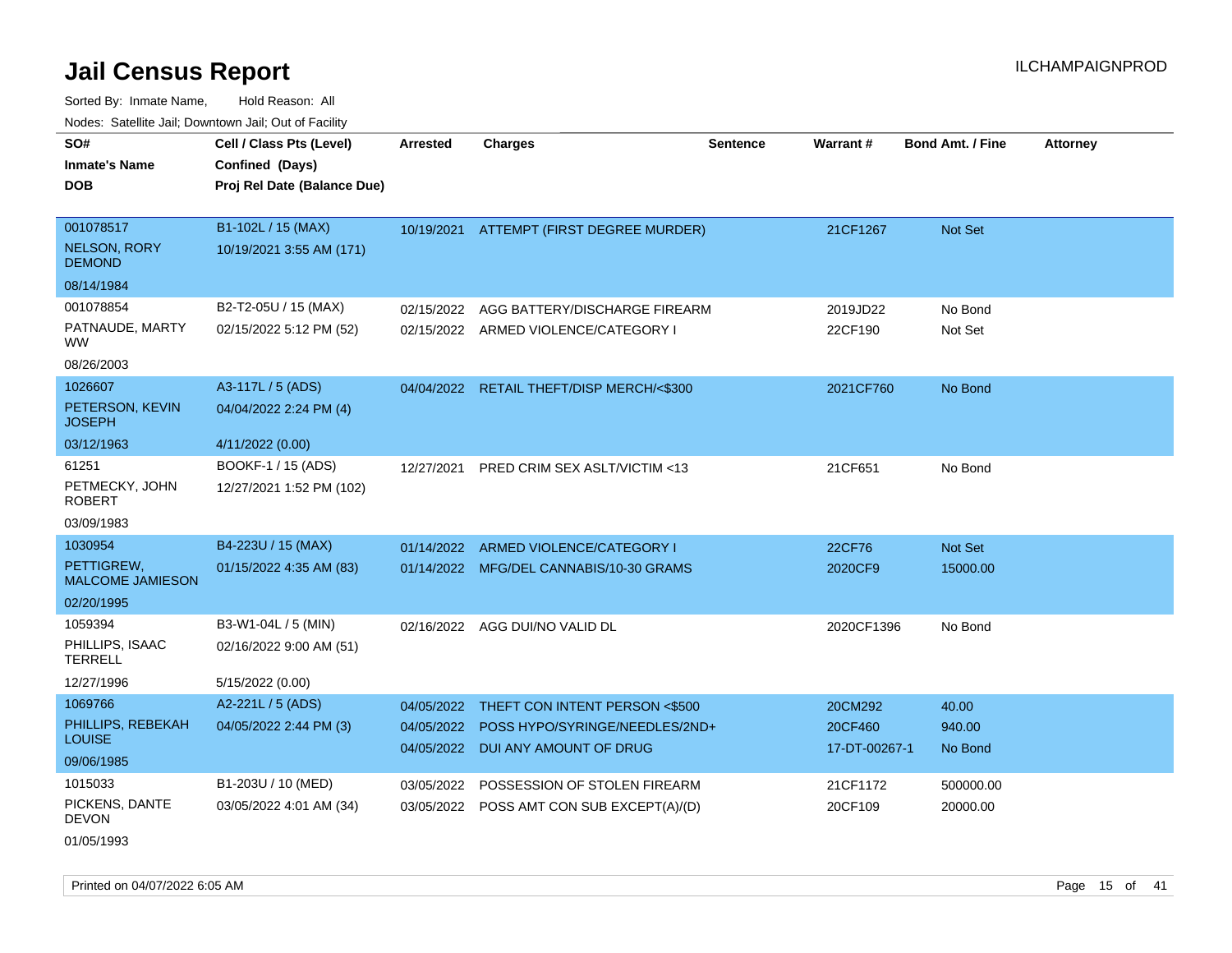| roaco. Calcinio dan, Downtown dan, Oal or Fability |                             |                     |                                          |                 |              |                         |                 |
|----------------------------------------------------|-----------------------------|---------------------|------------------------------------------|-----------------|--------------|-------------------------|-----------------|
| SO#                                                | Cell / Class Pts (Level)    | <b>Arrested</b>     | <b>Charges</b>                           | <b>Sentence</b> | Warrant#     | <b>Bond Amt. / Fine</b> | <b>Attorney</b> |
| <b>Inmate's Name</b>                               | Confined (Days)             |                     |                                          |                 |              |                         |                 |
| <b>DOB</b>                                         | Proj Rel Date (Balance Due) |                     |                                          |                 |              |                         |                 |
|                                                    |                             |                     |                                          |                 |              |                         |                 |
| 1022441                                            | B2-T1-03U / 10 (SPH)        | 10/27/2021          | AGG BATTERY/PEACE OFFICER                |                 | 2021 CF 12   | No Bond                 |                 |
| PICKENS, DONTRELL<br><b>DEMAR</b>                  | 10/27/2021 1:39 PM (163)    |                     | 10/27/2021 AGG BATTERY/PEACE OFFICER     |                 | 2020 CF 1488 | No Bond                 |                 |
| 12/10/1993                                         |                             |                     |                                          |                 |              |                         |                 |
| 1069524                                            | B3-W5-18L / 10 (MED)        | 08/08/2021          | MFG/DEL CANNABIS/30-500 GRAMS            |                 | 21CF953      | Not Set                 |                 |
| RAY-DAVIS, KAMARI<br><b>DAYVON</b>                 | 08/09/2021 2:44 AM (242)    |                     |                                          |                 |              |                         |                 |
| 03/30/2000                                         |                             |                     |                                          |                 |              |                         |                 |
| 001078482                                          | B1-204L / 10 (MED)          |                     | 03/14/2022 AGG DISCHARGE FIREARM/VEH/SCH |                 |              | 250000.00               |                 |
| <b>REED, MONTRES</b><br><b>ANTRON</b>              | 03/14/2022 12:06 PM (25)    |                     |                                          |                 |              |                         |                 |
| 02/26/2004                                         |                             |                     |                                          |                 |              |                         |                 |
| 982660                                             | A4-203U / 10 (MED)          | 03/22/2022 BURGLARY |                                          |                 | 22CF339      | No Bond                 |                 |
| REYNOLDS, DAVID<br>ALLEN                           | 03/22/2022 4:11 AM (17)     |                     |                                          |                 |              |                         |                 |
| 03/27/2002                                         |                             |                     |                                          |                 |              |                         |                 |
| 979485                                             | B2-T4-16L / 15 (SPH)        | 03/12/2021          | <b>PRED CRIM SEX ASLT/VICTIM &lt;13</b>  |                 | 21CF282      | Not Set                 |                 |
| RODRIGUEZ, JOSHUA<br><b>ANTHONY</b>                | 03/12/2021 1:57 PM (392)    |                     |                                          |                 |              |                         |                 |
| 04/06/1990                                         |                             |                     |                                          |                 |              |                         |                 |
| 61330                                              | B4-224L / 15 (MAX)          | 12/01/2021          | ARMED HABITUAL CRIMINAL                  |                 | 21CF1473     | Not Set                 |                 |
| RUFFIN, JONATHON<br><b>CECIL</b>                   | 12/01/2021 5:34 AM (128)    | 12/01/2021          | PAROLE REVOCATION                        |                 | CH2107545    | No Bond                 |                 |
| 05/10/1984                                         |                             |                     |                                          |                 |              |                         |                 |
| 1071161                                            | B4-124L / 15 (MAX)          | 08/18/2021          | DELIVERY OF OR POSSESSION OF W/ INT      |                 | 21CF1008     | No Bond                 |                 |
| SANDERS, MARKELL<br><b>LAMAR</b>                   | 08/18/2021 6:18 PM (233)    |                     |                                          |                 |              |                         |                 |
| 02/02/2000                                         |                             |                     |                                          |                 |              |                         |                 |
| 001078898                                          | A4-205U / 15 (MAX)          |                     | 03/02/2022 AGG DISCHARGE FIREARM         |                 | 22CF254      | Not Set                 |                 |
| SAROLAS, JONATHAN<br>E.                            | 03/02/2022 9:20 AM (37)     |                     |                                          |                 |              |                         |                 |
| 07/16/1988                                         |                             |                     |                                          |                 |              |                         |                 |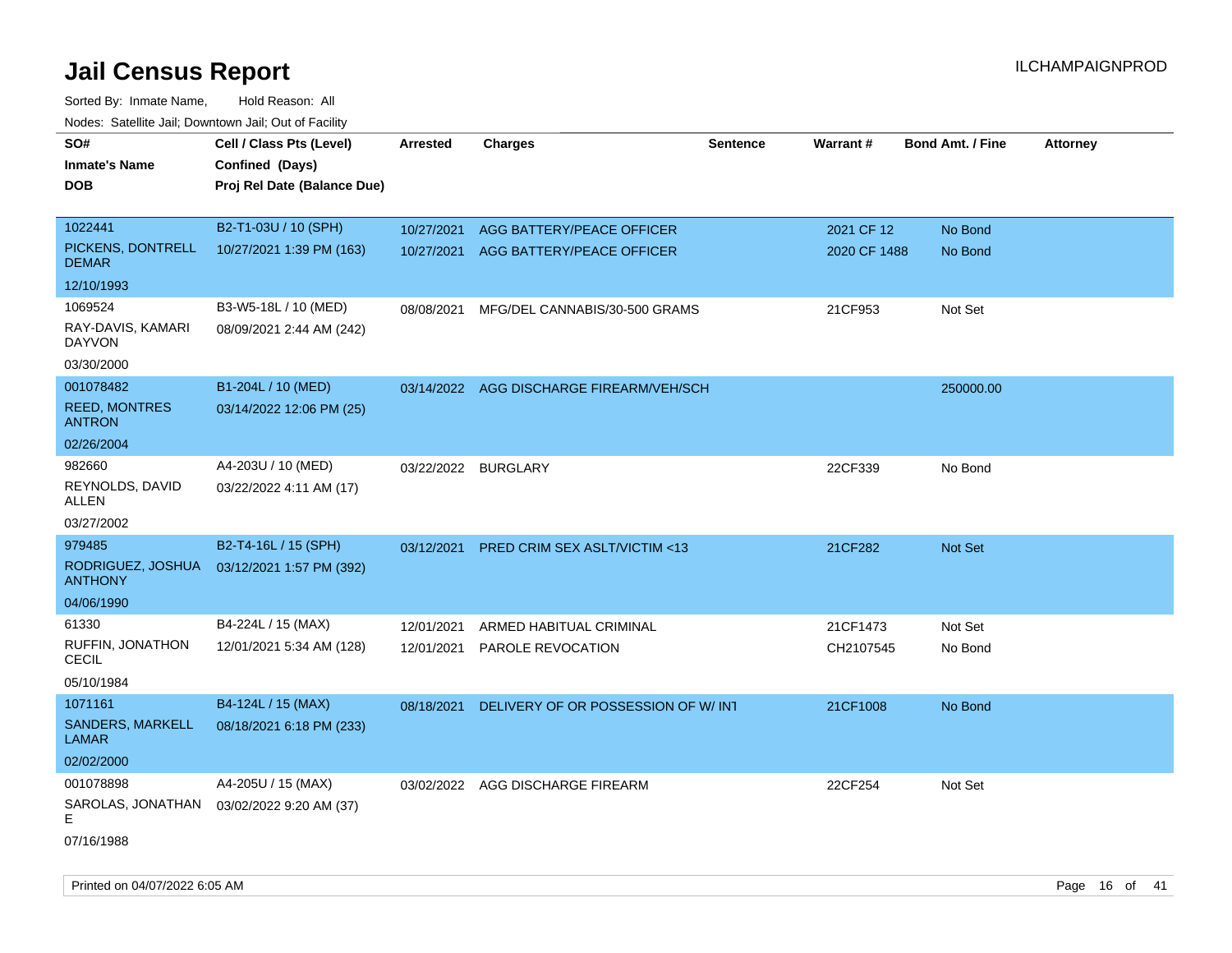| SO#                                      | Cell / Class Pts (Level)                    | Arrested            | <b>Charges</b>                             | <b>Sentence</b> | Warrant#   | <b>Bond Amt. / Fine</b> | <b>Attorney</b> |
|------------------------------------------|---------------------------------------------|---------------------|--------------------------------------------|-----------------|------------|-------------------------|-----------------|
| <b>Inmate's Name</b>                     | Confined (Days)                             |                     |                                            |                 |            |                         |                 |
| <b>DOB</b>                               | Proj Rel Date (Balance Due)                 |                     |                                            |                 |            |                         |                 |
|                                          |                                             |                     |                                            |                 |            |                         |                 |
| 001078441                                | BOOKF-3 / 15 (ADS)                          | 10/01/2021          | ARMED HABITUAL CRIMINAL                    |                 | 21CF1182   | Not Set                 |                 |
| SINGLETON, CORRIE<br><b>DERRELL</b>      | 10/01/2021 12:36 PM (189)                   |                     | 12/20/2021 SPEEDING 26-34 MPH OVER LIMIT   |                 | 2021TR2701 | 1000.00                 |                 |
| 05/07/1983                               |                                             |                     |                                            |                 |            |                         |                 |
| 001078765                                | B4-223L / 10 (MED)                          |                     | 01/13/2022 FELON POSS/USE WEAPON/FIREARM   |                 | 22CF66     | Not Set                 |                 |
|                                          | SMITH, COREY ADRIAN 01/13/2022 7:32 PM (85) |                     |                                            |                 |            |                         |                 |
| 09/01/1987                               |                                             |                     |                                            |                 |            |                         |                 |
| 62924                                    | B4-226L / 10 (MED)                          | 03/11/2022          | <b>FELON POSS/USE WEAPON/FIREARM</b>       |                 | 22CF294    | Not Set                 |                 |
| <b>STARKS, JUSTIN</b><br><b>COURTNEY</b> | 03/11/2022 2:29 AM (28)                     |                     | 03/11/2022 CRIM DMG TO PROP \$500-10K      |                 | 19CF63     | 3000.00                 |                 |
| 08/12/1984                               |                                             |                     |                                            |                 |            |                         |                 |
| 001077770                                | A1-225U / 5 (MIN)                           |                     | 01/06/2022 RESIDENTIAL BURGLARY            |                 | 21CF319    | Not Set                 |                 |
|                                          | STOFFLE, KELLY ANNE 01/06/2022 3:14 PM (92) |                     |                                            |                 |            |                         |                 |
|                                          |                                             |                     |                                            |                 |            |                         |                 |
| 04/12/1989                               |                                             |                     |                                            |                 |            |                         |                 |
| 38305                                    | B2-T2-06L / 10 (SPH)                        | 03/18/2020          | <b>CRIMINAL SEXUAL ABUSE</b>               |                 | 20CF-343   | 500000.00               |                 |
| STOVER, JOSH<br><b>ANDREW</b>            | 03/18/2020 10:24 AM (751)                   |                     |                                            |                 |            |                         |                 |
| 08/18/1973                               |                                             |                     |                                            |                 |            |                         |                 |
| 1035647                                  | A3-113L                                     | 04/04/2022          | CRIM DMG TO PROP \$500-10K                 |                 | 21CF983    | 3000.00                 |                 |
| SUMO, DAVID KLON                         | 04/04/2022 9:33 AM (4)                      |                     | 04/04/2022 CRIM DMG/GOVT PROP/>\$500-\$10K |                 | 21CF984    | 3000.00                 |                 |
| 06/23/1975                               |                                             |                     |                                            |                 |            |                         |                 |
| 001078742                                | A2-122L / 5 (ADS)                           | 04/01/2022 BURGLARY |                                            |                 | 22CF33     | 10000.00                |                 |
| TAYLOR, ERIKA LYNN                       | 04/01/2022 10:15 AM (7)                     |                     |                                            |                 |            |                         |                 |
|                                          |                                             |                     |                                            |                 |            |                         |                 |
| 04/09/1996                               |                                             |                     |                                            |                 |            |                         |                 |
| 001078471                                | B4-221U / 10 (MED)                          | 10/11/2021          | AGG UUW/VEHICLE/<21                        | 18m (DOC)       | 21CF1210   | 100.00                  |                 |
| THATCH, OMARION<br><b>DIAMONTE</b>       | 10/11/2021 1:26 AM (179)                    |                     |                                            |                 |            |                         |                 |
| 09/05/2003                               |                                             |                     |                                            |                 |            |                         |                 |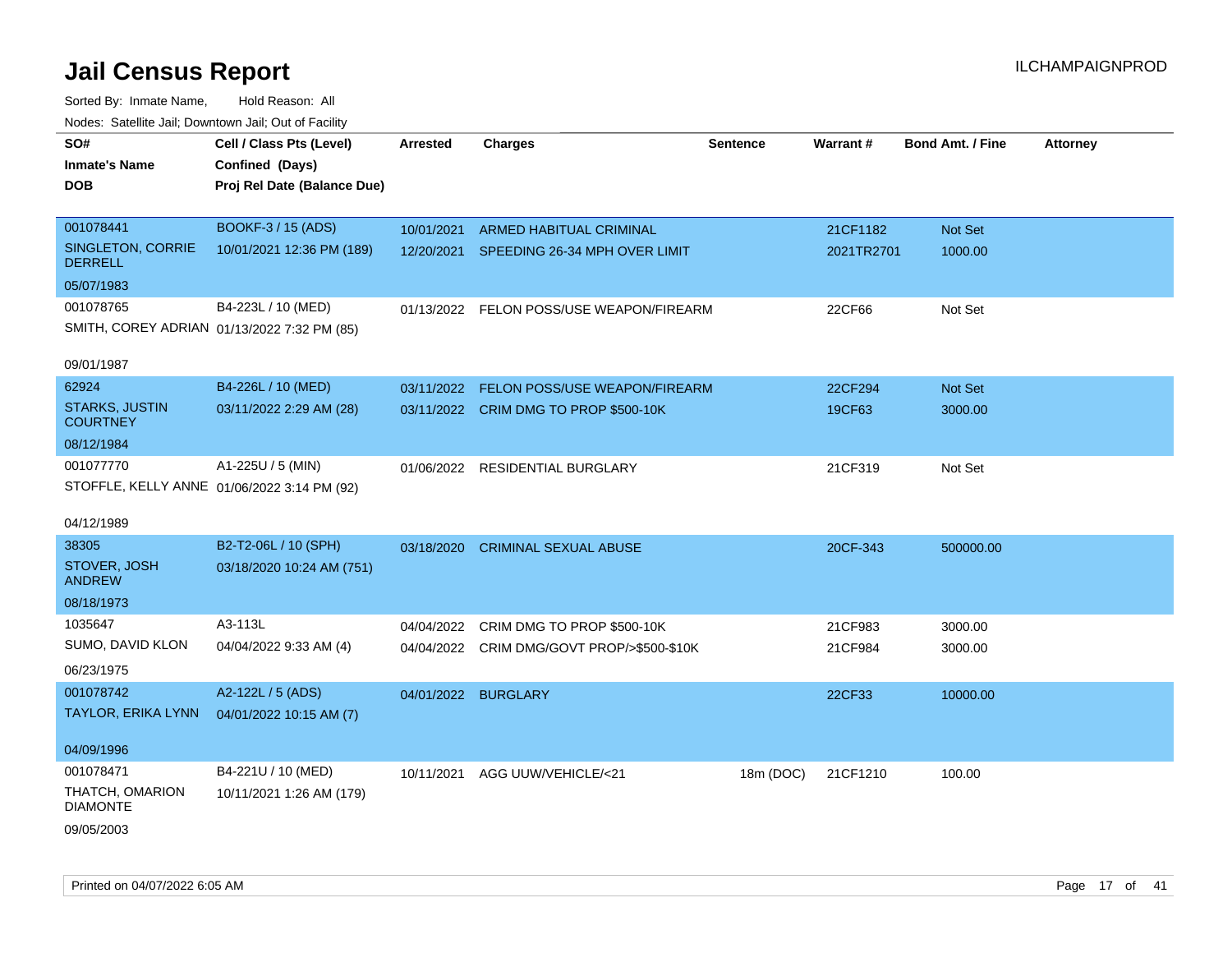Sorted By: Inmate Name, Hold Reason: All

Nodes: Satellite Jail; Downtown Jail; Out of Facility

| SO#<br><b>Inmate's Name</b><br><b>DOB</b>                          | Cell / Class Pts (Level)<br>Confined (Days)<br>Proj Rel Date (Balance Due)            | <b>Arrested</b>                               | <b>Charges</b>                                                                                                                       | <b>Sentence</b> | Warrant#                                                  | <b>Bond Amt. / Fine</b>                                   | <b>Attorney</b> |
|--------------------------------------------------------------------|---------------------------------------------------------------------------------------|-----------------------------------------------|--------------------------------------------------------------------------------------------------------------------------------------|-----------------|-----------------------------------------------------------|-----------------------------------------------------------|-----------------|
| 001078997<br><b>DEON</b><br>09/17/2003                             | A3-212U / 10 (ADS)<br>THOMAS, THEOPHILUS 03/30/2022 10:52 PM (9)                      |                                               | 03/30/2022 UNLAWFUL USE OF A WEAPON                                                                                                  |                 | 22CF374                                                   | No Bond                                                   |                 |
| 32058<br>THOMPSON, STEVEN<br><b>ONEAL</b><br>03/14/1969            | B4-123U / 15 (MAX)<br>06/14/2021 6:44 AM (298)                                        | 06/14/2021                                    | <b>AGG DISCH FIREARM</b>                                                                                                             |                 | 21CF690                                                   | Not Set                                                   |                 |
| 001078792<br><b>TRAMBLE, TOM</b><br><b>MARCUS</b><br>02/28/1985    | B4-121U / 15 (MAX)<br>01/24/2022 10:24 AM (74)                                        | 01/24/2022<br>01/24/2022                      | <b>FUGITIVE FROM JUSTICE</b><br><b>FUGITIVE FROM JUSTICE</b><br>01/24/2022 ARMED VIOLENCE/CATEGORY I                                 |                 | 22CF99<br>22CF100<br>22CF101                              | Not Set<br><b>Not Set</b><br><b>Not Set</b>               |                 |
| 1076325<br><b>TURNER, PRINTISS</b><br>VASHAWN-DEMAN,<br>11/10/2001 | B1-201U / 15 (MAX)<br>03/25/2022 3:15 PM (14)                                         | 03/25/2022<br>03/25/2022 MURDER<br>03/28/2022 | AGG UUW/LOADED/NO FCCA/FOID<br>03/25/2022 DOMESTIC BATTERY<br>03/25/2022 AGG UUW/LOADED/NO FCCA/FOID<br><b>FUGITIVE FROM JUSTICE</b> |                 | 2020CF742<br>2021CF1071<br>20CM468<br>21CF1520<br>22CF360 | 25000.00<br>1500000.00<br>1000.00<br>50000.00<br>50000.00 |                 |
| 50548<br><b>JAMAL</b><br>12/14/1979                                | B3-W2-08L / 10 (MED)<br>VINEYARD, SHORNOR 03/29/2022 8:51 AM (10)<br>5/19/2022 (0.00) |                                               | 03/29/2022 AGG UNLAWFUL USE OF WEAPON/VEH                                                                                            |                 | 21CF1067                                                  | No Bond                                                   |                 |
| 001077992<br>WADE, DONTE<br><b>LAMONT</b><br>09/05/1986            | A3-217L / 15 (ADS)<br>03/31/2022 1:25 PM (8)                                          | 03/31/2022                                    | ARMED ROBBERY/NO FIREARM                                                                                                             |                 | 21CF590                                                   | 100000.00                                                 |                 |
| 001079004<br><b>WALLS, MICHAEL</b><br><b>DIANSIO</b><br>06/21/1991 | A3-211L / 15 (MED)<br>04/02/2022 4:16 AM (6)                                          |                                               | 04/02/2022 FELON POSS/USE WEAPON/FIREARM                                                                                             |                 | 22CF391                                                   | No Bond                                                   |                 |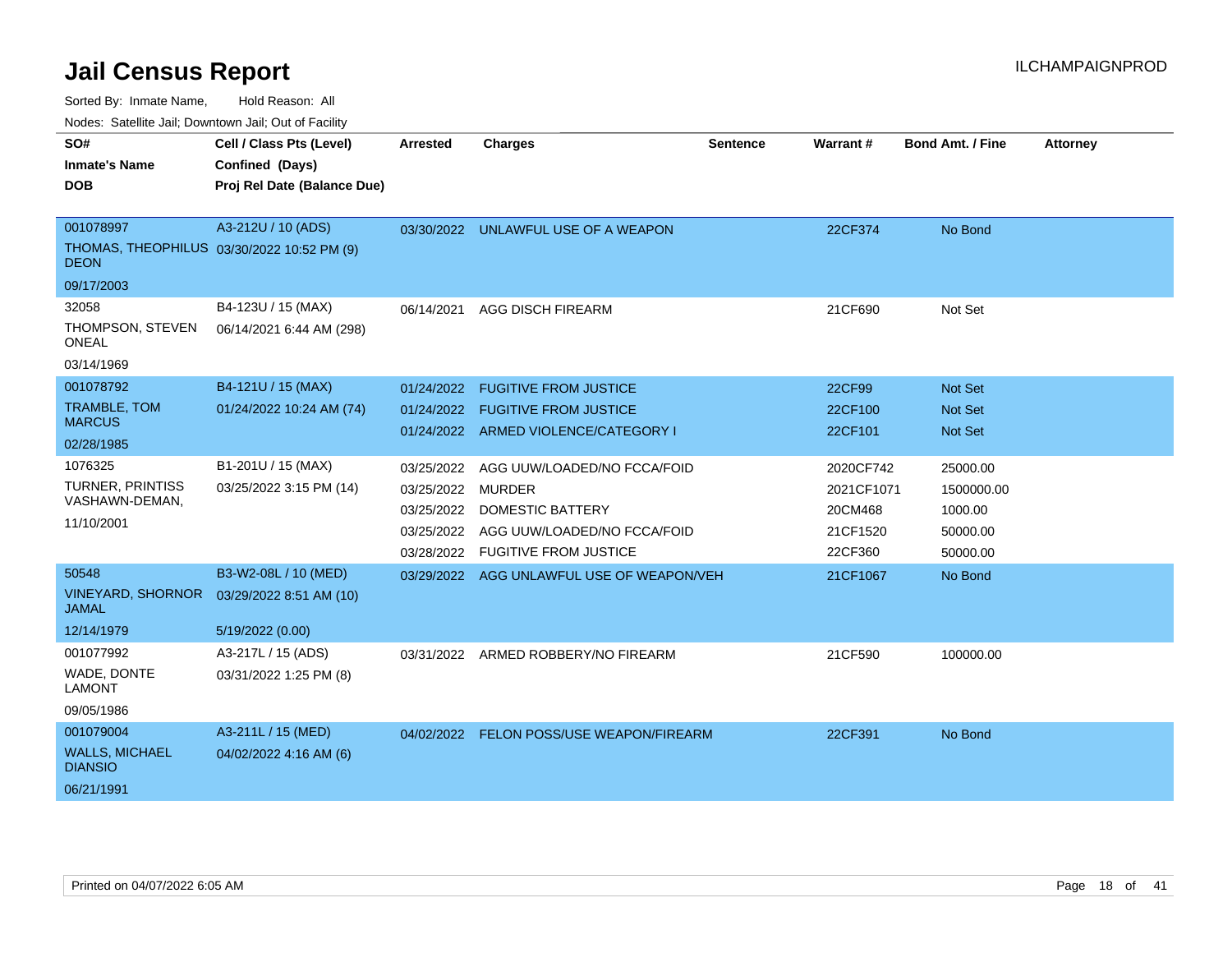|                                                                | rouco. Calcinic Jan, Downtown Jan, Out of Facility                         |                 |                                                                           |                 |                    |                         |                 |
|----------------------------------------------------------------|----------------------------------------------------------------------------|-----------------|---------------------------------------------------------------------------|-----------------|--------------------|-------------------------|-----------------|
| SO#<br>Inmate's Name<br>DOB                                    | Cell / Class Pts (Level)<br>Confined (Days)<br>Proj Rel Date (Balance Due) | <b>Arrested</b> | <b>Charges</b>                                                            | <b>Sentence</b> | <b>Warrant#</b>    | <b>Bond Amt. / Fine</b> | <b>Attorney</b> |
| 996098<br><b>WASHINGTON,</b><br><b>DANTAEVIOUS</b>             | B3-W7-28L / 10 (MED)<br>03/25/2022 10:18 AM (14)                           |                 | 03/25/2022 AGG UUW/PERSON/NO FOID                                         |                 | 21CF1007           | No Bond                 |                 |
| 11/14/1991                                                     | 4/23/2022 (0.00)                                                           |                 |                                                                           |                 |                    |                         |                 |
| 1070737<br>WASHINGTON.<br>JASTINA VIRGINIA                     | A1-126L / 15 (MAX)<br>10/14/2021 12:02 PM (176)                            | 10/14/2021      | AGG KIDNAPG/<13/INTEL DISABL                                              | (DHS)           | 2020CF418          | 250000.00               |                 |
| 04/11/2000                                                     |                                                                            |                 |                                                                           |                 |                    |                         |                 |
| 977140<br>WEBSTER, DERRIAL<br><b>DEVON</b>                     | B1-203L / 10 (MED)<br>10/24/2021 2:46 AM (166)                             | 10/24/2021      | ARMED HABITUAL CRIMINAL                                                   |                 | 21CF1289           | Not Set                 |                 |
| 01/14/1990                                                     |                                                                            |                 |                                                                           |                 |                    |                         |                 |
| 001078328<br>WHITE, JUSTIN<br>STEVEN                           | B1-105L / 15 (MAX)<br>08/30/2021 10:48 AM (221)                            | 08/30/2021      | FELON POSS/USE WEAPON/FIREARM                                             |                 | 21CF1045           | Not Set                 |                 |
| 10/25/1995                                                     |                                                                            |                 |                                                                           |                 |                    |                         |                 |
| 638552<br><b>WILLIAMS, MICHAEL</b><br>JAMES<br>03/29/1964      | B2-T2-08L / 5 (SPH)<br>10/07/2021 12:20 PM (183)                           | 10/07/2021      | CHILD PORNOGRAPHY/PHOTOGRAPH                                              |                 | 2021CF1207         | No Bond                 |                 |
| 1066370<br>WILLIAMS, REONTE<br>REMIR<br>05/14/1999             | B1-101L / 15 (MAX)<br>07/28/2021 5:40 AM (254)                             | 07/28/2021      | ARMED VIOLENCE/CATEGORY III                                               |                 | 2021 CF 882        | Not Set                 |                 |
| 001079013<br><b>WILLIAMS, TRAVIS</b><br>CENTRELL<br>07/23/1984 | A3-111L / 10 (ADS)<br>04/03/2022 7:49 AM (5)                               | 04/03/2022      | <b>DOMESTIC BATTERY</b>                                                   |                 | 22DV50             | <b>Not Set</b>          |                 |
| 1051953<br>WINSTON, ALYSSIA<br>LETEECE<br>03/17/1996           | A1-226L / 10 (ADS)<br>02/02/2022 4:29 AM (65)                              | 02/02/2022      | DOMESTIC BATTERY/OTHER PRIOR<br>03/28/2022 AGG ROBBERY/INDICATE ARM W/FIR |                 | 22CF144<br>22CF353 | Not Set<br>Not Set      |                 |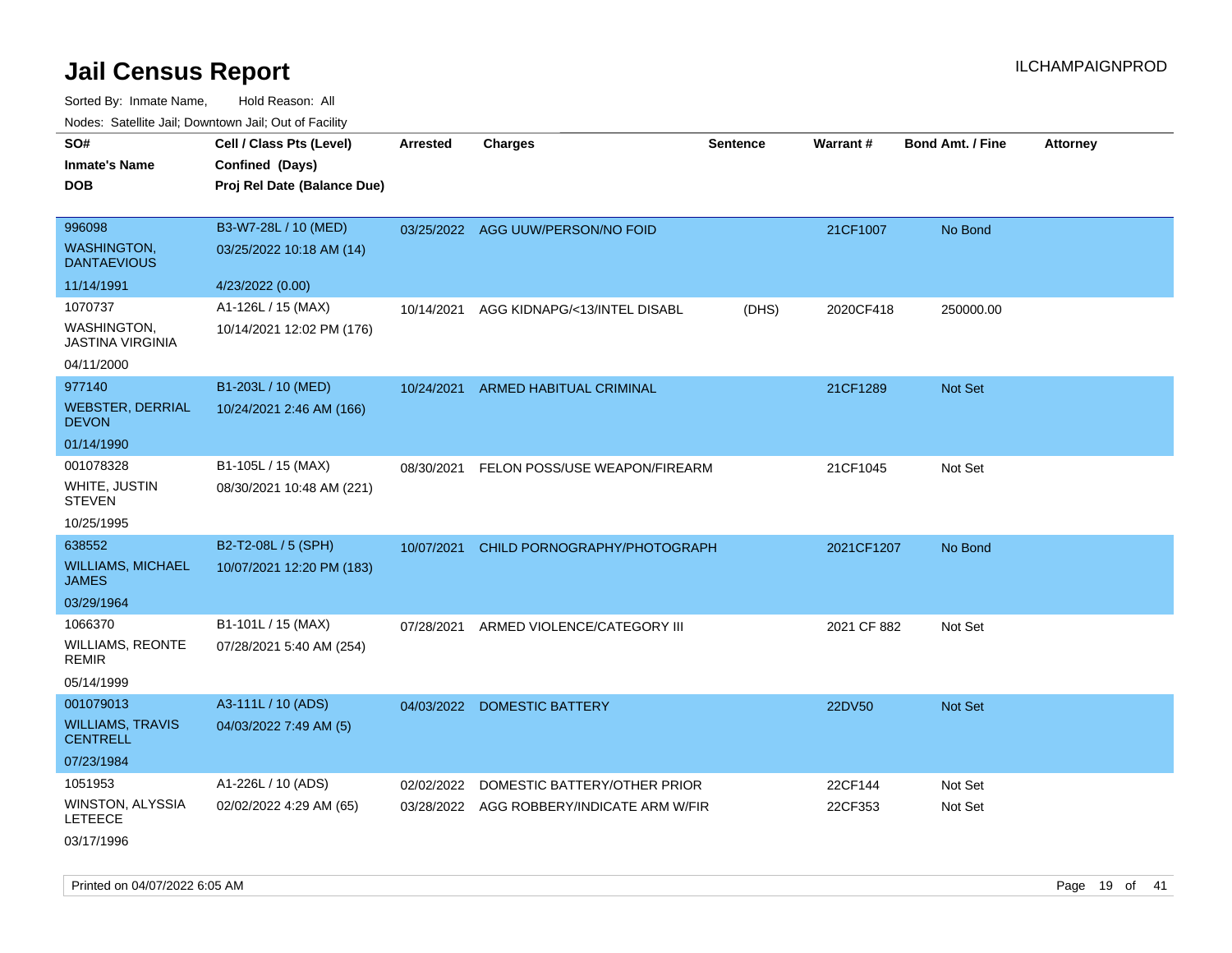| SO#<br><b>Inmate's Name</b><br><b>DOB</b> | Cell / Class Pts (Level)<br>Confined (Days)<br>Proj Rel Date (Balance Due) | Arrested   | Charges                      | <b>Sentence</b> | Warrant# | <b>Bond Amt. / Fine</b> | Attorney |
|-------------------------------------------|----------------------------------------------------------------------------|------------|------------------------------|-----------------|----------|-------------------------|----------|
| 001079007                                 | A3-116L / 10 (ADS)                                                         | 04/02/2022 | DOMESTIC BATTERY/OTHER PRIOR |                 | 22CF393  | <b>Not Set</b>          |          |
| ZIEBART, LANCE<br><b>DANIEL</b>           | 04/03/2022 12:33 AM (5)                                                    | 04/02/2022 | <b>BURGLARY</b>              |                 | 22CF180  | 30000.00                |          |
| 12/17/1982                                |                                                                            |            |                              |                 |          |                         |          |
| <b>Total Satellite Jail: 149</b>          |                                                                            | Males: 130 | Females: 19<br>Unknown: 0    |                 |          |                         |          |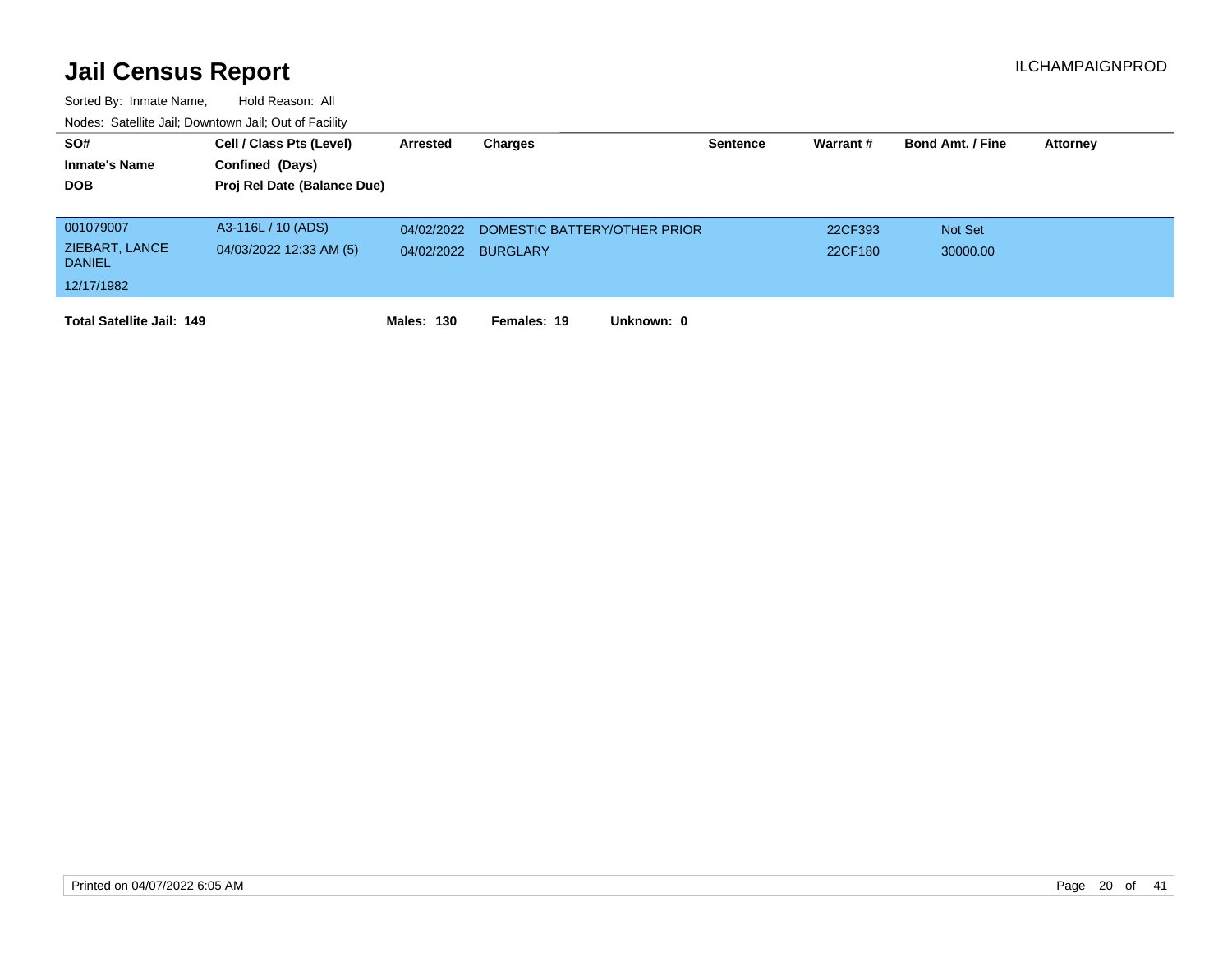| <b>Downtown Jail</b>                             |                             |            |                                  |                 |           |                         |                 |
|--------------------------------------------------|-----------------------------|------------|----------------------------------|-----------------|-----------|-------------------------|-----------------|
| SO#                                              | Cell / Class Pts (Level)    | Arrested   | <b>Charges</b>                   | <b>Sentence</b> | Warrant#  | <b>Bond Amt. / Fine</b> | <b>Attorney</b> |
| <b>Inmate's Name</b>                             | Confined (Days)             |            |                                  |                 |           |                         |                 |
| <b>DOB</b>                                       | Proj Rel Date (Balance Due) |            |                                  |                 |           |                         |                 |
|                                                  |                             |            |                                  |                 |           |                         |                 |
| 983810                                           | C7L / 15 (ADS)              | 12/14/2021 | ARMED HABITUAL CRIMINAL          |                 | 21CF1526  | Not Set                 |                 |
| AKINS, KEVIN IVAN                                | 12/14/2021 5:34 PM (115)    |            |                                  |                 |           |                         |                 |
| 09/23/1990                                       |                             |            |                                  |                 |           |                         |                 |
| 952871                                           | G3U / 5 (MIN)               | 03/13/2022 | METH DELIVERY/5<15 GRAMS         |                 | 22CF300   | No Bond                 |                 |
| AUTEBERRY, JOSHUA<br><b>DAVID</b>                | 03/13/2022 7:24 PM (26)     |            |                                  |                 |           |                         |                 |
| 12/28/1984                                       |                             |            |                                  |                 |           |                         |                 |
| 001078218                                        | D1 / 5 (ADS)                | 03/23/2022 | <b>CRIMINAL TRESPASS TO LAND</b> |                 | 21CM340   | 1000.00                 |                 |
| <b>BAKER, REED ALLEN</b>                         | 03/23/2022 6:55 PM (16)     | 03/23/2022 | <b>DISORDERLY CONDUCT</b>        |                 | 20OV0267  | 1000.00                 |                 |
|                                                  |                             |            | 03/24/2022 RETAIL THEFT          |                 | 20CM658   | 5000.00                 |                 |
| 07/28/1981                                       |                             |            |                                  |                 |           |                         |                 |
| 001077899                                        | G7U / 5 (MIN)               | 03/20/2022 | <b>BURGLARY</b>                  |                 | 21CF593   | 20000.00                |                 |
| <b>BARKSDALE, RAY</b><br><b>SHAWN</b>            | 03/20/2022 2:40 PM (19)     | 03/20/2022 | POSSESSION OF METH/5<15 GRAMS    |                 | 21CF655   | 20000.00                |                 |
| 10/31/1990                                       |                             | 03/20/2022 | POSS STOLEN VEHICLE              |                 | 21CF505   | 20000.00                |                 |
|                                                  |                             |            |                                  |                 |           |                         |                 |
| 517915                                           | C2L / 5 (MIN)               | 08/03/2021 | FORGERY/ISSUE/DELIVER DOCUMENT   |                 |           | No Bond                 |                 |
| <b>BOXLEY, CHARLES</b><br><b>OMAR</b>            | 08/03/2021 2:18 PM (248)    | 08/03/2021 | <b>BURGLARY</b>                  |                 | 21CF289   | 20000.00                |                 |
| 01/10/1985                                       |                             | 08/03/2021 | <b>BURGLARY</b>                  |                 | 21CF679   | 20000.00                |                 |
| 47897                                            | J5L / 15 (ADS)              | 01/19/2022 | <b>VIOLATE ORDER PROTECTION</b>  |                 | 22CF85    | Not Set                 |                 |
| <b>BRANAMAN,</b>                                 | 01/19/2022 9:21 PM (79)     | 01/19/2022 | DRVG REVOKED/2+/PERS INJ/DEATH   |                 | 22CF84    | Not Set                 |                 |
| <b>CLIFFORD EARL</b>                             |                             | 01/19/2022 | <b>PAROLE REVOCATION</b>         |                 | VA2201139 | No Bond                 |                 |
| 03/09/1975                                       |                             | 02/08/2022 | DRIVE REVOKED/RECK HOMIC/3       |                 | 21CF1280  | Not Set                 |                 |
|                                                  |                             | 02/08/2022 | DRIVING ON REVOKED LICENSE       |                 | 21TR8305  | Not Set                 |                 |
| 1027929                                          | F6L / 15 (MAX)              | 12/18/2021 | HOME INVASION/CAUSE INJURY       |                 | 21CF1560  | No Bond                 |                 |
| <b>BROUGHTON, MARK</b><br><b>ANTHONY, Junior</b> | 12/18/2021 2:55 AM (111)    |            |                                  |                 |           |                         |                 |
| 02/15/1990                                       |                             |            |                                  |                 |           |                         |                 |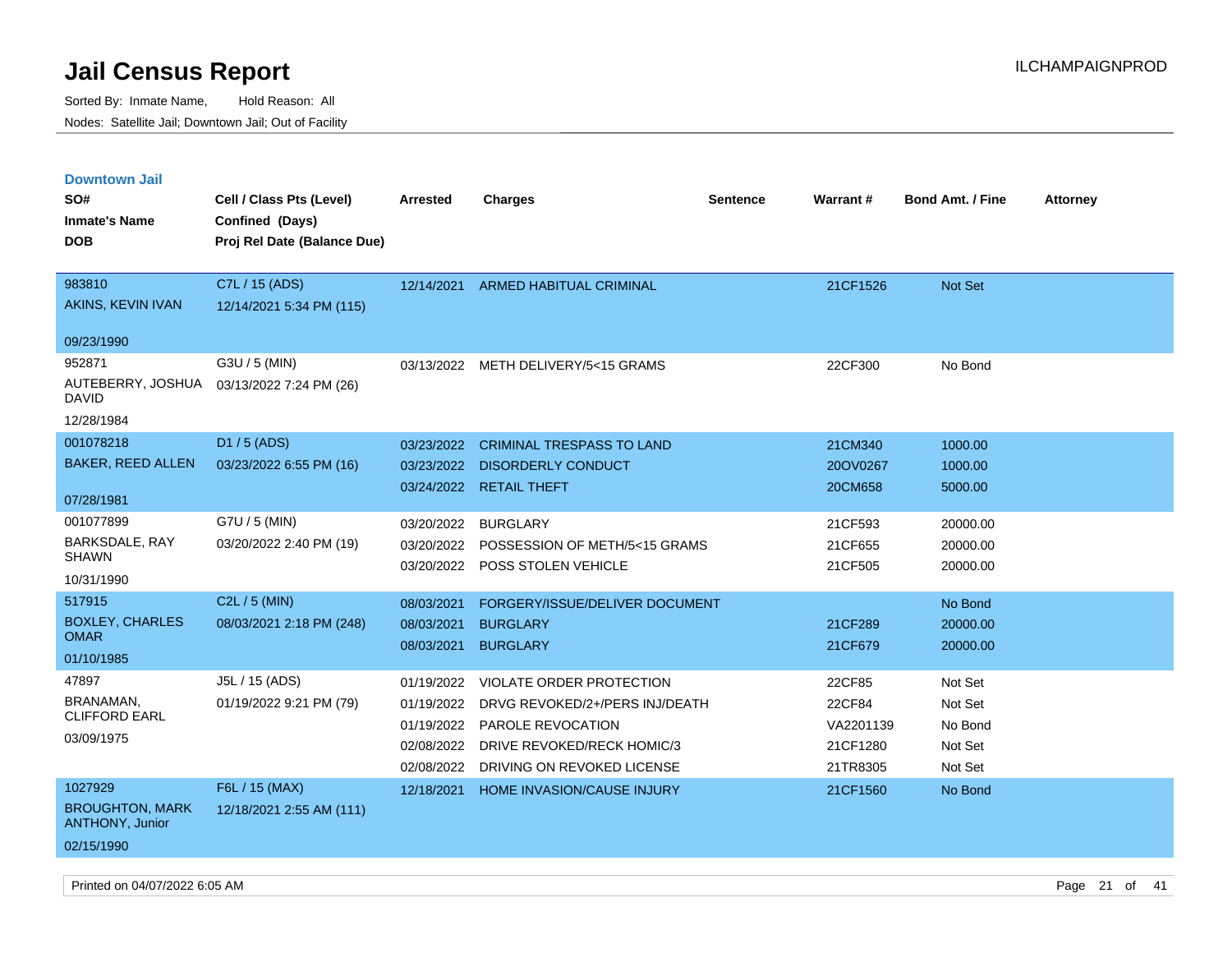| rougs. Calcing Jan, Downtown Jan, Out of Facility |                                                                            |                 |                                         |                 |            |                         |                 |
|---------------------------------------------------|----------------------------------------------------------------------------|-----------------|-----------------------------------------|-----------------|------------|-------------------------|-----------------|
| SO#<br><b>Inmate's Name</b><br><b>DOB</b>         | Cell / Class Pts (Level)<br>Confined (Days)<br>Proj Rel Date (Balance Due) | <b>Arrested</b> | <b>Charges</b>                          | <b>Sentence</b> | Warrant#   | <b>Bond Amt. / Fine</b> | <b>Attorney</b> |
|                                                   |                                                                            |                 |                                         |                 |            |                         |                 |
| 1067476                                           | F7U / 10 (MED)                                                             | 11/13/2021      | AGG DOMESTIC BATTERY/STRANGLE           |                 | 20CF575    | 5000.00                 |                 |
| <b>BROWN, JAMES</b><br><b>BRONELL</b>             | 11/13/2021 2:35 AM (146)                                                   | 11/13/2021      | <b>RESIDENTIAL BURGLARY</b>             |                 | 21CF385    | 25000.00                |                 |
| 01/08/1996                                        |                                                                            |                 |                                         |                 |            |                         |                 |
| 995432                                            | H5L / 10 (ADS)                                                             | 12/20/2021      | FAIL TO RPT WKLY/NO FIXED ADDR          |                 | 21CF1559   | Not Set                 |                 |
| BROWN, JAVON<br><b>SHANTEZ</b>                    | 12/20/2021 2:06 AM (109)                                                   |                 |                                         |                 |            |                         |                 |
| 10/14/1991                                        |                                                                            |                 |                                         |                 |            |                         |                 |
| 001078900                                         | J7L / 15 (ADS)                                                             |                 | 03/02/2022 MURDER/INTENT TO KILL/INJURE |                 | 22CF252    | Not Set                 |                 |
| <b>BYRD, ANDREW</b><br><b>DARNELL</b>             | 03/02/2022 11:59 PM (37)                                                   |                 |                                         |                 |            |                         |                 |
| 12/30/2003                                        |                                                                            |                 |                                         |                 |            |                         |                 |
| 001077954                                         | F9L / 10 (MED)                                                             | 12/21/2021      | RESIDENTIAL BURGLARY                    |                 | 21CF1570   | Not Set                 |                 |
|                                                   | CALKINS, STEVEN RAY 12/21/2021 6:35 AM (108)                               |                 |                                         |                 |            |                         |                 |
|                                                   |                                                                            |                 |                                         |                 |            |                         |                 |
| 01/01/1992                                        |                                                                            |                 |                                         |                 |            |                         |                 |
| 001078092                                         | H2U / 10 (ADS)                                                             | 12/27/2021      | AGG BATTERY/PUBLIC PLACE                |                 | 2021CF1042 | 5000.00                 |                 |
| <b>WILLIAM</b>                                    | CHOUNARD, STANLEY 12/27/2021 10:47 PM (102)                                |                 |                                         |                 |            |                         |                 |
| 06/25/1986                                        |                                                                            |                 |                                         |                 |            |                         |                 |
| 56241                                             | E2U / 5 (MIN)                                                              | 01/13/2022      | VIOLATE ORDER/PRIOR DOM BTRY            |                 | 22CF59     | Not Set                 |                 |
| CLARK, DAMON<br><b>GILLMORE</b>                   | 01/13/2022 4:36 AM (85)                                                    |                 | 04/04/2022 CIVIL FTA WARRANT            |                 | 2007D200   | 100000.00               |                 |
| 12/21/1976                                        |                                                                            |                 |                                         |                 |            |                         |                 |
| 001078838                                         | D <sub>2</sub> / 15 (ADS)                                                  | 02/12/2022      | PRED CRIM SEX ASLT/BODILY HARM          |                 | 21CF30     | 150000.00               |                 |
| <b>CLAYTON, KAREEM</b><br>JAMAL                   | 02/12/2022 8:55 AM (55)                                                    |                 |                                         |                 |            |                         |                 |
| 02/03/1974                                        |                                                                            |                 |                                         |                 |            |                         |                 |
| 1075361                                           | $15/5$ (ADS)                                                               | 04/16/2021      | <b>BURGLARY</b>                         |                 | 21CF414    | Not Set                 |                 |
| COWART, TORREY<br>BENJAMEN, Junior                | 04/16/2021 9:17 PM (357)                                                   |                 |                                         |                 |            |                         |                 |
| 11/22/1987                                        |                                                                            |                 |                                         |                 |            |                         |                 |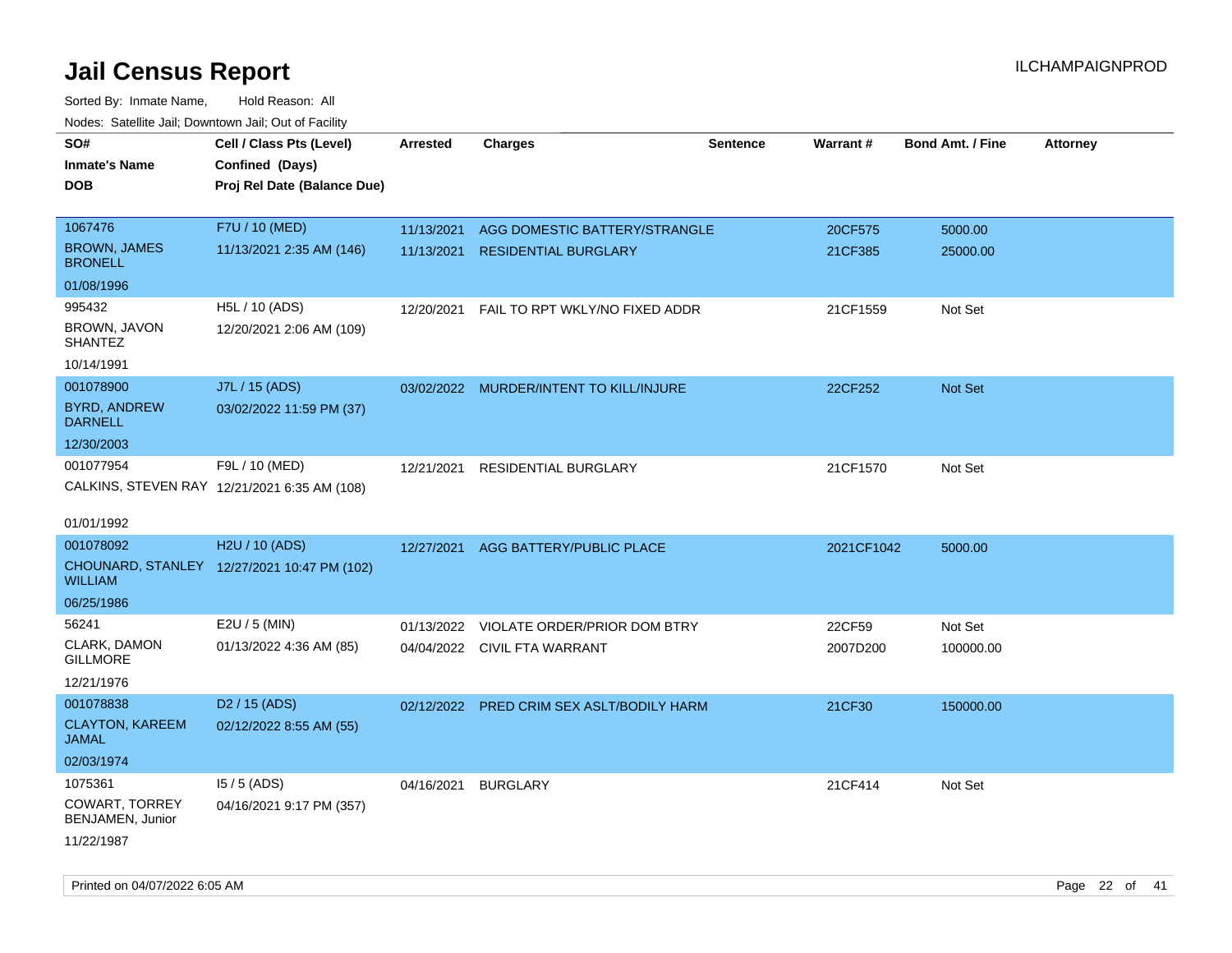| rouco. Calcinic Jan, Downtown Jan, Out of Facility |                                                                            |                          |                                                            |                 |                          |                         |                 |
|----------------------------------------------------|----------------------------------------------------------------------------|--------------------------|------------------------------------------------------------|-----------------|--------------------------|-------------------------|-----------------|
| SO#<br>Inmate's Name<br><b>DOB</b>                 | Cell / Class Pts (Level)<br>Confined (Days)<br>Proj Rel Date (Balance Due) | <b>Arrested</b>          | <b>Charges</b>                                             | <b>Sentence</b> | <b>Warrant#</b>          | <b>Bond Amt. / Fine</b> | <b>Attorney</b> |
| 1067370<br><b>DAVIS, AUSTIN</b><br>CHRISTOPHER     | E6L / 15 (ADS)<br>11/06/2021 12:23 AM (153)                                | 11/05/2021               | FIREARM/FOID INVALID/NOT ELIG                              | 2y (DOC)        | 21CF1370                 | <b>Not Set</b>          |                 |
| 08/11/1997<br>001077214                            | F8L / 15 (MAX)                                                             | 12/20/2021               | MURDER                                                     |                 | 21CF1572                 | Not Set                 |                 |
| DAVIS-MURDOCK,<br><b>ERION VASSHAD</b>             | 12/21/2021 10:13 AM (108)                                                  |                          |                                                            |                 |                          |                         |                 |
| 06/22/1998                                         |                                                                            |                          |                                                            |                 |                          |                         |                 |
| 001078223<br>DIEGO-MATEO,<br><b>JOAQUIN</b>        | G6L / 5 (MIN)<br>11/09/2021 10:52 PM (150)                                 | 11/09/2021               | AGG DUI/NO VALID DL                                        |                 | 21CF1382                 | <b>Not Set</b>          |                 |
| 01/23/2002                                         |                                                                            |                          |                                                            |                 |                          |                         |                 |
| 571307<br>DOMINGO-<br>CASTANEDA,                   | J3L / 15 (ADS)<br>09/14/2020 11:19 PM (571)                                | 09/14/2020<br>09/14/2020 | CRIM SEXUAL ABUSE/CONSENT<br>PRED CRIM SEX ASLT/VICTIM <13 |                 | 2020CF1026<br>2020CF1025 | Not Set<br>Not Set      |                 |
| 09/29/1989                                         |                                                                            |                          |                                                            |                 |                          |                         |                 |
| 527379                                             | D6 / 15 (ADS)                                                              | 10/25/2021               | ARMED HABITUAL CRIMINAL                                    |                 | 21CF1297                 | Not Set                 |                 |
| DRAKE, MARCELL<br>DEON                             | 10/25/2021 5:05 PM (165)                                                   | 10/27/2021               | AGG DOMESTIC BATTERY/STRANGLE                              |                 | 21CF1245                 | Not Set                 |                 |
| 04/20/1987                                         |                                                                            |                          |                                                            |                 |                          |                         |                 |
| 959292                                             | K1 / 15 (ADS)                                                              | 04/01/2021               | ATTEMPT (FIRST DEGREE MURDER)                              |                 | 2020CF565                | 2000000.00              |                 |
| DUNCAN, COREYON<br>ANTHONY                         | 04/01/2021 8:46 PM (372)                                                   | 12/17/2021               | MURDER                                                     |                 | 21CF1542                 | Not Set                 |                 |
| 01/17/1989                                         |                                                                            |                          |                                                            |                 |                          |                         |                 |
| 1053207                                            | K3 / 15 (SPH)                                                              | 06/06/2019               | MURDER/INTENT TO KILL/INJURE                               |                 | 2019-CF849               | 2000000.00              |                 |
| FAUST, JAQUAVEON<br>LAVELL                         | 06/06/2019 2:24 PM (1,037)                                                 |                          |                                                            |                 |                          |                         |                 |
| 07/25/1996                                         |                                                                            |                          |                                                            |                 |                          |                         |                 |
| 527081                                             | C3U / 10 (MED)                                                             | 09/06/2021               | ARSON/REAL/PERSONAL PROP>\$150                             |                 | 2021 CF 797              | 25000.00                |                 |
| FERGUSON,<br>CHRISTOPHER                           | 09/06/2021 1:18 PM (214)                                                   |                          |                                                            |                 |                          |                         |                 |
| 12/21/1981                                         |                                                                            |                          |                                                            |                 |                          |                         |                 |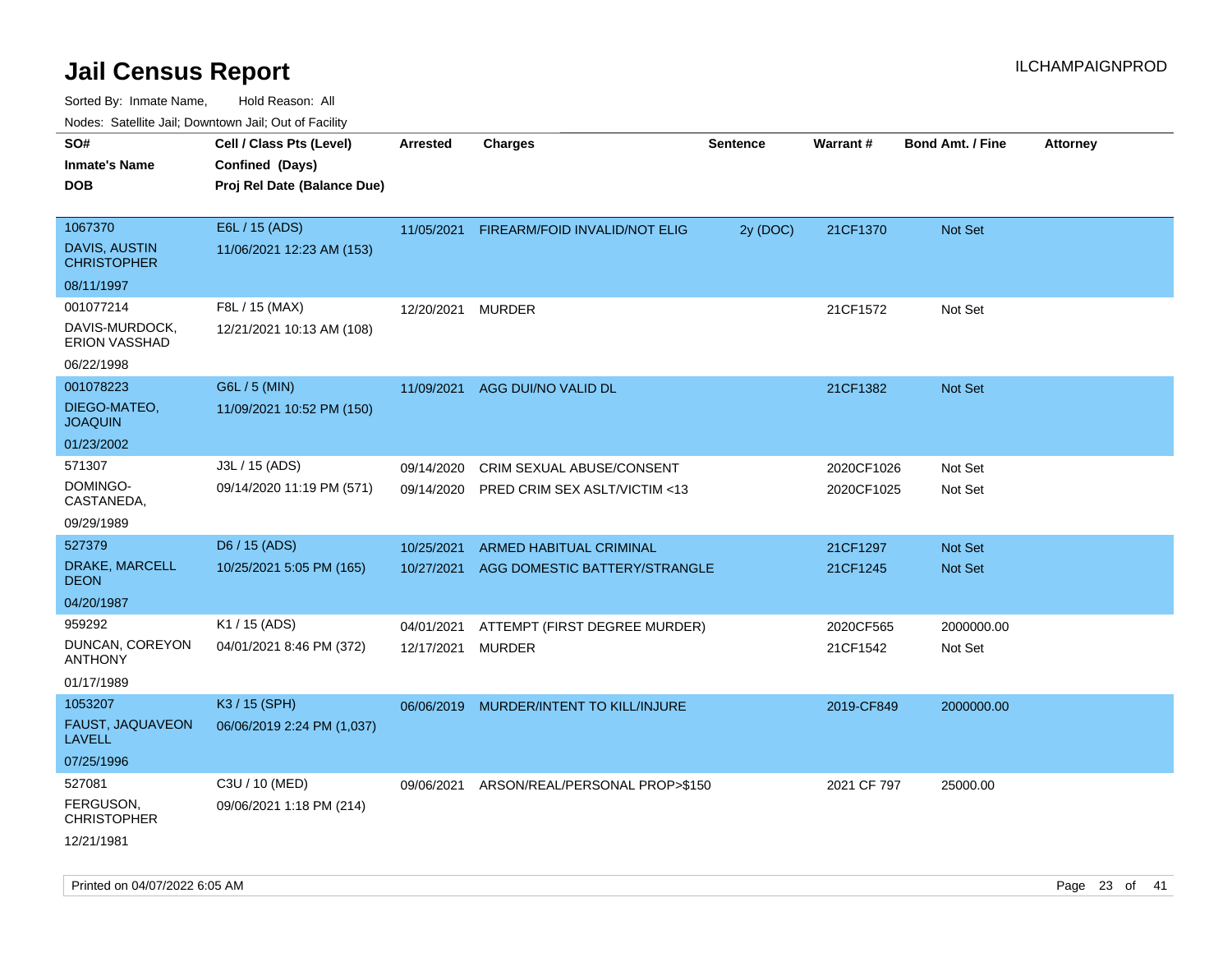Sorted By: Inmate Name, Hold Reason: All

|                                  | Nodes: Satellite Jail; Downtown Jail; Out of Facility |                  |                                    |                 |                 |                         |                 |
|----------------------------------|-------------------------------------------------------|------------------|------------------------------------|-----------------|-----------------|-------------------------|-----------------|
| SO#<br><b>Inmate's Name</b>      | Cell / Class Pts (Level)<br>Confined (Days)           | Arrested         | <b>Charges</b>                     | <b>Sentence</b> | <b>Warrant#</b> | <b>Bond Amt. / Fine</b> | <b>Attorney</b> |
| <b>DOB</b>                       | Proj Rel Date (Balance Due)                           |                  |                                    |                 |                 |                         |                 |
|                                  |                                                       |                  |                                    |                 |                 |                         |                 |
| 524764                           | G3L / 5 (MIN)                                         | 09/18/2021       | METH DELIVERY/15<100 GRAMS         |                 | 21CF627         | 50000.00                |                 |
| <b>FISCUS, ROBERT</b><br>LOWELL  | 09/18/2021 10:50 AM (202)                             |                  |                                    |                 |                 |                         |                 |
| 02/17/1986                       |                                                       |                  |                                    |                 |                 |                         |                 |
| 1068917                          | $12/5$ (ADS)                                          | 08/11/2021       | VIO ORDER/PRIOR VIO OF ORDER       |                 | 21CF965         | Not Set                 |                 |
| GARCIA, JUAN<br>CARLOS           | 08/11/2021 9:24 PM (240)                              |                  |                                    |                 |                 |                         |                 |
| 10/21/1997                       |                                                       |                  |                                    |                 |                 |                         |                 |
| 32913                            | I1 / 15 (ADS)                                         | 12/03/2021       | PRED CRIM SEX ASLT/VICTIM <13      |                 | 21CF1481        | Not Set                 |                 |
| GROB, WARREN A,<br>Junior        | 12/03/2021 4:24 PM (126)                              |                  |                                    |                 |                 |                         |                 |
| 12/07/1950                       |                                                       |                  |                                    |                 |                 |                         |                 |
| 001078871                        | G9U / 5 (ADS)                                         | 02/22/2022       | ESCAPE/VIOLATE ELEC MONITORING     |                 | 22CF316         | 150000.00               |                 |
| HARRIS, MARTELL                  | 02/22/2022 3:44 PM (45)                               | 02/22/2022       | RESIDENTIAL BURGLARY               |                 | 2020JD14        | No Bond                 |                 |
| TE'SHAWN                         |                                                       | 02/22/2022       | INDIRECT CRIMINAL CONTEMPT         |                 | 2020CC9         | 20000.00                |                 |
| 07/02/2003                       |                                                       |                  |                                    |                 |                 |                         |                 |
| 001078868                        | C6L / 5 (ADS)                                         | 02/24/2022       | STALKING/CAUSE FEAR FOR SAFETY     |                 | 22CF227         | 150000.00               |                 |
| HARRIS-MINER,<br><b>NICHOLAS</b> | 02/24/2022 3:56 PM (43)                               |                  |                                    |                 |                 |                         |                 |
| 07/08/1998                       |                                                       |                  |                                    |                 |                 |                         |                 |
| 1073611                          | G4L / 5 (MIN)                                         | 02/09/2021       | MFG 15>100 GR ECSTASY/ANALOG       |                 | 21CF121         | 500000.00               |                 |
| HAYES, CAMERON<br>TAYLOR MALEEK  | 02/09/2021 3:10 PM (423)                              | 02/09/2021       | DELIVERY OF OR POSSESSION OF W/INT |                 | 21CF160         | Not Set                 |                 |
| 08/10/1998                       |                                                       |                  |                                    |                 |                 |                         |                 |
| 987949                           | C4L / 10 (ADS)                                        | 03/29/2022       | <b>FELON POSS/FIREARM</b>          |                 | 22CF365         | <b>Not Set</b>          |                 |
| HOLT, TERRELL<br>VALENTINO       | 03/29/2022 12:53 AM (10)                              | 03/29/2022       | <b>FUGITIVE FROM JUSTICE</b>       |                 | 22CF364         | <b>Not Set</b>          |                 |
| 02/17/1991                       |                                                       |                  |                                    |                 |                 |                         |                 |
| 518711                           | G5L / 5 (MIN)                                         | 01/30/2022 THEFT |                                    |                 | 22CF133         | Not Set                 |                 |
| <b>INGERSON, LUCUS</b><br>JAMES  | 01/30/2022 4:57 PM (68)                               |                  |                                    |                 |                 |                         |                 |

09/16/1979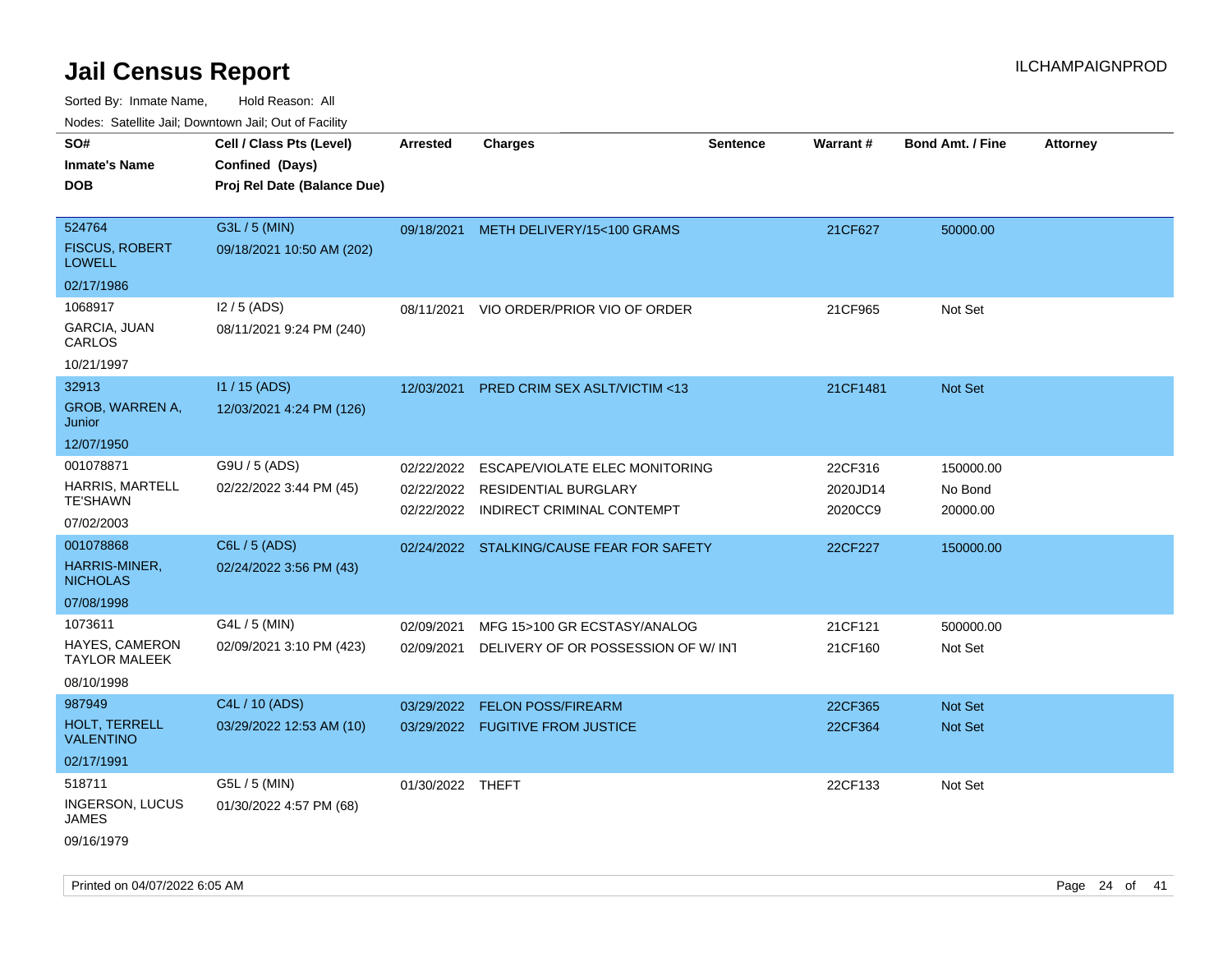| SO#<br><b>Inmate's Name</b><br><b>DOB</b>                    | Cell / Class Pts (Level)<br>Confined (Days)<br>Proj Rel Date (Balance Due) | Arrested                          | <b>Charges</b>                                   | <b>Sentence</b>      | Warrant#           | <b>Bond Amt. / Fine</b> | <b>Attorney</b> |
|--------------------------------------------------------------|----------------------------------------------------------------------------|-----------------------------------|--------------------------------------------------|----------------------|--------------------|-------------------------|-----------------|
| 001078766<br>JOHNSON, IYONZI                                 | $13/5$ (ADS)<br>02/08/2022 11:56 AM (59)                                   | 02/08/2022<br>02/08/2022 BURGLARY | <b>AGGRAVATED BATTERY</b>                        |                      | 22CF160<br>22CF63  | Not Set<br>3000.00      |                 |
| 07/16/1994                                                   |                                                                            |                                   |                                                  |                      |                    |                         |                 |
| 001078818<br>KINSEL, EVERAL<br>MICHAEL WILLIAM<br>10/16/1985 | C5L / 10 (MED)<br>02/04/2022 7:37 PM (63)                                  | 02/04/2022                        | DOMESTIC BATTERY/OTHER PRIOR                     |                      | 22CF148            | Not Set                 |                 |
| 527447                                                       | J1L / 10 (ADS)                                                             | 02/22/2022                        | <b>BURGLARY</b>                                  |                      | 22CF224            | Not Set                 |                 |
| KIRKWOOD, TYLER<br><b>JAMES</b>                              | 02/22/2022 10:47 AM (45)                                                   | 02/22/2022<br>02/23/2022          | AGG BATTERY/GREAT BODILY HARM<br><b>BURGLARY</b> |                      | 22CF223<br>22CF152 | Not Set<br>Not Set      |                 |
| 10/04/1985                                                   |                                                                            |                                   | 04/05/2022 RESIDENTIAL BURGLARY                  |                      | 22CF383            | Not Set                 |                 |
| 29681<br>LENOIR, JOHN<br><b>CHRISTOPHER</b><br>04/20/1966    | J2L / 15 (ADS)<br>07/14/2020 12:51 PM (633)                                | 07/14/2020                        | PREDATORY CRIMINAL SEX ASSLT/CHILE               |                      | 20CF-781           | 250000.00               |                 |
| 001078797<br>LEVIN, DANIEL DAVID                             | 14 / 10 (ADS)<br>01/26/2022 3:00 PM (72)                                   |                                   | 01/26/2022 VIO STALKING NO CONTACT ORDER         |                      | 22CM31             | Not Set                 |                 |
| 08/08/1984                                                   |                                                                            |                                   |                                                  |                      |                    |                         |                 |
| 45113<br>MARTIN, JEREMIAH<br><b>FRANCIS</b><br>01/18/1977    | C <sub>1</sub> L<br>11/20/2021 1:18 AM (139)                               | 11/20/2021                        | ARMED HABITUAL CRIMINAL                          | 6y/6m (DOC) 21CF1424 |                    | No Bond                 |                 |
| 1063030                                                      | D <sub>4</sub> / 15 (ADS)                                                  | 12/20/2021                        | <b>MURDER</b>                                    |                      | 21CF1571           | Not Set                 |                 |
|                                                              | MASON, RYAN ONEIAL 12/21/2021 9:30 AM (108)                                | 12/22/2021                        | <b>PAROLE REVOCATION</b>                         |                      | CH2107979          | Not Set                 |                 |
| 02/22/1991                                                   |                                                                            |                                   |                                                  |                      |                    |                         |                 |
| 1066623<br>MATA-OROZCO,<br><b>OLEGARIO</b><br>03/06/1995     | G6U / 5 (MIN)<br>11/17/2021 5:08 PM (142)                                  | 11/17/2021                        | MFG/DEL 15<100 GR COCA/ANALOG                    |                      | 17CF1093           | 75000.00                |                 |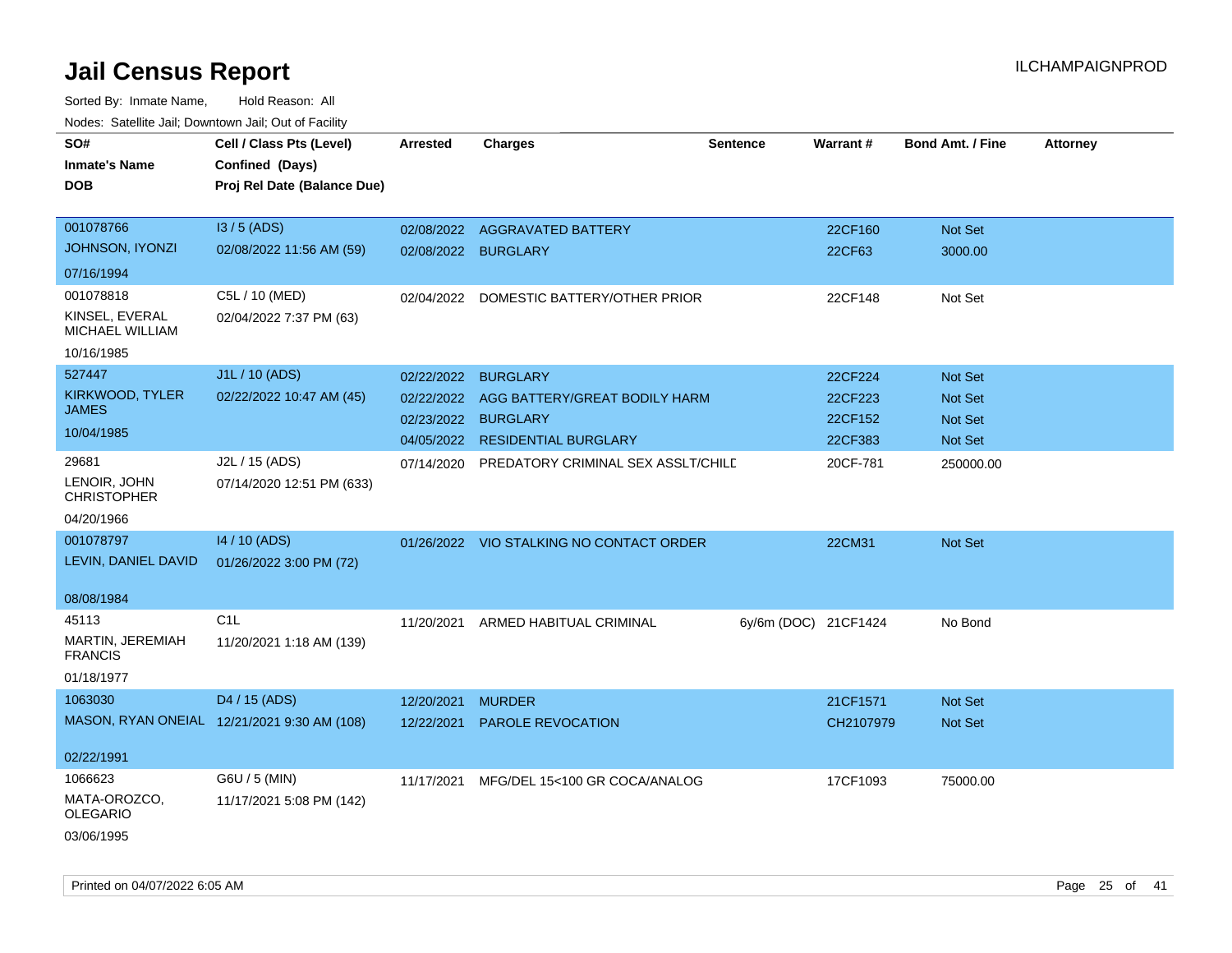| SO#                                          | Cell / Class Pts (Level)    | <b>Arrested</b>      | <b>Charges</b>                                          | <b>Sentence</b> | <b>Warrant#</b> | <b>Bond Amt. / Fine</b> | <b>Attorney</b> |
|----------------------------------------------|-----------------------------|----------------------|---------------------------------------------------------|-----------------|-----------------|-------------------------|-----------------|
| <b>Inmate's Name</b>                         | Confined (Days)             |                      |                                                         |                 |                 |                         |                 |
| <b>DOB</b>                                   | Proj Rel Date (Balance Due) |                      |                                                         |                 |                 |                         |                 |
|                                              |                             |                      |                                                         |                 |                 |                         |                 |
| 1076591                                      | G8U / 5 (MIN)               | 02/22/2022           | DELIVERY OF OR POSSESSION OF W/ INT                     |                 | 20CF961         | 500000.00               |                 |
| <b>MATTHEWS,</b><br><b>CHRISTIAN ANTHONY</b> | 02/22/2022 7:42 PM (45)     |                      | 02/23/2022 MAIL FRAUD                                   |                 | 2:21CR173       | No Bond                 |                 |
| 03/15/1989                                   |                             |                      |                                                         |                 |                 |                         |                 |
| 40235                                        | G1L / 5 (MIN)               | 10/04/2021           | AGG DUI/4                                               |                 | 2021CF1145      | 35000.00                |                 |
| MERRIWEATHER,<br><b>MARCUS TODD</b>          | 10/04/2021 4:41 PM (186)    |                      |                                                         |                 |                 |                         |                 |
| 11/28/1967                                   |                             |                      |                                                         |                 |                 |                         |                 |
| 1040273                                      | E5U / 15 (ADS)              | 09/30/2021           | PRED CRIM SEX ASLT/VICTIM <13                           |                 | 21CF329         | 500000.00               |                 |
| METCALFE, LANELL<br><b>JARON</b>             | 09/30/2021 11:32 PM (190)   |                      |                                                         |                 |                 |                         |                 |
| 09/22/1988                                   |                             |                      |                                                         |                 |                 |                         |                 |
| 1075635                                      | K2 / 10 (ADS)               | 05/11/2021           | AGG DISCHARGE FIREARM/OCC VEH                           |                 | 21CF538         | Not Set                 |                 |
| MILES, DEVLON VON,                           | 05/11/2021 10:39 PM (332)   | 05/11/2021           | MFG/DEL CANNABIS/30-500 GRAMS                           |                 | 20CF1402        | 100000.00               |                 |
| Junior                                       |                             | 02/23/2022           | <b>MURDER</b>                                           |                 | 22CF219         | Not Set                 |                 |
| 11/04/2000                                   |                             |                      |                                                         |                 |                 |                         |                 |
| 1042168                                      | G5U / 5 (MIN)               | 02/26/2022 AGG DUI/4 |                                                         |                 | 22CF238         | <b>Not Set</b>          |                 |
| MONTALVO, ANTONIO                            | 02/26/2022 6:14 AM (41)     |                      |                                                         |                 |                 |                         |                 |
| 05/03/1976                                   |                             |                      |                                                         |                 |                 |                         |                 |
| 1069209                                      | H1L / 10 (ADS)              | 04/07/2021           | AGG BATTERY/GREAT BODILY HARM                           |                 | 21CF376         | Not Set                 |                 |
| MOORE, DEVONTE                               | 04/07/2021 6:25 PM (366)    |                      |                                                         |                 |                 |                         |                 |
| JAMAL                                        |                             |                      |                                                         |                 |                 |                         |                 |
| 09/24/1995                                   |                             |                      |                                                         |                 |                 |                         |                 |
| 1067146                                      | G7L / 5 (MIN)               |                      | 03/23/2022 LEAVING SCENE-ACCIDENT/DEATH/INJUF 13y (DOC) |                 | 2020CF1197      | No Bond                 |                 |
| <b>OMALLEY, ROBERT</b><br><b>FRED</b>        | 03/23/2022 5:10 PM (16)     |                      |                                                         |                 |                 |                         |                 |
| 04/30/1979                                   |                             |                      |                                                         |                 |                 |                         |                 |
| 001078357                                    | A2L / 15 (SPH)              | 09/17/2021           | ARMED ROBBERY/ARMED W/FIREARM                           |                 | 21CF1128        | Not Set                 |                 |
| PETTIGREW, CAREY                             | 09/17/2021 9:56 AM (203)    | 09/17/2021           | ARMED ROBBERY/ARMED W/FIREARM                           |                 | 21CF1129        | Not Set                 |                 |
| <b>CORNITRIAS DEOBLO</b>                     |                             | 09/17/2021           | ARMED ROBBERY/ARMED W/FIREARM                           |                 | 21CF1230        | Not Set                 |                 |
| 08/31/1986                                   |                             |                      |                                                         |                 |                 |                         |                 |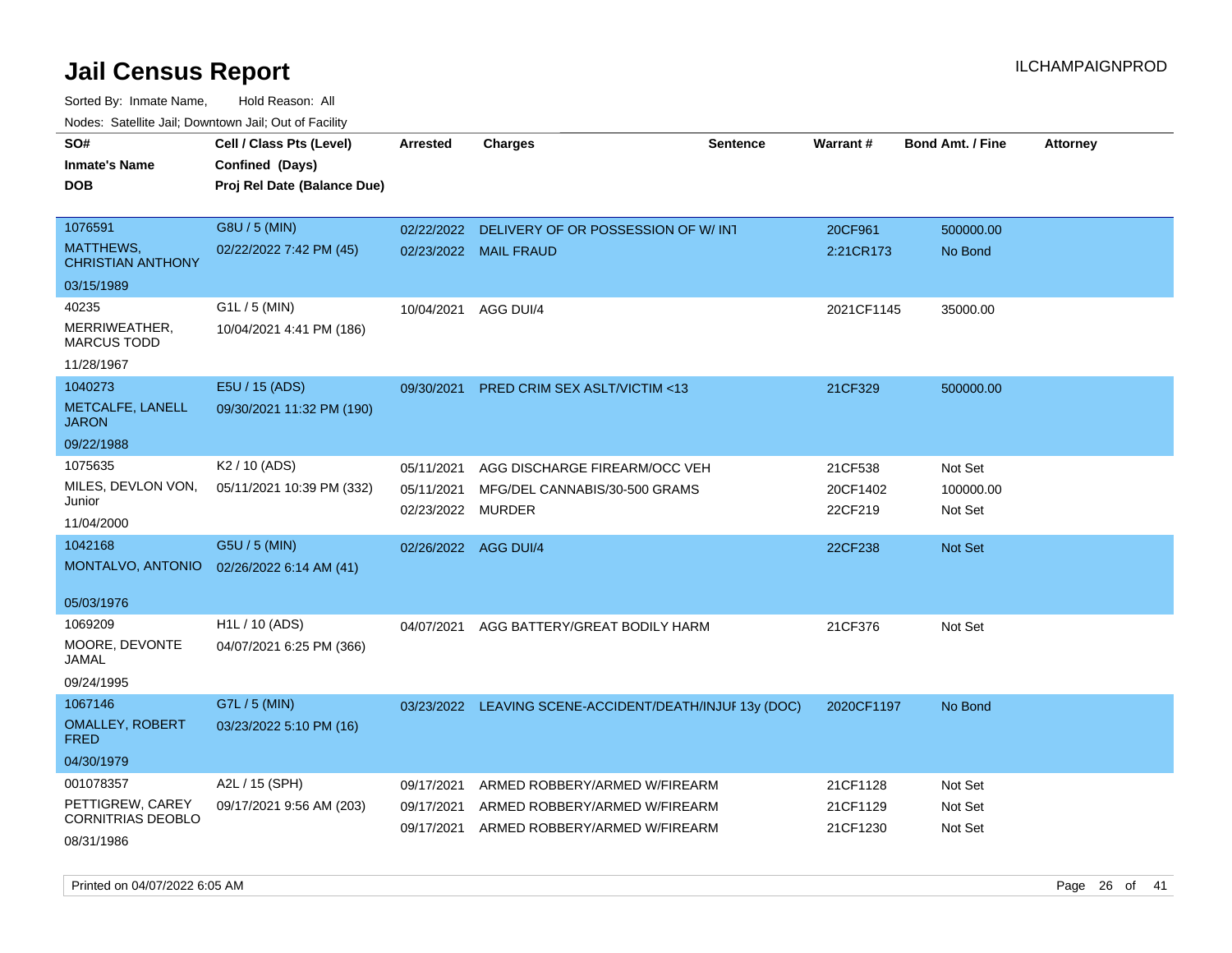Sorted By: Inmate Name, Hold Reason: All Nodes: Satellite Jail; Downtown Jail; Out of Facility

| SO#                                 | Cell / Class Pts (Level)                   | <b>Arrested</b>    | <b>Charges</b>                           | <b>Sentence</b> | Warrant#   | Bond Amt. / Fine | <b>Attorney</b> |
|-------------------------------------|--------------------------------------------|--------------------|------------------------------------------|-----------------|------------|------------------|-----------------|
| <b>Inmate's Name</b>                | Confined (Days)                            |                    |                                          |                 |            |                  |                 |
| DOB                                 | Proj Rel Date (Balance Due)                |                    |                                          |                 |            |                  |                 |
|                                     |                                            |                    |                                          |                 |            |                  |                 |
| 1008308                             | F5L / 10 (MED)                             | 01/30/2022         | AGG BTRY/GREAT BOD HARM/60+              |                 | 22CF131    | No Bond          |                 |
| PETTIGREW, MARIO<br><b>TRAVINIO</b> | 01/30/2022 6:15 AM (68)                    | 01/30/2022 ASSAULT |                                          |                 | 19CM364    | 4000.00          |                 |
| 08/11/1992                          |                                            |                    |                                          |                 |            |                  |                 |
| 1070610                             | J6L / 10 (ADS)                             | 03/03/2022         | AGG BATTERY/PUBLIC PLACE                 |                 | 21CF930    | Not Set          |                 |
| PHILLIS, AARON<br><b>MONTRELL</b>   | 03/03/2022 2:49 PM (36)                    |                    | 03/03/2022 AGG BATTERY/GREAT BODILY HARM |                 | 21CF482    | 5000.00          |                 |
| 03/26/1999                          |                                            |                    |                                          |                 |            |                  |                 |
| 001078005                           | E4L / 10 (MED)                             | 03/08/2022         | <b>HOME INVASION/CAUSE INJURY</b>        |                 | 22CF280    | <b>Not Set</b>   |                 |
| PINEX, MARCHELLO D                  | 03/08/2022 2:54 AM (31)                    | 03/08/2022         | AGGRAVATED BATTERY/STRANGLE              |                 | 19CR605101 | No Bond          |                 |
|                                     |                                            |                    |                                          |                 |            |                  |                 |
| 12/25/1991                          |                                            |                    |                                          |                 |            |                  |                 |
| 001078942                           | G2U / 5 (MIN)                              | 03/13/2022         | MFG/DEL CANNABIS/500<2000 GR             |                 | 22CF307    | Not Set          |                 |
| <b>QATTOUM, ADHAM M</b>             | 03/13/2022 11:31 PM (26)                   |                    |                                          |                 |            |                  |                 |
| 07/22/1994                          |                                            |                    |                                          |                 |            |                  |                 |
| 001077783                           | H6L / 10 (ADS)                             |                    | 01/05/2022 AGGRAVATED BATTERY            |                 | 21CF325    | <b>Not Set</b>   |                 |
| RIVERA, DARYL<br><b>ANTONIO</b>     | 01/05/2022 4:20 PM (93)                    |                    |                                          |                 |            |                  |                 |
| 11/14/1981                          |                                            |                    |                                          |                 |            |                  |                 |
| 1072114                             | A1U / 15 (SPH)                             | 01/17/2021         | ATTEMPT (FIRST DEGREE MURDER)            |                 | 2021CF65   | Not Set          |                 |
|                                     | ROBINSON, DONNELL 01/17/2021 2:40 PM (446) | 01/17/2021         | ARMED ROBBERY/NO FIREARM                 |                 | 2020CF824  | 75000.00         |                 |
| <b>LEVON</b>                        |                                            | 02/17/2021         | <b>AGGRAVATED BATTERY</b>                | 4y (DOC)        |            | 250000.00        |                 |
| 10/23/2000                          |                                            |                    |                                          |                 |            |                  |                 |
| 1000820                             | F2U / 15 (MAX)                             | 01/24/2022         | <b>FELON POSS/USE WEAPON/FIREARM</b>     |                 | 22CF105    | Not Set          |                 |
| SCHNEIDER, SONGAN<br><b>MICHAEL</b> | 01/24/2022 8:20 AM (74)                    | 01/24/2022         | <b>AGGRAVATED DOMESTIC BATTERY</b>       |                 | 21CF1433   | 25000.00         |                 |
| 08/18/1992                          |                                            |                    |                                          |                 |            |                  |                 |
| 47195                               | G8L / 5 (MIN)                              | 12/27/2021         | <b>RESIDENTIAL BURGLARY</b>              |                 | 2020CF1222 | 10000.00         |                 |
| SIMMONS, JAMES<br><b>ROBERT</b>     | 12/27/2021 8:42 AM (102)                   | 12/28/2021         | <b>RESIDENTIAL BURGLARY</b>              |                 | 2021CF1596 | Not Set          |                 |

03/13/1975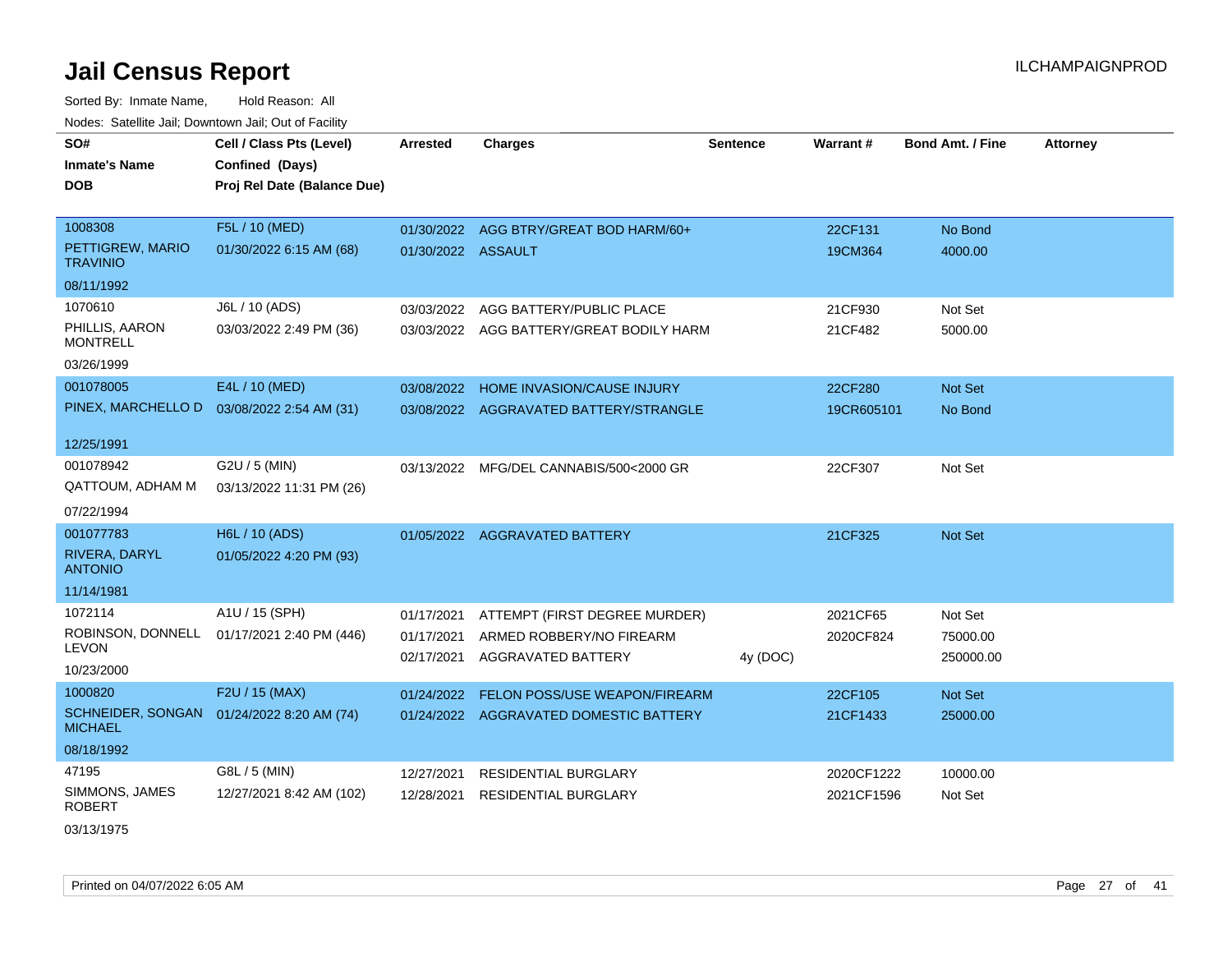| rougs. Calcinic Jan, Downtown Jan, Out of Facility |                             |                   |                                         |                 |           |                         |                 |
|----------------------------------------------------|-----------------------------|-------------------|-----------------------------------------|-----------------|-----------|-------------------------|-----------------|
| SO#                                                | Cell / Class Pts (Level)    | <b>Arrested</b>   | <b>Charges</b>                          | <b>Sentence</b> | Warrant#  | <b>Bond Amt. / Fine</b> | <b>Attorney</b> |
| <b>Inmate's Name</b>                               | Confined (Days)             |                   |                                         |                 |           |                         |                 |
| <b>DOB</b>                                         | Proj Rel Date (Balance Due) |                   |                                         |                 |           |                         |                 |
|                                                    |                             |                   |                                         |                 |           |                         |                 |
| 1064798                                            | B3 / 15 (ADS)               | 01/17/2022 MURDER |                                         |                 | 2021CF695 | 1500000.00              |                 |
| <b>STENNIS, BRUCE</b><br><b>DEONTAY</b>            | 01/17/2022 1:29 PM (81)     |                   | 01/17/2022 MFG/DEL 1<15 GR COCAINE/ANLG |                 | 21CF520   | 50000.00                |                 |
| 08/12/1998                                         |                             |                   |                                         |                 |           |                         |                 |
| 1036650                                            | F4U / 10 (MED)              |                   | 02/16/2022 ARMED VIOLENCE/CATEGORY I    | 10y (DOC)       | 21CF845   | 250000.00               |                 |
| TAYLOR, KORRION<br>VELEZ                           | 02/16/2022 4:33 PM (51)     |                   |                                         |                 |           |                         |                 |
| 03/18/1997                                         |                             |                   |                                         |                 |           |                         |                 |
| 1056971                                            | B2 / 10 (SPH)               | 08/07/2021        | FELON POSS/USE WEAPON/FIREARM           |                 | 21CF948   | No Bond                 |                 |
| <b>TRAVIS, DENZEL</b><br><b>DANTRELL</b>           | 08/07/2021 7:36 AM (244)    | 08/08/2021        | AGG BATTERY/PUBLIC PLACE                |                 | 2020CF647 | 25000.00                |                 |
| 03/21/1993                                         |                             |                   |                                         |                 |           |                         |                 |
| 001078250                                          | C9L / 10 (ADS)              | 08/07/2021        | FELON POSS WEAPON/BODY ARMOR            |                 | 21CF950   | Not Set                 |                 |
| TRAVIS, JORDAN<br><b>TESHAUN</b>                   | 08/07/2021 10:27 AM (244)   |                   |                                         |                 |           |                         |                 |
| 03/03/1996                                         |                             |                   |                                         |                 |           |                         |                 |
| 512160                                             | F1L / 15 (MAX)              | 03/10/2022        | ARMED HABITUAL CRIMINAL                 |                 | 22CF296   | Not Set                 |                 |
| <b>TURNER, CHARLES</b><br><b>EDWARD</b>            | 03/10/2022 12:00 PM (29)    |                   | 03/11/2022 PAROLE REVOCATION            |                 | CH2201422 | No Bond                 |                 |
| 09/05/1986                                         |                             |                   |                                         |                 |           |                         |                 |
| 30108                                              | J4L / 15 (ADS)              | 07/30/2021        | <b>MURDER</b>                           |                 | 21CF902   | 2000000.00              |                 |
| VANDYKE, DARYL<br><b>ANTHONY</b>                   | 07/30/2021 8:29 PM (252)    |                   |                                         |                 |           |                         |                 |
| 10/04/1965                                         |                             |                   |                                         |                 |           |                         |                 |
| 968681                                             | D5 / 15 (ADS)               | 08/27/2021        | AGG CRIM SX AB/VIC 13<18/TRUST          |                 | 2020CF499 | 250000.00               |                 |
| <b>WADE, DEMETRIUS</b><br><b>DARYL</b>             | 08/27/2021 2:25 AM (224)    | 08/27/2021        | <b>INDIRECT CRIMINAL CONTEMPT</b>       | 3y (DOC)        | 2021CC16  | No Bond                 |                 |
| 01/07/1987                                         |                             |                   |                                         |                 |           |                         |                 |
| 1035462                                            | C7U / 15 (ADS)              |                   | 03/25/2022 ARMED HABITUAL CRIMINAL      |                 | 22CF186   | 750000.00               |                 |
| <b>WASHINGTON, MARK</b><br><b>ANTHONY</b>          | 03/25/2022 8:47 AM (14)     |                   |                                         |                 |           |                         |                 |
| 01/06/1994                                         |                             |                   |                                         |                 |           |                         |                 |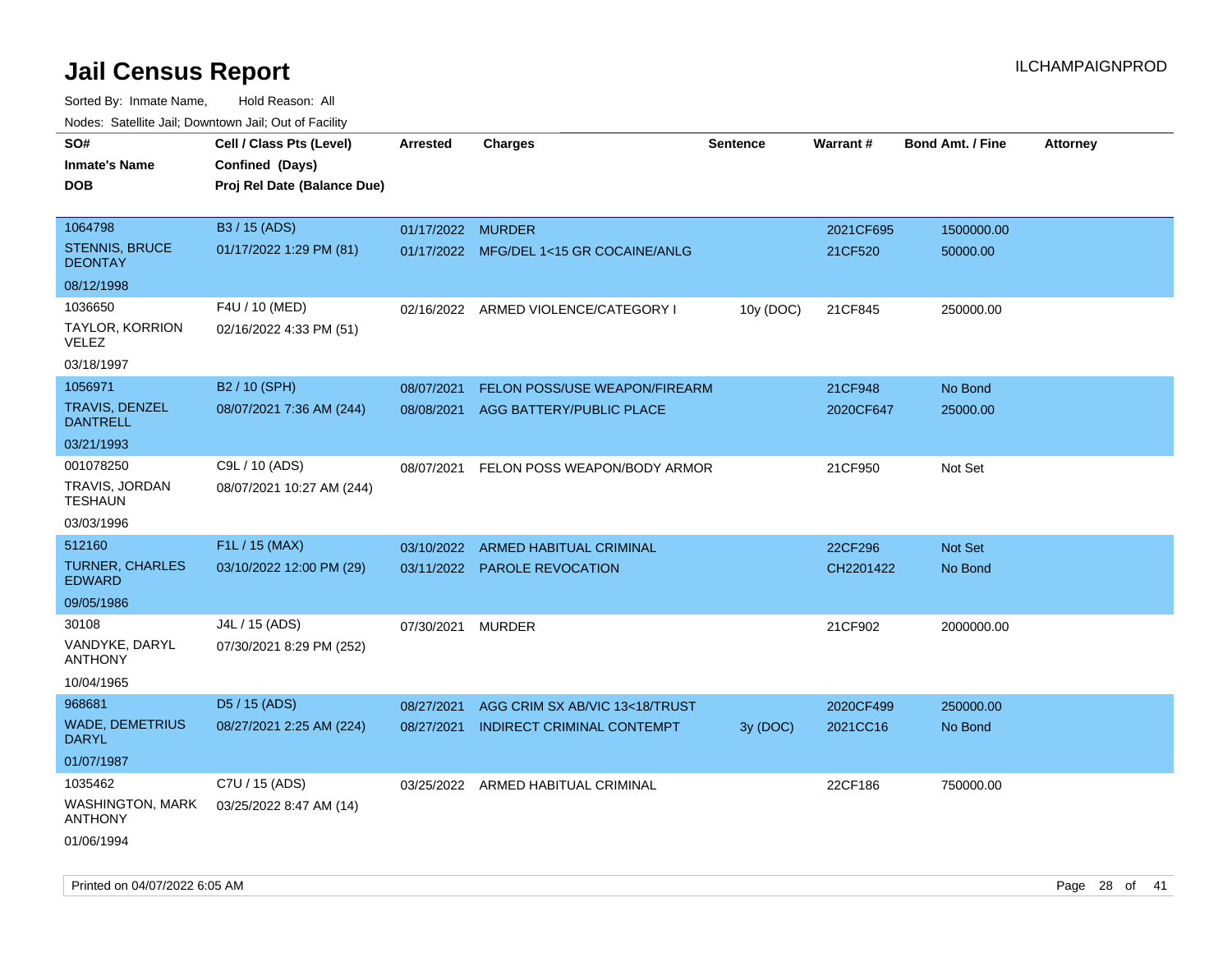| SO#                                        | Cell / Class Pts (Level)    | <b>Arrested</b> | <b>Charges</b>                           | <b>Sentence</b> | <b>Warrant#</b> | <b>Bond Amt. / Fine</b> | <b>Attorney</b> |
|--------------------------------------------|-----------------------------|-----------------|------------------------------------------|-----------------|-----------------|-------------------------|-----------------|
| <b>Inmate's Name</b>                       | Confined (Days)             |                 |                                          |                 |                 |                         |                 |
| <b>DOB</b>                                 | Proj Rel Date (Balance Due) |                 |                                          |                 |                 |                         |                 |
|                                            |                             |                 |                                          |                 |                 |                         |                 |
| 1070971                                    | H3L / 5 (ADS)               | 12/07/2021      | <b>IDENTITY THEFT/&lt;\$300</b>          |                 | 20CF922         | <b>Not Set</b>          |                 |
| <b>WEIR, CLINTON</b><br><b>HOWARD</b>      | 12/08/2021 3:45 AM (121)    | 12/07/2021      | <b>RECKLESS DRIVING</b>                  |                 | 19TR2348        | <b>Not Set</b>          |                 |
| 03/15/1983                                 |                             |                 |                                          |                 |                 |                         |                 |
| 54212                                      | E3U / 10 (ADS)              | 12/21/2021      | RECEIVE/POSS/SELL STOLEN VEH             |                 | 2021CF669       | 10000.00                |                 |
| WHITLOCK, GEORGE                           | 12/21/2021 1:20 PM (108)    | 12/21/2021      | VIOLATE ORDER PROTECTION                 |                 | 2021CM391       | 1000.00                 |                 |
| ABRAM                                      |                             | 12/21/2021      | ARMED VIOLENCE/CATEGORY I                |                 | 21CF1576        | Not Set                 |                 |
| 11/10/1978                                 |                             |                 |                                          |                 |                 |                         |                 |
| 001077917                                  | G4U / 5 (MIN)               |                 | 03/15/2022 RESIDENTIAL BURGLARY          |                 | 2022CF311       | <b>Not Set</b>          |                 |
| <b>WILLIAMS, EDDIE SIM</b>                 | 03/15/2022 3:17 AM (24)     |                 |                                          |                 |                 |                         |                 |
| 02/04/1972                                 |                             |                 |                                          |                 |                 |                         |                 |
| 1058072                                    | A2U / 15 (SPH)              | 02/25/2021      | ARMED HABITUAL CRIMINAL                  |                 |                 | Not Set                 |                 |
| <b>WILLIAMS, KENNETH</b><br><b>BERNARD</b> | 02/25/2021 3:24 PM (407)    |                 |                                          |                 |                 |                         |                 |
| 10/04/1985                                 |                             |                 |                                          |                 |                 |                         |                 |
| 1020914                                    | F3L / 10 (MED)              |                 | 03/06/2022 FELON POSS/USE WEAPON/FIREARM |                 | 21CF1337        | 250000.00               |                 |
| <b>WILSON, BRANDON</b><br><b>LARON</b>     | 03/06/2022 11:46 AM (33)    |                 |                                          |                 |                 |                         |                 |
| 07/05/1994                                 |                             |                 |                                          |                 |                 |                         |                 |
| 001078995                                  | G1U / 5 (MIN)               | 03/29/2022      | <b>METH DELIVERY&lt;5 GRAMS</b>          |                 | 22CF371         | Not Set                 |                 |
| ZINK, PRESTIN L                            | 03/29/2022 11:33 PM (10)    |                 | 03/29/2022 FUGITIVE FROM JUSTICE         |                 | 22CF370         | Not Set                 |                 |
| 08/19/1997                                 |                             |                 |                                          |                 |                 |                         |                 |
|                                            |                             |                 |                                          |                 |                 |                         |                 |
| <b>Total Downtown Jail: 69</b>             |                             | Males: 69       | Females: 0<br>Unknown: 0                 |                 |                 |                         |                 |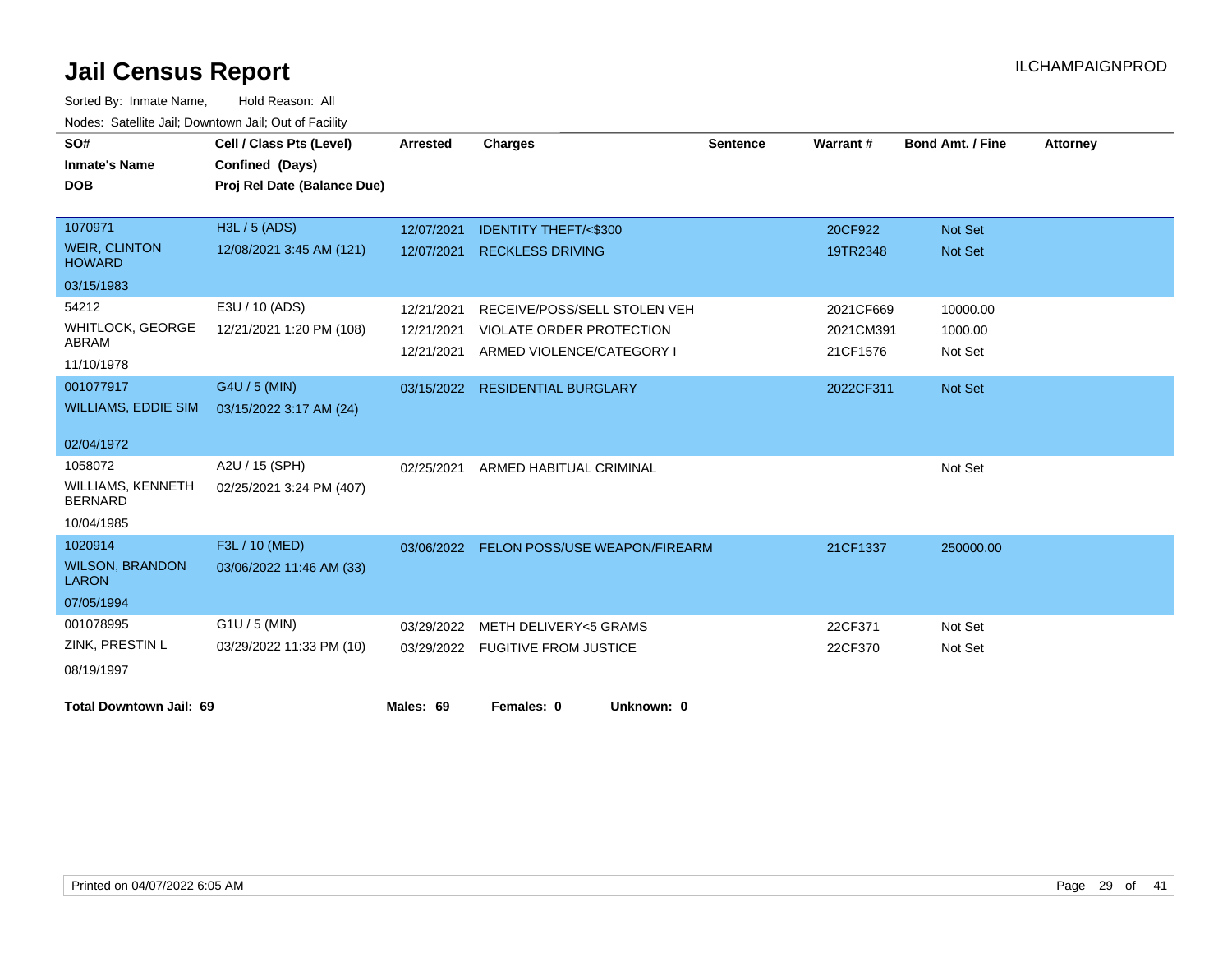| <b>Out of Facility</b><br>SO#<br><b>Inmate's Name</b><br><b>DOB</b> | Cell / Class Pts (Level)<br>Confined (Days)<br>Proj Rel Date (Balance Due) | <b>Arrested</b> | <b>Charges</b>                     | <b>Sentence</b> | <b>Warrant#</b> | <b>Bond Amt. / Fine</b> | <b>Attorney</b> |
|---------------------------------------------------------------------|----------------------------------------------------------------------------|-----------------|------------------------------------|-----------------|-----------------|-------------------------|-----------------|
| 001078273                                                           | <b>EHD</b>                                                                 | 03/29/2022      | DRIVING ON SUSPENDED LICENSE       |                 | 2022TR30        | Not Set                 |                 |
| AHMED, ALVI YUSUF                                                   | 03/29/2022 9:53 AM (10)                                                    |                 |                                    |                 |                 |                         |                 |
| 08/10/2001                                                          | 4/7/2022 (0.00)                                                            |                 |                                    |                 |                 |                         |                 |
| 001078621                                                           | KAN / 10 (MED)                                                             | 12/23/2021      | <b>RESIDENTIAL BURGLARY</b>        |                 | 21CF1582        | Not Set                 |                 |
|                                                                     | BAILEY, DANIEL SCOTT 12/23/2021 9:44 AM (106)                              | 01/14/2022      | PROBATION VIOLATION                |                 | 21CF1445        | Not Set                 |                 |
| 05/09/1999                                                          |                                                                            |                 |                                    |                 |                 |                         |                 |
| 548350                                                              | <b>EHD</b>                                                                 | 03/29/2022      | AGG DUI/NO VALID DL                |                 | 2020CF268       | Not Set                 |                 |
| <b>BAILEY, NORBERT</b><br><b>WILLIAM</b>                            | 03/29/2022 9:11 AM (10)                                                    |                 |                                    |                 |                 |                         |                 |
| 02/14/1992                                                          | 5/23/2022 (0.00)                                                           |                 |                                    |                 |                 |                         |                 |
| 19971                                                               | <b>EHD</b>                                                                 | 11/09/2021      | DRIVING RVK/SUSP DUI/SSS 4-9       |                 | 2021CF968       | Not Set                 |                 |
| <b>LYNN</b>                                                         | BARNESKE, RAYMOND 11/09/2021 9:32 AM (150)                                 |                 |                                    |                 |                 |                         |                 |
| 08/17/1961                                                          | 5/6/2022 (0.00)                                                            |                 |                                    |                 |                 |                         |                 |
| 001078220                                                           | EH <sub>D</sub>                                                            | 04/05/2022      | AGG DUI/NO VALID DL                |                 | 2021CF1097      | Not Set                 |                 |
|                                                                     | BASILIO, MARIA ELENA 04/05/2022 12:16 PM (3)                               |                 |                                    |                 |                 |                         |                 |
| 07/30/2001                                                          | 4/17/2022 (0.00)                                                           |                 |                                    |                 |                 |                         |                 |
| 516062                                                              | KAN / 15 (MAX)                                                             | 02/22/2021      | PHONE HARASSMENT/2+                |                 | 20CF194         | 5000.00                 |                 |
| BENNETT, JOHN<br><b>MICHAEL</b>                                     | 02/22/2021 10:47 AM (410)                                                  | 02/22/2021      | AGG DISCH FIR/VEH/PC OFF/FRMAN     |                 | 21CF210         | No Bond                 |                 |
| 04/30/1986                                                          |                                                                            |                 |                                    |                 |                 |                         |                 |
| 33993                                                               | <b>KAN / 10 (MED)</b>                                                      | 06/14/2021      | POSSESSING A CONTROLLED SUBSTAND   |                 | 21CF657         | <b>Not Set</b>          |                 |
| <b>BOOKER, STEPHON</b><br><b>MONTELL</b>                            | 06/14/2021 7:42 PM (298)                                                   | 06/14/2021      | <b>AGGRAVATED DOMESTIC BATTERY</b> |                 | 21CF688         | Not Set                 |                 |
| 06/11/1971                                                          |                                                                            | 06/14/2021      | <b>PAROLE REVOCATION</b>           |                 | CH2103612       | No Bond                 |                 |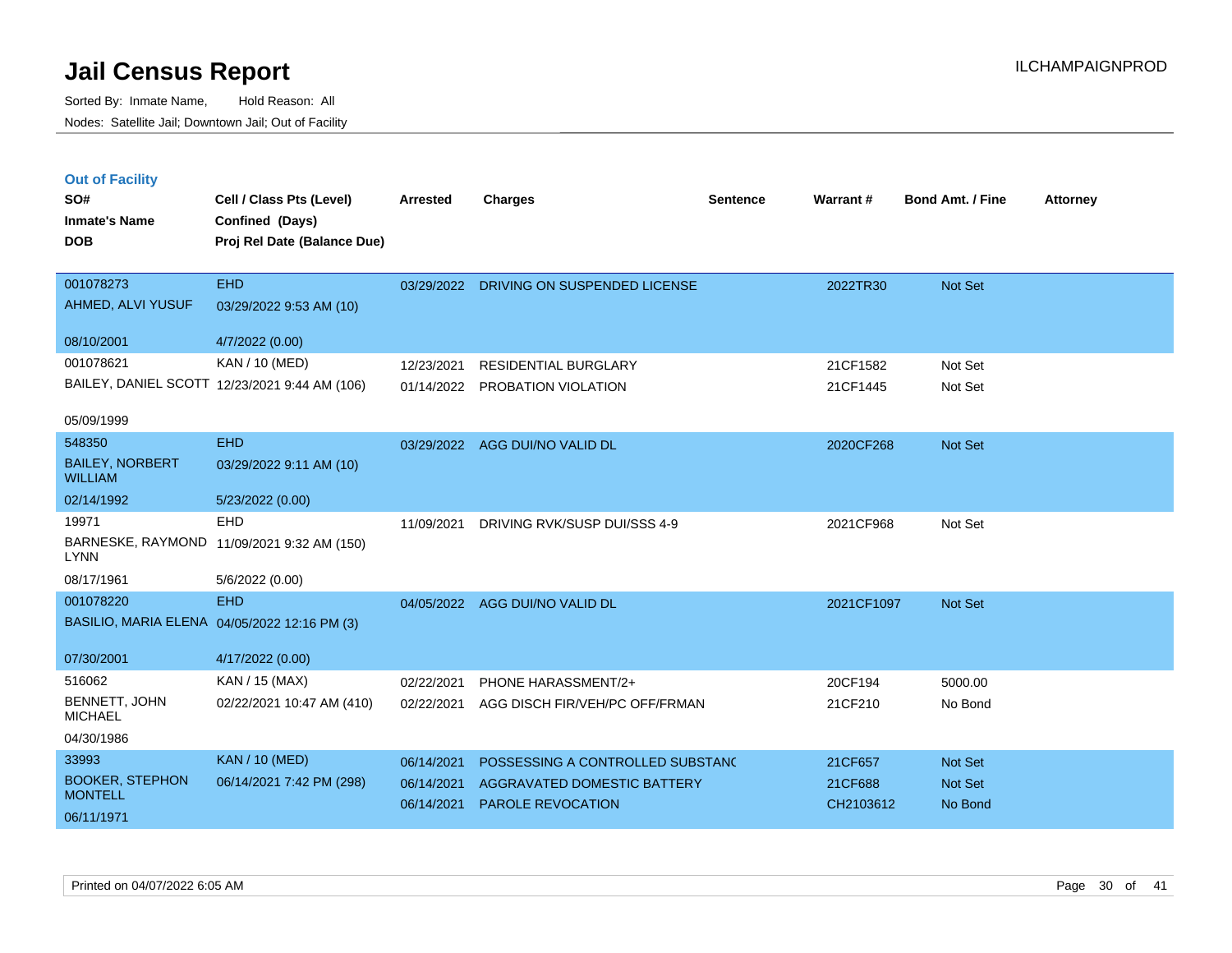| SO#<br><b>Inmate's Name</b><br><b>DOB</b>                         | Cell / Class Pts (Level)<br>Confined (Days)<br>Proj Rel Date (Balance Due) | <b>Arrested</b>                        | <b>Charges</b>                                                                          | <b>Sentence</b> | Warrant#                             | <b>Bond Amt. / Fine</b>       | <b>Attorney</b> |
|-------------------------------------------------------------------|----------------------------------------------------------------------------|----------------------------------------|-----------------------------------------------------------------------------------------|-----------------|--------------------------------------|-------------------------------|-----------------|
| 38273<br>BRADLEY,<br><b>CHRISTOPHER</b>                           | <b>EHD</b><br>02/23/2022 9:14 AM (44)                                      |                                        | 02/23/2022 AGG DUI/NO VALID DL                                                          |                 | 2020CF1371                           | Not Set                       |                 |
| 02/24/1974                                                        | 4/7/2022 (0.00)                                                            |                                        |                                                                                         |                 |                                      |                               |                 |
| 35366<br><b>BRADLEY, EARNEST</b><br>ANGELO VALENTIN<br>07/30/1968 | <b>EHD</b><br>04/05/2022 8:58 AM (3)<br>6/2/2022 (0.00)                    | 04/05/2022                             | DRIVING RVK/SUSP DUI/SSS 4-9<br>04/05/2022 DRIVING RVK/SUSP DUI/SSS 4-9                 |                 | 2020CF1405<br>2021CF361              | Not Set<br>Not Set            |                 |
| 1074315<br><b>BRIGGS, PATRICK</b><br><b>MONTAY</b><br>08/05/2001  | KAN / 15 (MAX)<br>08/03/2021 4:56 PM (248)                                 | 07/27/2021                             | AGG DISCHARGE FIREARM/VEH/SCH                                                           |                 | 21CF927                              | Not Set                       |                 |
| 001078880<br><b>BROACH, CAREU</b><br>02/27/2003                   | KAN / 15 (MAX)<br>02/25/2022 3:58 PM (42)                                  | 02/25/2022<br>02/25/2022<br>02/25/2022 | ARMED VIOLENCE/CATEGORY I<br><b>PAROLE REVOCATION</b><br>AGG DISCHARGE FIREARM/BLDG/SCH |                 | 22CF237<br>HN-2200660<br>22600096201 | Not Set<br>No Bond<br>No Bond |                 |
| 001078065<br><b>BROWN, CHARMAN</b><br><b>LAKEEF</b><br>11/30/2002 | <b>KAN / 10 (ADS)</b><br>06/17/2021 12:32 PM (295)                         | 06/17/2021                             | AGG BATTERY/DISCHARGE FIREARM                                                           |                 | 21CF704                              | 1000000.00                    |                 |
| 001078008<br>BROWN, CODY<br><b>RUSSELL</b><br>02/15/2004          | KAN / 15 (MAX)<br>02/15/2022 9:17 AM (52)                                  |                                        | 02/15/2022 AGG BATTERY/DISCHARGE FIREARM                                                |                 | 21CF1090                             | 500000.00                     |                 |
| 1038554<br><b>BROWN, CORRION</b><br><b>DEVONTAE</b><br>04/19/1995 | KAN / 15 (MAX)<br>08/18/2021 5:40 PM (233)                                 | 08/18/2021<br>08/18/2021               | DELIVERY OF OR POSSESSION OF W/ INT<br>ARMED HABITUAL CRIMINAL                          |                 | 21CF1009<br>21CF1162                 | No Bond<br>Not Set            |                 |
| 1038579<br>BROWN, MARKEL<br><b>RIKKI</b><br>01/06/1995            | KAN / 15 (MAX)<br>08/18/2021 2:05 PM (233)                                 | 08/18/2021                             | FELON POSS/USE WEAPON/FIREARM                                                           |                 | 21CF1010                             | Not Set                       |                 |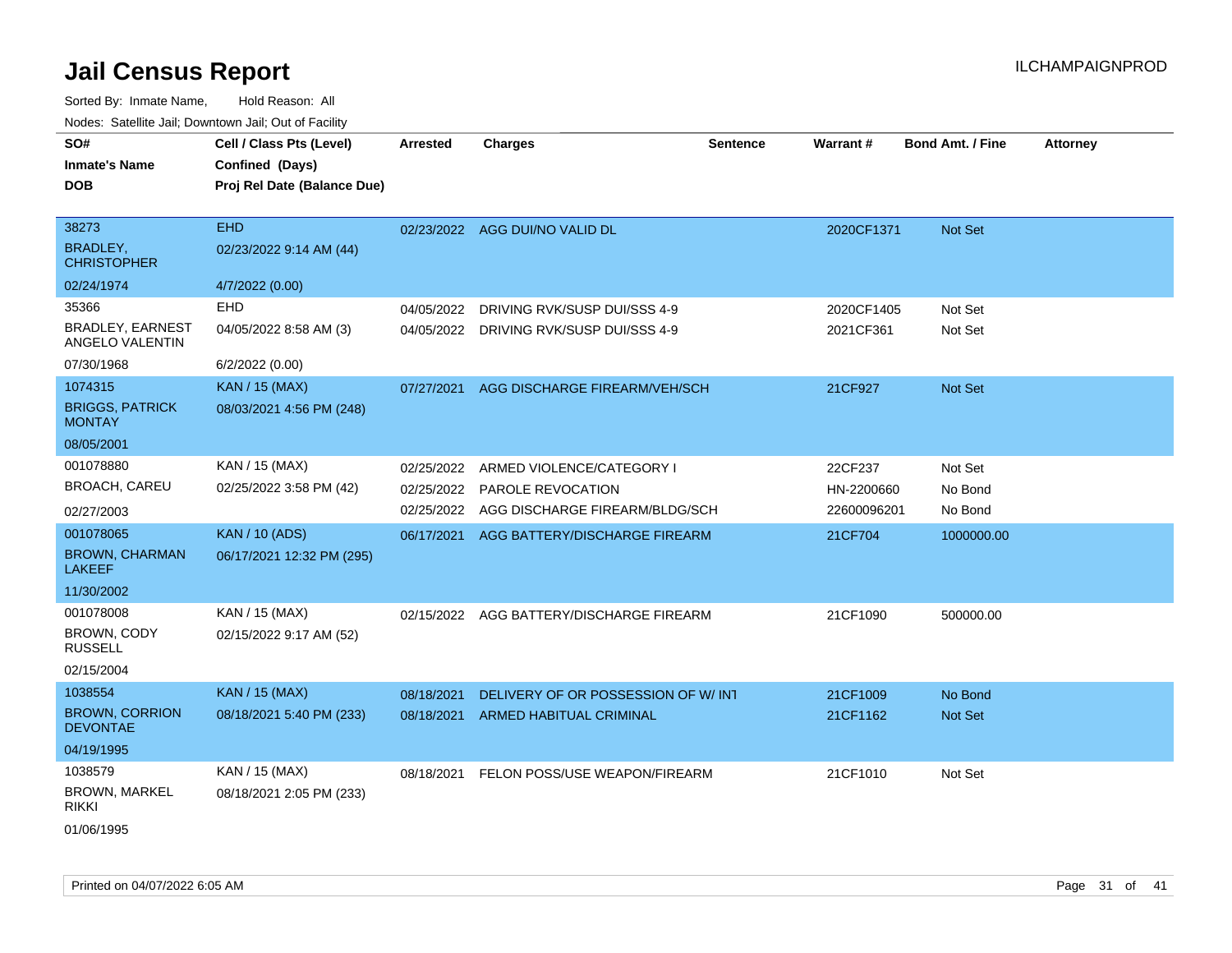| rougs. Calcing Jan, Downtown Jan, Out of Facility   |                                                                            |                 |                                          |                 |            |                  |                 |
|-----------------------------------------------------|----------------------------------------------------------------------------|-----------------|------------------------------------------|-----------------|------------|------------------|-----------------|
| SO#<br><b>Inmate's Name</b><br><b>DOB</b>           | Cell / Class Pts (Level)<br>Confined (Days)<br>Proj Rel Date (Balance Due) | <b>Arrested</b> | <b>Charges</b>                           | <b>Sentence</b> | Warrant#   | Bond Amt. / Fine | <b>Attorney</b> |
| 1003006<br><b>BROWN, ROCKEITH</b><br><b>JAVONTE</b> | <b>KAN / 15 (MAX)</b><br>08/19/2021 12:55 AM (232)                         | 08/19/2021      | <b>FELON POSS/USE MACHINE GUN</b>        |                 | 21CF1011   | No Bond          |                 |
| 07/23/1991                                          |                                                                            |                 |                                          |                 |            |                  |                 |
| 1068812                                             | KAN / 15 (MAX)                                                             | 12/21/2021      | FELON POSS/USE FIREARM PRIOR             |                 | 21CF1568   | Not Set          |                 |
| BRYANT, DANNY<br><b>EUGENE</b>                      | 12/21/2021 1:50 PM (108)                                                   | 12/21/2021      | AGG DISCHARGE FIREARM/OCC VEH            |                 | 21CF741    | Not Set          |                 |
| 11/22/1989                                          |                                                                            |                 |                                          |                 |            |                  |                 |
| 987334                                              | <b>KAN / 15 (MAX)</b>                                                      |                 | 03/10/2021 ATTEMPT (FIRST DEGREE MURDER) |                 | 19CF689    | Not Set          |                 |
| CAIN, ISAIAH<br><b>DEPRIEST</b>                     | 03/10/2021 2:22 PM (394)                                                   |                 |                                          |                 |            |                  |                 |
| 12/23/1990                                          |                                                                            |                 |                                          |                 |            |                  |                 |
| 992962                                              | KAN / 15 (ADS)                                                             | 05/25/2021      | MURDER/INTENT TO KILL/INJURE             |                 | 2018CF1045 | 1000000.00       |                 |
| CAMPBELL, KEITH<br>KNAQEEB                          | 05/25/2021 1:19 PM (318)                                                   |                 |                                          |                 |            |                  |                 |
| 07/22/1991                                          |                                                                            |                 |                                          |                 |            |                  |                 |
| 001078576                                           | <b>KAN / 15 (MAX)</b>                                                      | 11/09/2021      | UNLAWFUL USE OF A WEAPON                 |                 | 21CF1383   | <b>Not Set</b>   |                 |
| CARTER, DEMONDRE<br><b>DAVON</b>                    | 11/09/2021 6:01 PM (150)                                                   |                 |                                          |                 |            |                  |                 |
| 05/27/2001                                          |                                                                            |                 |                                          |                 |            |                  |                 |
| 1064992                                             | KAN / 15 (MAX)                                                             | 09/20/2021      | ARMED VIOLENCE/CATEGORY I                |                 | 21CF1137   | Not Set          |                 |
| CARTER, KEJUAN<br>JAVONTE                           | 09/20/2021 11:42 PM (200)                                                  |                 |                                          |                 |            |                  |                 |
| 06/27/1998                                          |                                                                            |                 |                                          |                 |            |                  |                 |
| 001078729                                           | <b>KAN / 15 (ADS)</b>                                                      |                 | 01/02/2022 MURDER/INTENT TO KILL/INJURE  |                 | 20CF396    | 1000000.00       |                 |
| <b>CARTER, TROY</b><br><b>DEMON</b>                 | 01/02/2022 10:29 AM (96)                                                   |                 |                                          |                 |            |                  |                 |
| 01/02/2004                                          |                                                                            |                 |                                          |                 |            |                  |                 |
| 001078159                                           | <b>EHD</b>                                                                 |                 | 04/05/2022 AGG DUI/LIC SUSP OR REVOKED   |                 | 2021CF813  | Not Set          |                 |
| CERVANTES, DANIEL                                   | 04/05/2022 9:54 AM (3)                                                     |                 |                                          |                 |            |                  |                 |
| 01/31/2000                                          | 4/15/2022 (0.00)                                                           |                 |                                          |                 |            |                  |                 |
|                                                     |                                                                            |                 |                                          |                 |            |                  |                 |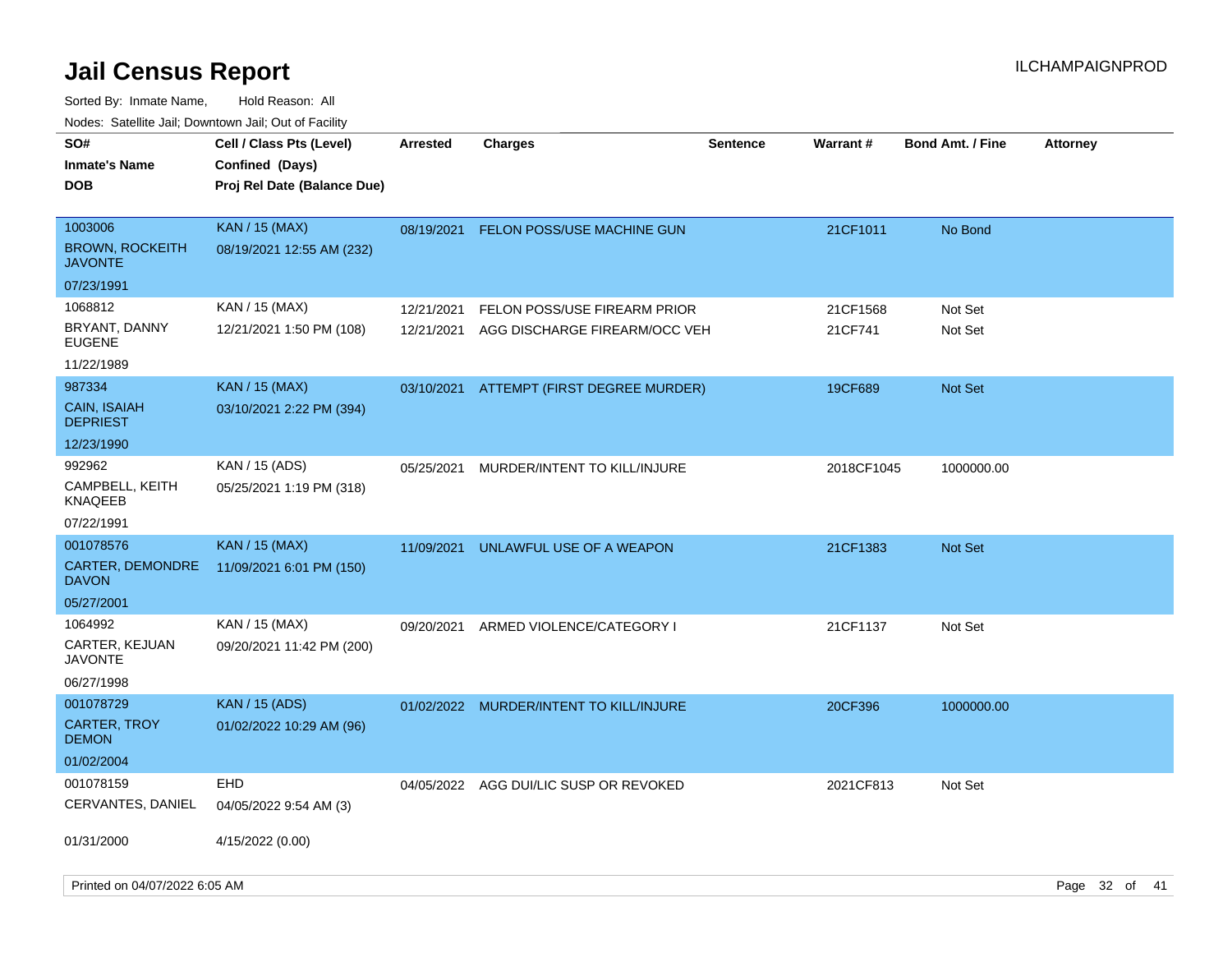| SO#                                       | Cell / Class Pts (Level)    | <b>Arrested</b> | <b>Charges</b>                       | <b>Sentence</b> | <b>Warrant#</b> | <b>Bond Amt. / Fine</b> | <b>Attorney</b> |
|-------------------------------------------|-----------------------------|-----------------|--------------------------------------|-----------------|-----------------|-------------------------|-----------------|
| <b>Inmate's Name</b>                      | Confined (Days)             |                 |                                      |                 |                 |                         |                 |
| DOB                                       | Proj Rel Date (Balance Due) |                 |                                      |                 |                 |                         |                 |
|                                           |                             |                 |                                      |                 |                 |                         |                 |
| 001078461                                 | <b>KAN / 10 (MED)</b>       | 10/07/2021      | AGG UNLAWFUL USE WEAPON/PERSON       |                 | 2021CF1209      | No Bond                 |                 |
| <b>COLE, ERIC JOSE</b>                    | 10/08/2021 12:25 AM (182)   | 10/07/2021      | AGG DOMESTIC BATTERY/STRANGLE        |                 | 2021CF1208      | <b>Not Set</b>          |                 |
| 01/24/2002                                |                             |                 |                                      |                 |                 |                         |                 |
| 1048488                                   | KAN / 10 (ADS)              | 12/30/2021      | ARMED VIOLENCE/CATEGORY I            |                 | 2022CF4         | Not Set                 |                 |
| COLSON, WAYNE<br>ARTHUR, Third            | 12/30/2021 8:27 AM (99)     |                 |                                      |                 |                 |                         |                 |
| 10/14/1995                                |                             |                 |                                      |                 |                 |                         |                 |
| 57733                                     | <b>KAN / 15 (SPH)</b>       | 02/25/2020      | <b>HOMICIDE</b>                      |                 | 2020-CF250      | 2000000.00              |                 |
| <b>CRAIG, ANTOINE</b><br><b>DARRELL</b>   | 02/25/2020 4:08 PM (773)    | 02/25/2020      | <b>FELON POSS/USE WEAPON/FIREARM</b> |                 | 19CF-1827       | 80000.00                |                 |
| 10/09/1982                                |                             |                 |                                      |                 |                 |                         |                 |
| 001077939                                 | KAN / 10 (MED)              | 05/10/2021      | FIREARM/FOID INVALID/NOT ELIG        |                 | 21CF526         | No Bond                 |                 |
| <b>CROSS, PATRICK</b><br><b>DONTRELLE</b> | 05/10/2021 7:31 PM (333)    | 06/02/2021      | POSS STOLEN VEHICLE > \$25,000       |                 | 21CF612         | Not Set                 |                 |
| 11/07/2001                                |                             |                 |                                      |                 |                 |                         |                 |
| 25022                                     | EHD / 10 (MED)              |                 | 02/17/2022 AGG DUI/2/PASS<16         |                 | 2021CF560       | No Bond                 |                 |
| <b>CRUMP, ROBERT</b><br><b>ANTHONY</b>    | 02/17/2022 11:48 AM (50)    |                 |                                      |                 |                 |                         |                 |
| 02/06/1966                                | 5/14/2022 (0.00)            |                 |                                      |                 |                 |                         |                 |
| 001078538                                 | KAN / 10 (ADS)              | 10/26/2021      | CRIM SEX ASSAULT/FORCE               |                 | 21CF1301        | Not Set                 |                 |
| DAWKINS, LEN                              | 10/26/2021 8:18 PM (164)    |                 |                                      |                 |                 |                         |                 |
| 03/23/1987                                |                             |                 |                                      |                 |                 |                         |                 |
| 1061304                                   | <b>KAN / 15 (MAX)</b>       | 10/11/2021      | ARMED HABITUAL CRIMINAL              |                 | 21CF1226        | No Bond                 |                 |
| <b>DORRIS, KEMION</b>                     | 10/11/2021 7:30 PM (179)    | 10/11/2021      | <b>ARMED HABITUAL CRIMINAL</b>       |                 | 21CF1227        | No Bond                 |                 |
| <b>DAETOCE</b>                            |                             | 10/11/2021      | <b>HOME INVASION/FIREARM</b>         |                 | 21CF1228        | No Bond                 |                 |
| 11/19/1997                                |                             |                 |                                      |                 |                 |                         |                 |
| 60808                                     | <b>EHD</b>                  | 04/05/2022      | DUI ALC/INTOX COMPOUND/DRUG          |                 | 2021DT98        | Not Set                 |                 |
| <b>ESTES, ISIS JANNEH</b>                 | 04/05/2022 11:36 AM (3)     |                 |                                      |                 |                 |                         |                 |
| 07/27/1980                                | 4/8/2022 (0.00)             |                 |                                      |                 |                 |                         |                 |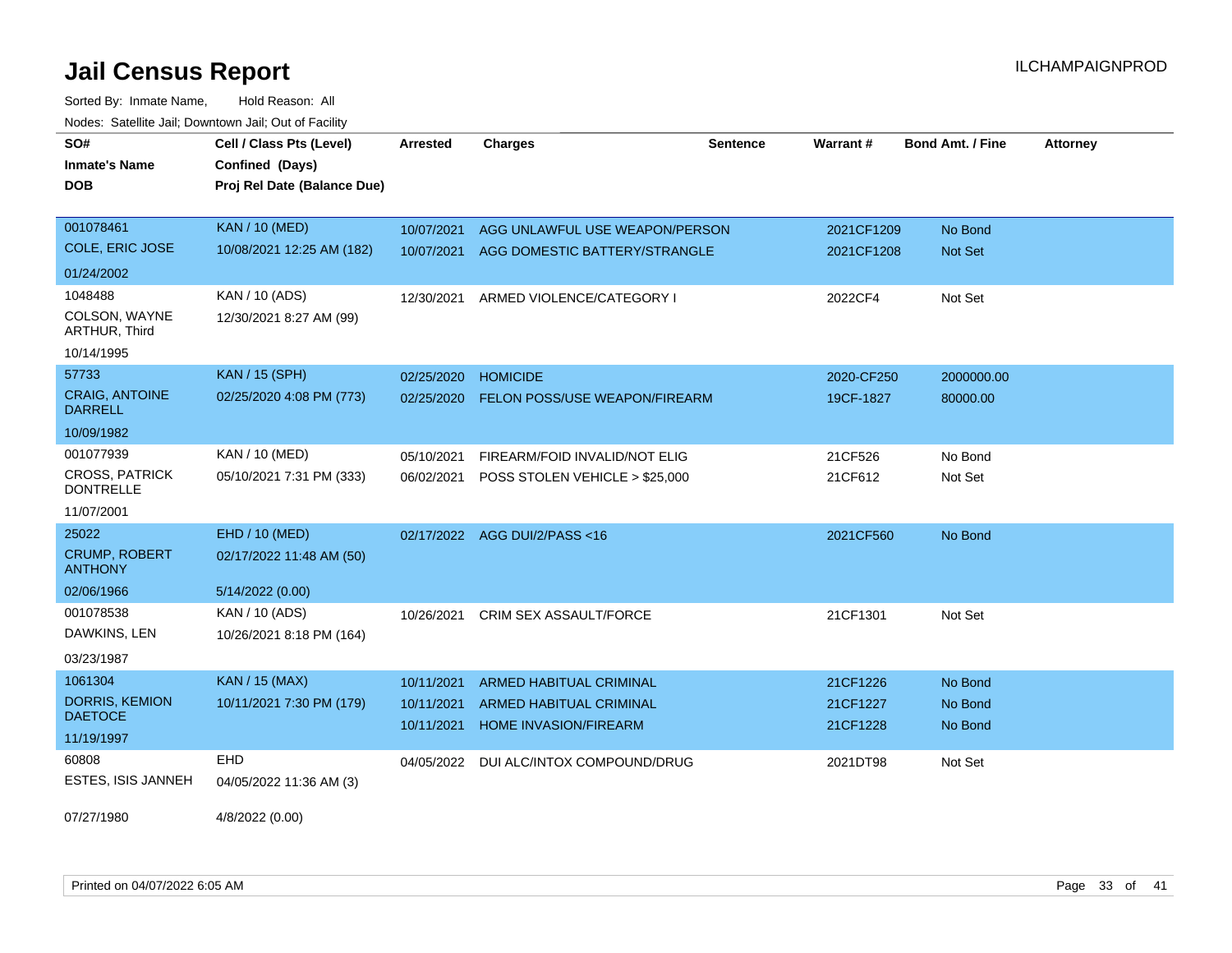| SO#<br><b>Inmate's Name</b><br><b>DOB</b>   | Cell / Class Pts (Level)<br>Confined (Days)<br>Proj Rel Date (Balance Due) | <b>Arrested</b>                        | <b>Charges</b>                                                                                | <b>Sentence</b> | Warrant#                          | <b>Bond Amt. / Fine</b>           | <b>Attorney</b> |
|---------------------------------------------|----------------------------------------------------------------------------|----------------------------------------|-----------------------------------------------------------------------------------------------|-----------------|-----------------------------------|-----------------------------------|-----------------|
| 001079018<br>FINLEY, KEITH DAVID            | <b>EHD</b><br>04/05/2022 10:38 AM (3)                                      |                                        | 04/05/2022 DRIVING RVK/SUSP DUI/SSS 4-9                                                       |                 | 2022CF22                          | Not Set                           |                 |
| 08/23/1963                                  | 10/1/2022 (0.00)                                                           |                                        |                                                                                               |                 |                                   |                                   |                 |
| 1013012<br>GARY, XAVIER LAMAR<br>12/14/1991 | KAN / 15 (MAX)<br>07/08/2021 9:24 AM (274)                                 | 07/08/2021<br>07/08/2021<br>07/08/2021 | ATTEMPT (FIRST DEGREE MURDER)<br>FELON POSS/USE FIREARM PRIOR<br>FELON POSS/USE FIREARM PRIOR |                 | 2021CF790<br>2020CF650<br>21CF798 | 1000000.00<br>25000.00<br>Not Set |                 |
| 1065946                                     | <b>KAN / 10 (MED)</b>                                                      | 09/04/2021                             | AGG BATTERY/DISCHARGE FIREARM                                                                 |                 | 21CF1057                          | 750000.00                         |                 |
| <b>GODBOLT, DESMOND</b><br><b>DEVONTAE</b>  | 09/04/2021 1:17 AM (216)                                                   | 09/04/2021                             | RESIST/OBSTRUCTING A PEACE OFFICEI                                                            |                 | 21CM407                           | Not Set                           |                 |
| 11/15/1997                                  |                                                                            |                                        |                                                                                               |                 |                                   |                                   |                 |
| 1070118                                     | KAN / 15 (MAX)                                                             | 08/31/2021                             | AGGRAVATED DOMESTIC BATTERY                                                                   |                 | 21CF1049                          | No Bond                           |                 |
| GRAHAM, CORTEZ<br><b>LAMON</b>              | 08/31/2021 9:32 PM (220)                                                   | 09/02/2021                             | PROBATION VIOLATION                                                                           |                 | 21CF55                            | Not Set                           |                 |
| 03/31/1976                                  |                                                                            |                                        |                                                                                               |                 |                                   |                                   |                 |
| 1076506                                     | <b>KAN / 15 (MAX)</b>                                                      | 09/17/2021                             | AGG UUW/PERSON/CM THREAT VIOL                                                                 |                 | 21CF1131                          | <b>Not Set</b>                    |                 |
|                                             | GRAY, JAMARH EMERE 09/17/2021 10:41 AM (203)                               | 09/20/2021                             | <b>DOMESTIC BATTERY</b>                                                                       |                 | 21CM430                           | <b>Not Set</b>                    |                 |
| 06/21/2003                                  |                                                                            |                                        |                                                                                               |                 |                                   |                                   |                 |
| 1055117                                     | EHD                                                                        |                                        | 02/15/2022 AGG BATTERY/PUBLIC PLACE                                                           |                 | 2021CM47                          | Not Set                           |                 |
| GREAM, JOHN<br><b>ROBERT LEE</b>            | 02/15/2022 10:44 AM (52)                                                   |                                        |                                                                                               |                 |                                   |                                   |                 |
| 08/23/1996                                  | 6/13/2022 (0.00)                                                           |                                        |                                                                                               |                 |                                   |                                   |                 |
| 1037683                                     | <b>EHD</b>                                                                 |                                        | 02/23/2022 AGG DUI/LIC SUSP OR REVOKED                                                        |                 | 2020CF350                         | Not Set                           |                 |
| <b>HARRISON, HAROLD</b><br><b>RAY</b>       | 02/23/2022 10:01 AM (44)                                                   | 02/23/2022 AGG DUI/3                   |                                                                                               |                 | 2020CF1351                        | Not Set                           |                 |
| 11/30/1963                                  | 5/22/2022 (0.00)                                                           |                                        |                                                                                               |                 |                                   |                                   |                 |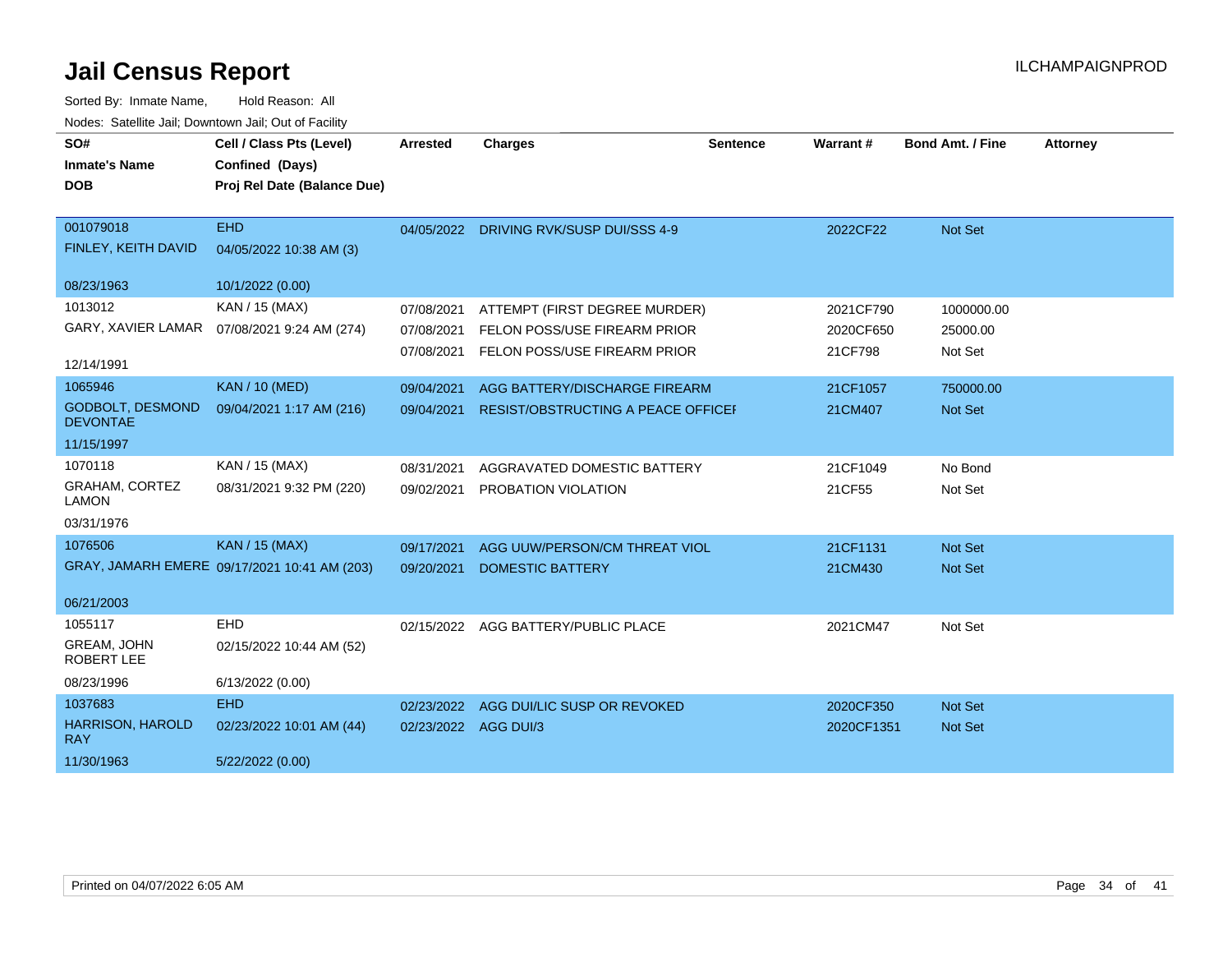| SO#<br><b>Inmate's Name</b><br><b>DOB</b>                        | Cell / Class Pts (Level)<br>Confined (Days)<br>Proj Rel Date (Balance Due) | <b>Arrested</b>                                                           | <b>Charges</b>                                                                                                                       | <b>Sentence</b> | Warrant#                                 | <b>Bond Amt. / Fine</b>                                                        | <b>Attorney</b> |
|------------------------------------------------------------------|----------------------------------------------------------------------------|---------------------------------------------------------------------------|--------------------------------------------------------------------------------------------------------------------------------------|-----------------|------------------------------------------|--------------------------------------------------------------------------------|-----------------|
| 1045186<br>HOLBROOK, JOHNNIE<br><b>MATHIS</b><br>07/19/1996      | <b>KAN / 15 (MAX)</b><br>08/16/2021 11:07 AM (235)                         | 08/16/2021<br>08/16/2021<br>08/16/2021<br>08/16/2021<br>03/30/2022 MURDER | ARMED VIOLENCE/CATEGORY I<br><b>FELON POSS/USE WEAPON/FIREARM</b><br>AGG FLEEING POLICE/21 MPH OVER<br>FELON POSS/USE WEAPON/FIREARM |                 | 21CF934<br>19CF968<br>21CF988<br>21CF989 | 1000000.00<br><b>Not Set</b><br><b>Not Set</b><br><b>Not Set</b><br>2000000.00 |                 |
| 972300<br>HOLT, MICHAEL<br><b>TERRELL</b><br>12/25/1989          | KAN / 10 (MED)<br>12/22/2021 8:36 AM (107)                                 | 12/22/2021<br>12/22/2021                                                  | <b>RESIDENTIAL BURGLARY</b><br>AGG CRIM SEX ABUSE/VICTIM <9                                                                          |                 | 18CF1691<br>19CF1277                     | 25000.00<br>250000.00                                                          |                 |
| 001078146<br>HUNT, TEIGAN<br><b>JAZAIREO</b><br>05/14/2003       | <b>KAN / 15 (MAX)</b><br>07/09/2021 12:41 PM (273)                         | 07/09/2021<br>07/09/2021                                                  | AGG BATTERY/DISCHARGE FIREARM<br>ARMED ROBBERY/ARMED W/FIREARM                                                                       |                 | 21CF795<br>21CF806                       | 1000000.00<br>Not Set                                                          |                 |
| 989743<br>JACKSON, STEVE<br><b>ALLEN</b><br>06/04/1991           | KAN / 15 (ADS)<br>04/13/2021 2:45 AM (360)                                 | 04/13/2021                                                                | AGGRAVATED DOMESTIC BATTERY                                                                                                          |                 | 21CF399                                  | Not Set                                                                        |                 |
| 001078788<br><b>JOHNSON, BRENTON</b><br><b>ZAE</b><br>08/07/1987 | <b>KAN / 5 (ADS)</b><br>01/21/2022 8:33 PM (77)                            |                                                                           | 01/21/2022 AGGRAVATED BATTERY                                                                                                        |                 | 22CF93                                   | <b>Not Set</b>                                                                 |                 |
| 57271<br><b>KEYS, CAPREE</b><br><b>REMONE</b><br>11/23/1982      | EHD<br>03/08/2022 9:17 AM (31)<br>9/3/2022 (0.00)                          | 03/08/2022                                                                | DRIVING RVK/SUSP DUI/SSS 4-9<br>03/08/2022 DRIVING RVK/SUSP DUI/SSS 4-9                                                              |                 | 2021CF34<br>2020CF1116                   | Not Set<br>Not Set                                                             |                 |
| 1064445<br>LARUE, TERENCE<br><b>TRAMEL</b><br>12/23/1998         | <b>KAN / 15 (MAX)</b><br>04/23/2021 11:18 AM (350)                         | 04/23/2021<br>04/23/2021<br>04/23/2021                                    | FELON POSS/USE FIREARM/PAROLE<br>AGG DISCHARGE FIREARM/OCC VEH<br>POSSESS 15<100 GRAMS COCAINE                                       |                 | 21CF899<br>2021CF295<br>19CF1052         | Not Set<br>500000.00<br>10000.00                                               |                 |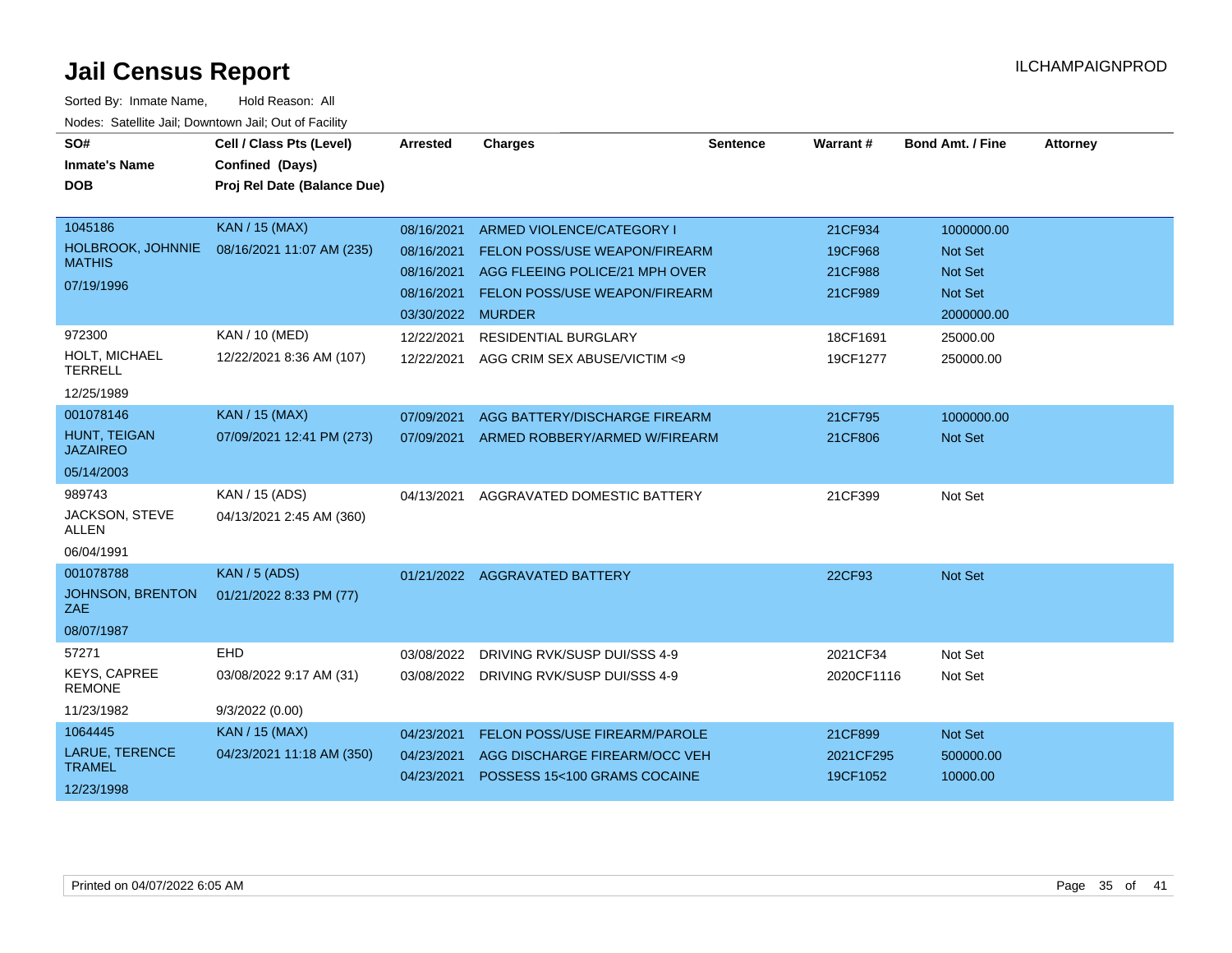| roaco. Catolino dall, Downtown dall, Out of Fability |                                           |                      |                                          |                 |                 |                         |                 |
|------------------------------------------------------|-------------------------------------------|----------------------|------------------------------------------|-----------------|-----------------|-------------------------|-----------------|
| SO#                                                  | Cell / Class Pts (Level)                  | Arrested             | Charges                                  | <b>Sentence</b> | <b>Warrant#</b> | <b>Bond Amt. / Fine</b> | <b>Attorney</b> |
| <b>Inmate's Name</b>                                 | Confined (Days)                           |                      |                                          |                 |                 |                         |                 |
| <b>DOB</b>                                           | Proj Rel Date (Balance Due)               |                      |                                          |                 |                 |                         |                 |
|                                                      |                                           |                      |                                          |                 |                 |                         |                 |
| 001078237                                            | <b>KAN / 15 (ADS)</b>                     |                      | 08/03/2021 AGG DISCHARGE FIREARM/OCC VEH |                 | 21CF928         | No Bond                 |                 |
| <b>LAWS, TERON</b><br><b>RAMONTE</b>                 | 08/03/2021 6:29 PM (248)                  |                      |                                          |                 |                 |                         |                 |
| 04/03/2001                                           |                                           |                      |                                          |                 |                 |                         |                 |
| 001078470                                            | KAN / 15 (MAX)                            | 10/10/2021           | MURDER/INTENT TO KILL/INJURE             |                 | 21CF1221        | Not Set                 |                 |
| LEE, AMAHRION<br><b>JA'MERE</b>                      | 10/10/2021 1:23 PM (180)                  |                      |                                          |                 |                 |                         |                 |
| 11/05/2002                                           |                                           |                      |                                          |                 |                 |                         |                 |
| 56792                                                | <b>KAN / 10 (MED)</b>                     | 02/02/2021           | ARMED HABITUAL CRIMINAL                  |                 | 2021CF141       | 500000.00               |                 |
| LILLARD, LAWRENCE<br><b>TYRONE</b>                   | 02/02/2021 2:11 PM (430)                  | 02/22/2021           | DRIVING ON REVOKED LICENSE               |                 | 21TR426         | 5000.00                 |                 |
| 10/20/1982                                           |                                           |                      |                                          |                 |                 |                         |                 |
| 40877                                                | <b>EHD</b>                                | 02/01/2022 AGG DUI/3 |                                          |                 | 2020CF986       | Not Set                 |                 |
| MABRY-HALL,<br>REBECCA SUE                           | 02/01/2022 9:32 AM (66)                   |                      |                                          |                 |                 |                         |                 |
| 03/21/1971                                           | 5/1/2022 (0.00)                           |                      |                                          |                 |                 |                         |                 |
| 001078896                                            | <b>KAN / 15 (MAX)</b>                     |                      | 03/01/2022 ARMED HABITUAL CRIMINAL       |                 | 22CF239         | <b>Not Set</b>          |                 |
| <b>MANN, DAVID</b><br><b>WILBERT, Junior</b>         | 03/01/2022 4:35 AM (38)                   |                      |                                          |                 |                 |                         |                 |
| 04/02/1976                                           |                                           |                      |                                          |                 |                 |                         |                 |
| 1004137                                              | KAN / 15 (MAX)                            |                      | 02/14/2022 AGG CRIM SEX ABUSE/VIC 13-17  |                 | 22CF165         | 250000.00               |                 |
|                                                      | MCDONALD, DAVON D 02/14/2022 4:21 PM (53) |                      |                                          |                 |                 |                         |                 |
|                                                      |                                           |                      |                                          |                 |                 |                         |                 |
| 11/08/1992                                           |                                           |                      |                                          |                 |                 |                         |                 |
| 001078575                                            | <b>KAN / 10 (MED)</b>                     | 11/09/2021           | <b>GUNRUNNING</b>                        |                 | 21CF1330        | 750000.00               |                 |
| MCLAURIN, KEYON A                                    | 11/09/2021 12:41 PM (150)                 |                      |                                          |                 |                 |                         |                 |
| 11/19/2002                                           |                                           |                      |                                          |                 |                 |                         |                 |
| 1011046                                              | KAN / 15 (ADS)                            | 04/10/2021           | ATTEMPT (FIRST DEGREE MURDER)            |                 | 21CF392         | Not Set                 |                 |
| MILES, DARRION<br><b>ANTONIO KEVONTA</b>             | 04/11/2021 12:46 AM (362)                 | 03/24/2022 MURDER    |                                          |                 | 22CF346         | Not Set                 |                 |
| 03/18/1990                                           |                                           |                      |                                          |                 |                 |                         |                 |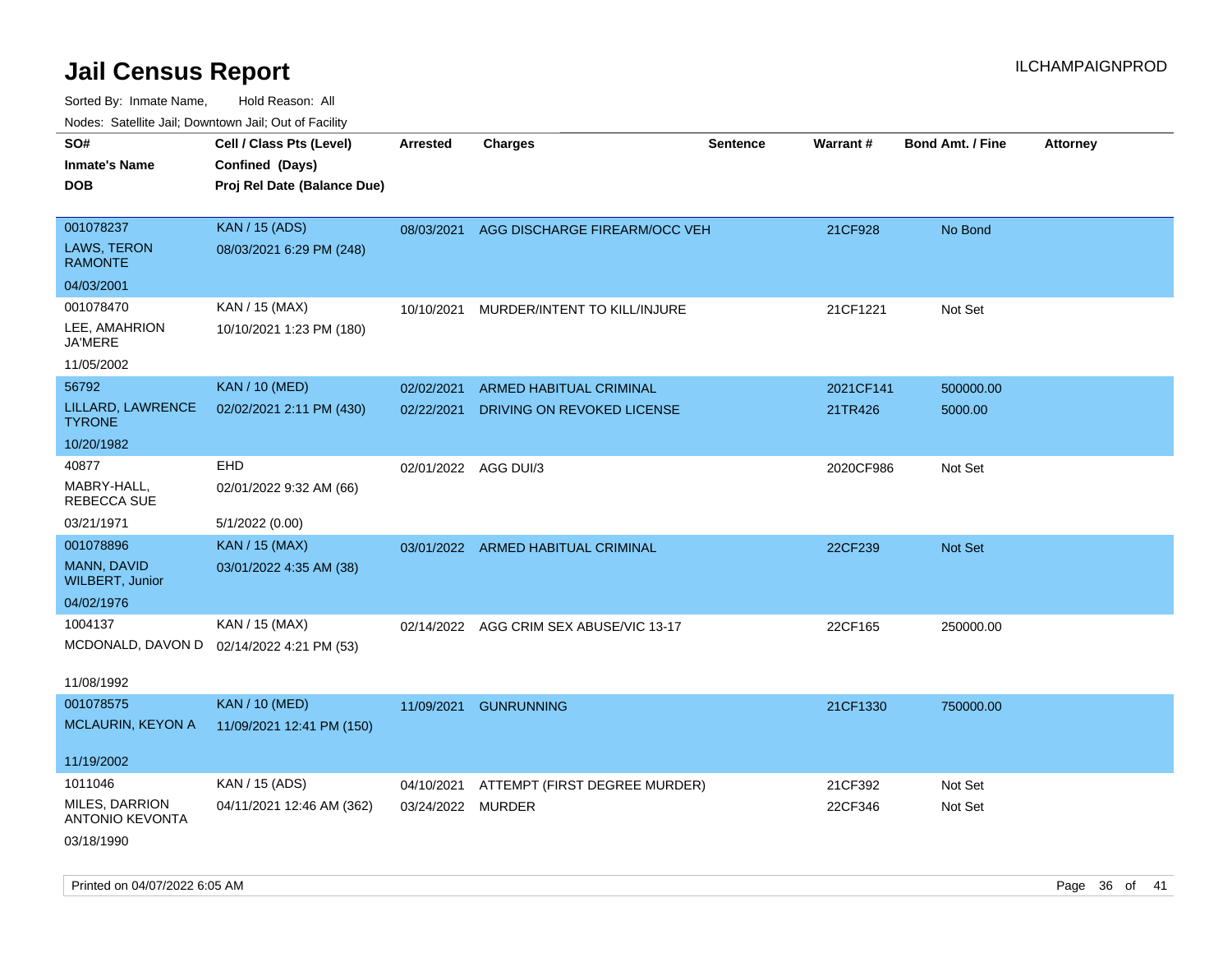| roaco. Calcinio dan, Downtown dan, Out or Fabilit |                                               |                 |                                          |          |             |                         |                 |
|---------------------------------------------------|-----------------------------------------------|-----------------|------------------------------------------|----------|-------------|-------------------------|-----------------|
| SO#<br><b>Inmate's Name</b>                       | Cell / Class Pts (Level)<br>Confined (Days)   | <b>Arrested</b> | <b>Charges</b>                           | Sentence | Warrant#    | <b>Bond Amt. / Fine</b> | <b>Attorney</b> |
| <b>DOB</b>                                        | Proj Rel Date (Balance Due)                   |                 |                                          |          |             |                         |                 |
| 001077278                                         | <b>KAN / 15 (MAX)</b>                         | 10/06/2020      | MURDER/INTENT TO KILL/INJURE             |          | 2020CF146   | 2000000.00              |                 |
| MILLER, D'ANDRE                                   | 10/06/2020 12:49 PM (549)                     | 10/06/2020      | AGG FLEEING POLICE/21 MPH OVER           |          | 2019CF1171  | 50000.00                |                 |
| 09/08/1986                                        |                                               |                 |                                          |          |             |                         |                 |
| 001078712                                         | <b>KAN / 10 (MED)</b>                         | 12/23/2021      | AGG DISCH FIREARM/1ST AID PERS           |          | 21CF1581    | Not Set                 |                 |
| MONTGOMERY,<br><b>RASHARD MYKI</b>                | 12/23/2021 4:27 PM (106)                      |                 |                                          |          |             |                         |                 |
| 11/05/2001                                        |                                               |                 |                                          |          |             |                         |                 |
| 1026477                                           | <b>KAN / 15 (ADS)</b>                         | 09/21/2021      | AGG DISCHARGE FIREARM/OCC VEH            |          | 21CF1138    | <b>Not Set</b>          |                 |
| NEWBILL, DEVONTRE<br><b>LAMONT</b>                | 09/21/2021 2:27 AM (199)                      | 09/22/2021      | PROBATION VIOLATION                      |          | 20CF577     | Not Set                 |                 |
| 11/22/1993                                        |                                               |                 |                                          |          |             |                         |                 |
| 1072907                                           | <b>KAN</b>                                    | 07/14/2021      | ATTEMPT (FIRST DEGREE MURDER)            |          | 2021-CF-832 | 2000000.00              |                 |
| NIKOLAEV, YEVGENIY                                | 07/14/2021 10:10 PM (268)                     | 07/14/2021      | CRIMINAL DAMAGE <\$500/SCHOOL            |          | 2021CF840   | 5000.00                 |                 |
| 10/06/1983                                        |                                               |                 |                                          |          |             |                         |                 |
| 001078558                                         | <b>KAN / 10 (MED)</b>                         | 11/03/2021      | UNLAWFUL USE OF A WEAPON                 | 3y (DOC) | 21CF1352    | Not Set                 |                 |
| PARRISH, DOMINIC<br><b>WALTER</b>                 | 11/03/2021 1:25 PM (156)                      |                 |                                          |          |             |                         |                 |
| 08/23/2001                                        |                                               |                 |                                          |          |             |                         |                 |
| 001078063                                         | KAN / 15 (MAX)                                | 06/15/2021      | AGG CRIM SEX ASSAULT/WEAPON              |          | 2021CF678   | 1000000.00              |                 |
|                                                   | PERRY, ROBERT Junior 06/15/2021 4:37 PM (297) | 06/15/2021      | <b>ROBBERY</b>                           |          | 2021CF159   | 25000.00                |                 |
| 12/21/1990                                        |                                               |                 |                                          |          |             |                         |                 |
| 001078799                                         | <b>KAN / 10 (MED)</b>                         |                 | 01/27/2022 FIREARM/FOID INVALID/NOT ELIG |          | 22CF116     | Not Set                 |                 |
| PURNELL, MARKISE<br><b>MONROE</b>                 | 01/27/2022 9:50 AM (71)                       |                 |                                          |          |             |                         |                 |
| 07/13/2002                                        |                                               |                 |                                          |          |             |                         |                 |
| 001077614                                         | KAN / 15 (MAX)                                | 01/17/2021      | ATTEMPT (FIRST DEGREE MURDER)            |          | 21CF66      | Not Set                 |                 |
| <b>DEVON</b>                                      | ROBINSON, DONTRELL 01/17/2021 3:08 PM (446)   |                 |                                          |          |             |                         |                 |
| 09/22/2002                                        |                                               |                 |                                          |          |             |                         |                 |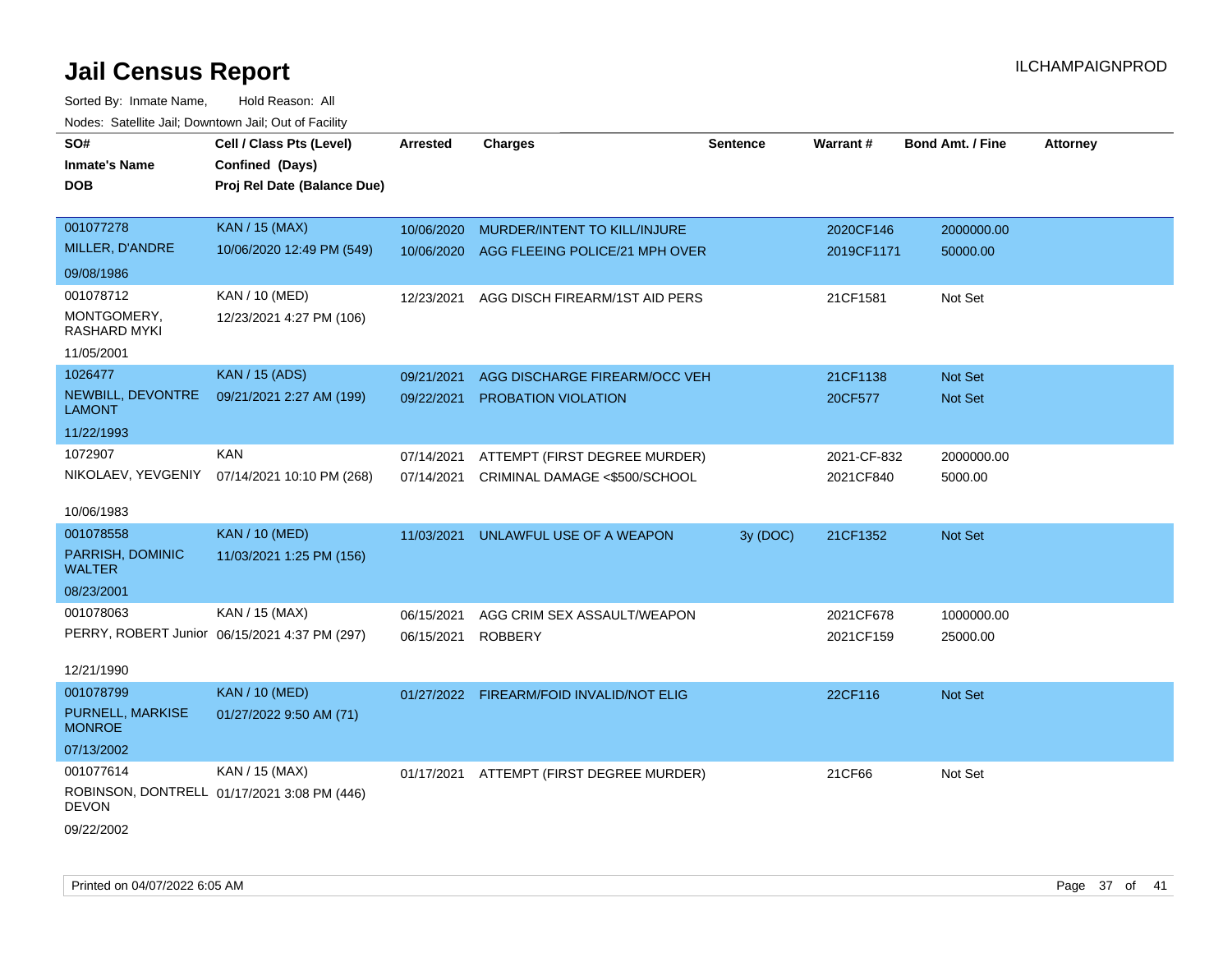| SO#<br><b>Inmate's Name</b><br><b>DOB</b>       | Cell / Class Pts (Level)<br>Confined (Days)<br>Proj Rel Date (Balance Due) | <b>Arrested</b>          | <b>Charges</b>                                                | Sentence | Warrant#                | <b>Bond Amt. / Fine</b> | <b>Attorney</b> |
|-------------------------------------------------|----------------------------------------------------------------------------|--------------------------|---------------------------------------------------------------|----------|-------------------------|-------------------------|-----------------|
| 1061216<br>RUNGE, ANDRE<br><b>MARSEAN</b>       | <b>KAN / 10 (MED)</b><br>06/22/2021 4:42 PM (290)                          | 06/22/2021               | <b>HOME INVASION/FIREARM</b>                                  |          | 21CF727                 | Not Set                 |                 |
| 12/05/1997                                      |                                                                            |                          |                                                               |          |                         |                         |                 |
| 650295                                          | PIA / 50 (MAX)                                                             | 04/22/2020               | CRIMINAL SEXUAL ASSAULT                                       |          | 2020-CF407              | 750000.00               |                 |
| SANDAGE, JERALD<br><b>EUGENE</b>                | 04/22/2020 6:30 AM (716)                                                   | 04/22/2020               | CRIMINAL SEXUAL ASSAULT                                       |          | 2020-CF408              | 750000.00               |                 |
| 06/07/1971                                      |                                                                            | 04/22/2020               | <b>CRIMINAL SEXUAL ABUSE</b>                                  |          | 2020-CF409              | 750000.00               |                 |
|                                                 |                                                                            | 04/22/2020               | CRIMINAL SEXUAL ASSAULT                                       |          | 2020-CF410              | 750000.00               |                 |
|                                                 |                                                                            | 04/22/2020               | <b>OFFICIAL MISCONDUCT</b>                                    |          | 2019-CF1811             | 25000.00                |                 |
| 59178<br><b>SANDERS, MICHAEL</b><br><b>JEAN</b> | <b>KAN / 15 (MAX)</b><br>12/13/2021 4:17 PM (116)                          | 12/13/2021               | AGG DISCHARGE FIREARM/OCC VEH                                 |          | 21CF1274                | 1500000.00              |                 |
| 12/22/1967                                      |                                                                            |                          |                                                               |          |                         |                         |                 |
| 1013431<br>SHELMADINE, BROCK                    | <b>EHD</b><br>04/06/2022 1:06 PM (2)                                       | 04/06/2022<br>04/06/2022 | DUI ALC/INTOX COMPOUND/DRUG<br>DRIVING ON SUSPENDED LICENSE   |          | 2020DT123<br>2021TR2265 | Not Set<br>Not Set      |                 |
| <b>MATTHEW</b>                                  |                                                                            |                          |                                                               |          |                         |                         |                 |
| 12/04/1992                                      | 4/15/2022 (0.00)                                                           |                          |                                                               |          |                         |                         |                 |
| 001078704<br>SHORTER, JAQUAN<br><b>MAURICE</b>  | <b>KAN / 15 (MAX)</b><br>12/23/2021 1:23 AM (106)                          | 12/21/2021               | MURDER/INTENT TO KILL/INJURE                                  |          | 21CF1575                | Not Set                 |                 |
| 10/08/1998                                      |                                                                            |                          |                                                               |          |                         |                         |                 |
| 1062194<br>SIMMONS, MICHAEL<br><b>JAMAL</b>     | KAN / 15 (MAX)<br>02/27/2020 1:11 PM (771)                                 | 02/27/2020<br>09/23/2020 | MURDER/OTHER FORCIBLE FELONY<br>AGG BATTERY/DISCHARGE FIREARM |          | 20CF-247<br>20CF1061    | 1000000.00<br>Not Set   |                 |
| 11/03/1997                                      |                                                                            |                          |                                                               |          |                         |                         |                 |
| 1038158                                         | <b>KAN / 10 (MED)</b>                                                      | 02/04/2022               | <b>CRIMINAL SEX ASSAULT/CONSENT</b>                           |          | 22CF146                 | Not Set                 |                 |
| SMITH, RASHAD<br><b>JARECE</b>                  | 02/04/2022 11:42 PM (63)                                                   |                          |                                                               |          |                         |                         |                 |
| 09/16/1995                                      |                                                                            |                          |                                                               |          |                         |                         |                 |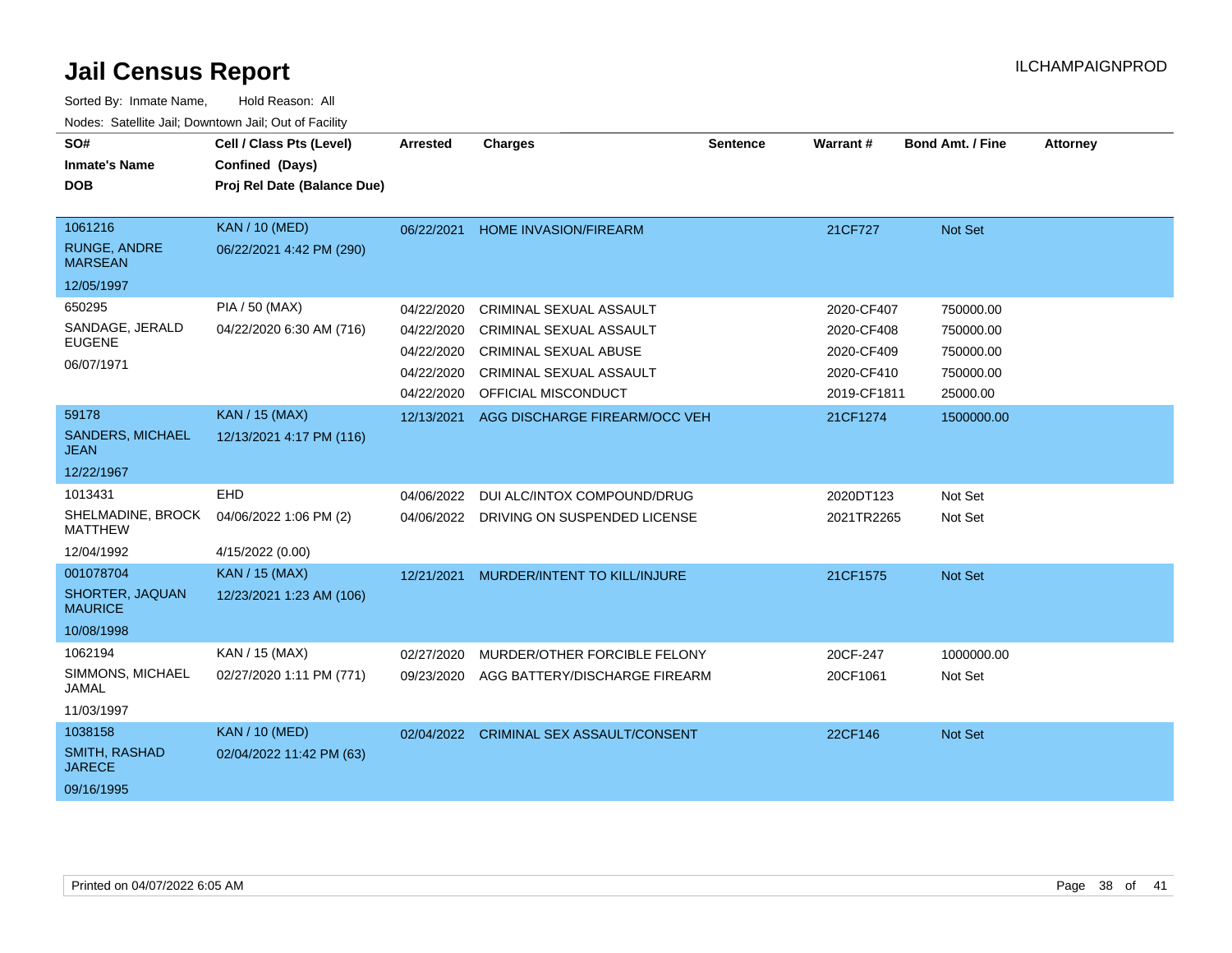| SO#<br><b>Inmate's Name</b><br><b>DOB</b> | Cell / Class Pts (Level)<br>Confined (Days)<br>Proj Rel Date (Balance Due) | <b>Arrested</b> | <b>Charges</b>                            | <b>Sentence</b> | <b>Warrant#</b> | <b>Bond Amt. / Fine</b> | <b>Attorney</b> |
|-------------------------------------------|----------------------------------------------------------------------------|-----------------|-------------------------------------------|-----------------|-----------------|-------------------------|-----------------|
| 001077868                                 | <b>KAN / 15 (MAX)</b>                                                      | 04/21/2021      | ARMED ROBBERY/ARMED W/FIREARM             |                 | 21CF445         | Not Set                 |                 |
| SPEARMENT,<br><b>KENTRELL</b>             | 04/21/2021 9:48 PM (352)                                                   |                 | 08/19/2021 FLEEING/ATTEMPT ELUDE OFFICER  |                 | 2021TR1053      | 1000.00                 |                 |
| 01/21/2002                                |                                                                            |                 |                                           |                 |                 |                         |                 |
| 11979                                     | <b>EHD</b>                                                                 |                 | 01/11/2022 AGG FLEEING POLICE/21 MPH OVER |                 | 2021CF629       | Not Set                 |                 |
| STARK, JACK LYNN                          | 01/11/2022 10:13 AM (87)                                                   |                 |                                           |                 |                 |                         |                 |
| 12/31/1955                                | 4/9/2022 (0.00)                                                            |                 |                                           |                 |                 |                         |                 |
| 001078182                                 | EHD / 5 (MIN)                                                              | 12/20/2021      | DRIVING ON REVOKED LICENSE                |                 | 2021CF800       | No Bond                 |                 |
| <b>STRONG, KEVIN</b><br><b>GARDNER</b>    | 12/20/2021 4:34 PM (109)                                                   |                 |                                           |                 |                 |                         |                 |
| 02/12/1963                                | 6/18/2022 (0.00)                                                           |                 |                                           |                 |                 |                         |                 |
| 65920                                     | KAN / 15 (MAX)                                                             | 12/21/2021      | ARMED ROBBERY/ARMED W/FIREARM             |                 | 21CF1543        | 100000.00               |                 |
| TAPSCOTT,<br><b>CORNELIUS</b>             | 12/21/2021 10:57 PM (108)                                                  |                 |                                           |                 |                 |                         |                 |
| 07/14/1985                                |                                                                            |                 |                                           |                 |                 |                         |                 |
| 1046632                                   | <b>KAN / 15 (MAX)</b>                                                      |                 | 09/14/2021 ARMED VIOLENCE/CATEGORY II     |                 | 21CF912         | 750000.00               |                 |
|                                           | TATE, JAVON MARQUIS 09/14/2021 12:10 PM (206)                              |                 |                                           |                 |                 |                         |                 |
| 08/10/1996                                |                                                                            |                 |                                           |                 |                 |                         |                 |
| 1033031                                   | KAN / 15 (MAX)                                                             | 08/19/2020      | *AGG BATTERY W/FIREARM/PERSON             |                 | 2020-CF923      | 500000.00               |                 |
| TOMS, ANDREW<br><b>CHUCKY</b>             | 08/19/2020 5:59 PM (597)                                                   |                 |                                           |                 |                 |                         |                 |
| 09/28/1978                                |                                                                            |                 |                                           |                 |                 |                         |                 |
| 1004142                                   | <b>KAN / 15 (MAX)</b>                                                      | 10/27/2021      | POSSESSION OF METH/15<100GRAMS            |                 | 2021CF1298      | 1500000.00              |                 |
| TOY, KAYON LARENZ                         | 10/22/2021 1:01 PM (168)                                                   |                 |                                           |                 |                 |                         |                 |
| 09/12/1991                                |                                                                            |                 |                                           |                 |                 |                         |                 |
| 001078386                                 | KAN / 10 (MED)                                                             | 09/14/2021      | POSSESSION OF STOLEN FIREARM              | 3y (DOC)        | 2021CF1099      | No Bond                 |                 |
| TURNER, AMARIO                            | 09/14/2021 11:42 PM (206)                                                  |                 |                                           |                 |                 |                         |                 |
| 09/23/2002                                |                                                                            |                 |                                           |                 |                 |                         |                 |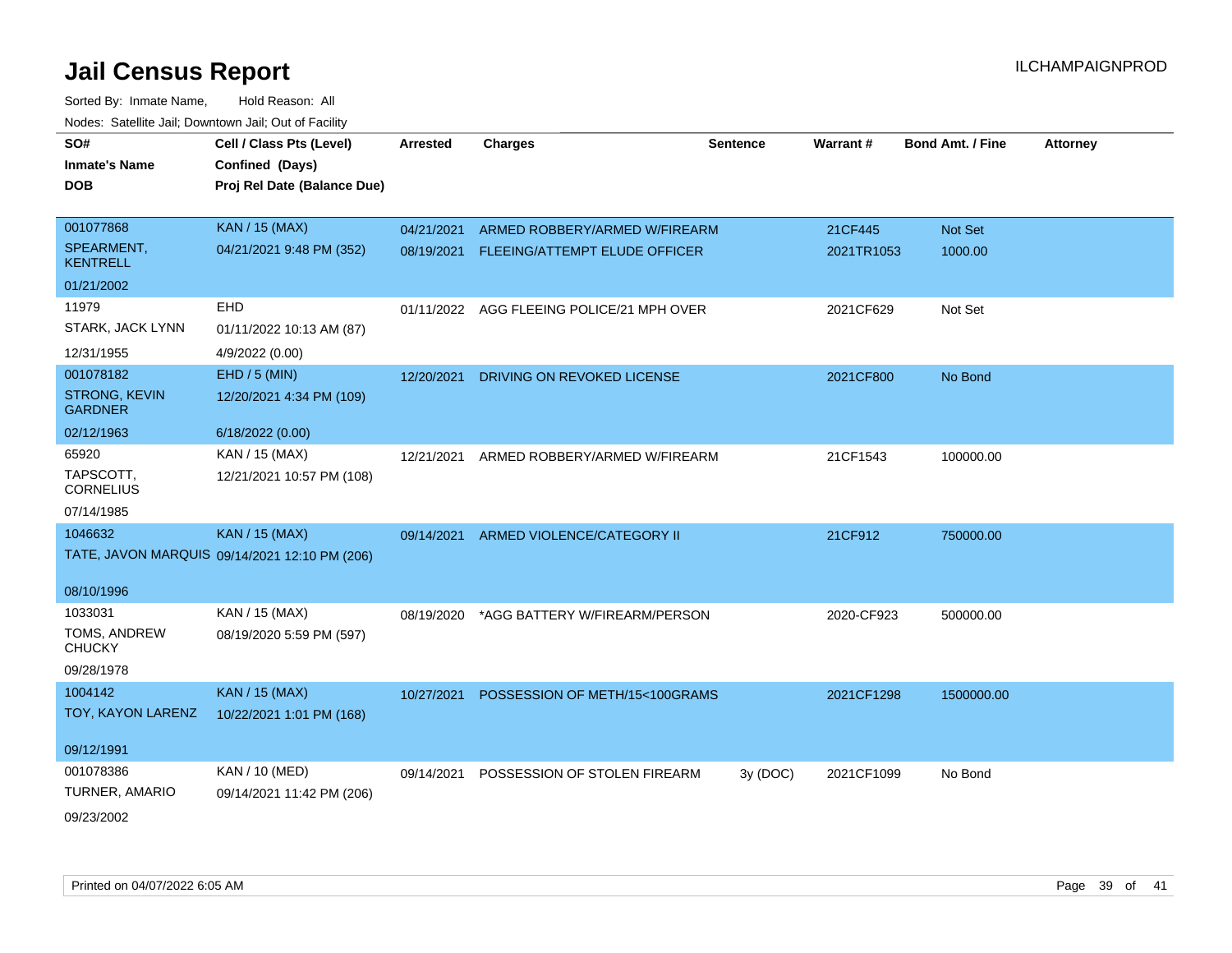| SO#<br><b>Inmate's Name</b><br><b>DOB</b>                           | Cell / Class Pts (Level)<br>Confined (Days)<br>Proj Rel Date (Balance Due) | <b>Arrested</b>                                                    | <b>Charges</b>                                                                                                                                                     | <b>Sentence</b> | Warrant#                                                                      | <b>Bond Amt. / Fine</b>                               | <b>Attorney</b> |
|---------------------------------------------------------------------|----------------------------------------------------------------------------|--------------------------------------------------------------------|--------------------------------------------------------------------------------------------------------------------------------------------------------------------|-----------------|-------------------------------------------------------------------------------|-------------------------------------------------------|-----------------|
| 1040722<br>WARD, DEON<br><b>DECARLOS</b><br>04/28/1994              | <b>EHD</b><br>04/06/2022 9:13 AM (2)<br>4/14/2022 (0.00)                   |                                                                    | 04/06/2022 AGG DUI/LIC SUSP OR REVOKED                                                                                                                             |                 | 2021CF577                                                                     | <b>Not Set</b>                                        |                 |
| 961786<br><b>WARREN, DESIE</b><br><b>ARNEZ</b><br>04/28/1988        | KAN / 15 (ADS)<br>01/24/2022 7:23 AM (74)                                  | 01/24/2022                                                         | ARMED HABITUAL CRIMINAL                                                                                                                                            |                 | 22CF104                                                                       | Not Set                                               |                 |
| 1062558<br><b>WELLS, JIAMANTE</b><br><b>AMORE</b><br>09/02/1995     | <b>KAN / 10 (MED)</b><br>10/02/2021 8:29 PM (188)                          | 10/02/2021                                                         | FELON POSS/USE WEAPON/FIREARM                                                                                                                                      |                 | 21CF1185                                                                      | <b>Not Set</b>                                        |                 |
| 1002033<br><b>WEST, ANTONIO</b><br><b>DEONTA</b><br>04/15/1992      | KAN / 15 (MAX)<br>09/08/2021 11:01 PM (212)                                | 09/08/2021<br>09/08/2021<br>09/08/2021<br>09/08/2021<br>09/08/2021 | DRIVING ON SUSPENDED LICENSE<br>ARMED ROBBERY/ARMED W/FIREARM<br>AGG UNLAWFUL USE OF WEAPON/VEH<br><b>OBSTRCT JUSTICE/LEAVE STATE</b><br>ARMED VIOLENCE/CATEGORY I |                 | 2019-TR-11944<br>2020-CF-1406<br>2021-CF-AWOW<br>2021-CF-AWOW<br>2021-CF-AWOW | 5000.00<br>500000.00<br>Not Set<br>Not Set<br>Not Set |                 |
| 1022068<br><b>WILKINS, MICHAEL</b><br>CARL<br>07/10/1992            | <b>KAN / 15 (ADS)</b><br>10/10/2021 5:07 AM (180)                          | 10/10/2021                                                         | FELON POSS/USE WEAPON/FIREARM                                                                                                                                      |                 | 21CF1212                                                                      | Not Set                                               |                 |
| 001078709<br>WILLIAMS, DAVID LEE<br>12/18/1989                      | KAN / 15 (MAX)<br>12/22/2021 11:00 AM (107)                                | 12/22/2021                                                         | ARMED VIOLENCE/CATEGORY I                                                                                                                                          |                 | 21CF1586                                                                      | Not Set                                               |                 |
| 1075313<br><b>WILLIAMS, EARDIS</b><br>ANTONIO, Junior<br>01/21/1999 | <b>KAN / 15 (ADS)</b><br>01/29/2022 1:23 AM (69)                           | 01/29/2022<br>01/29/2022                                           | POSSESSION OF STOLEN FIREARM<br>MFG/DEL CANNABIS/30-500 GRAMS<br>01/29/2022 POSSESSION OF STOLEN FIREARM                                                           |                 | 22CF132<br>20CF51<br>20CF1048                                                 | Not Set<br>5000.00<br>500000.00                       |                 |